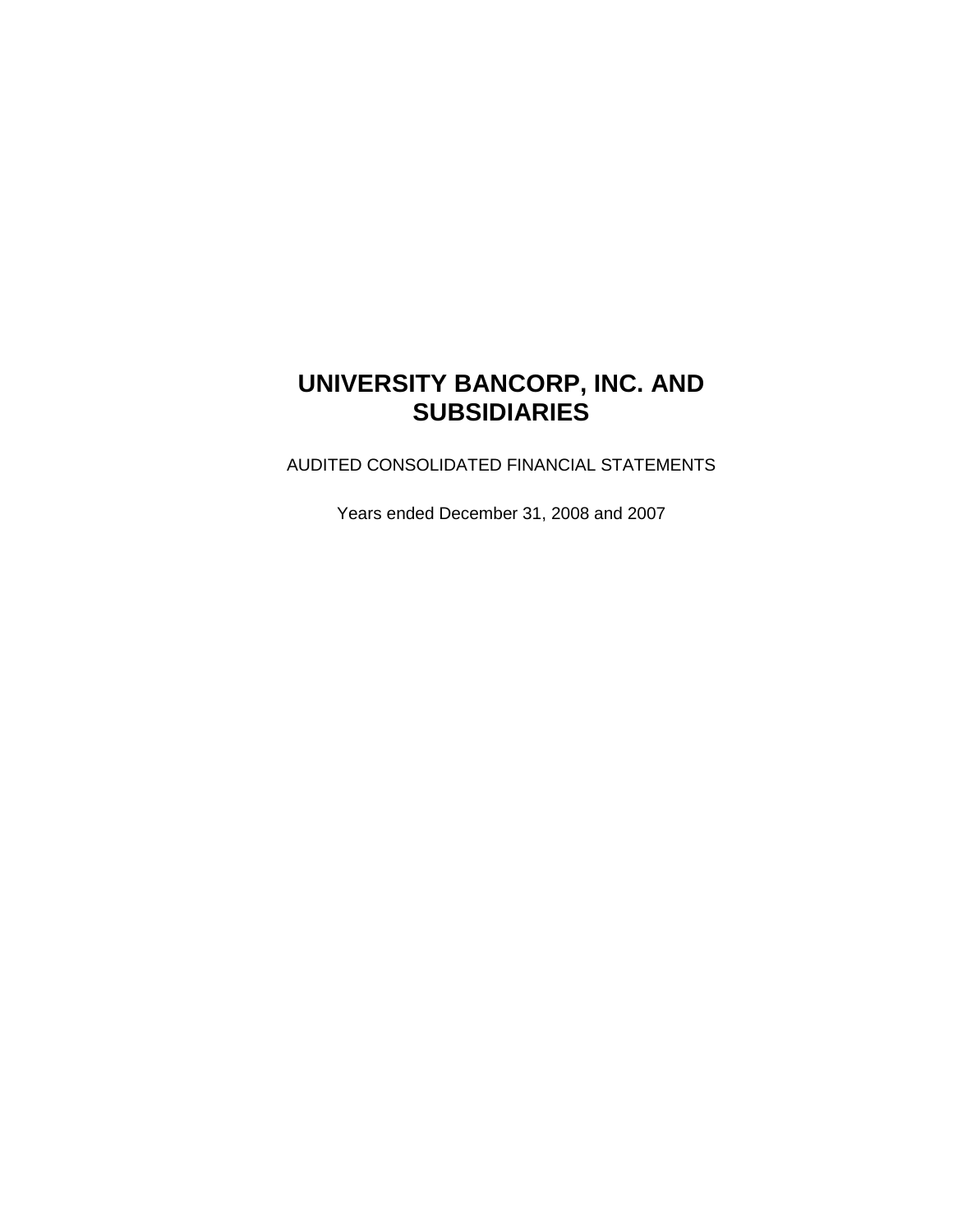# **UNIVERSITY BANCORP, INC. AND SUBSIDIARIES**

# **TABLE OF CONTENTS**

| . .<br>×<br>×<br>۰.<br>M<br>۰. |
|--------------------------------|
|--------------------------------|

| $\mathcal{P}$ |
|---------------|
| 3             |
| 4             |
| 5             |
| 6             |
|               |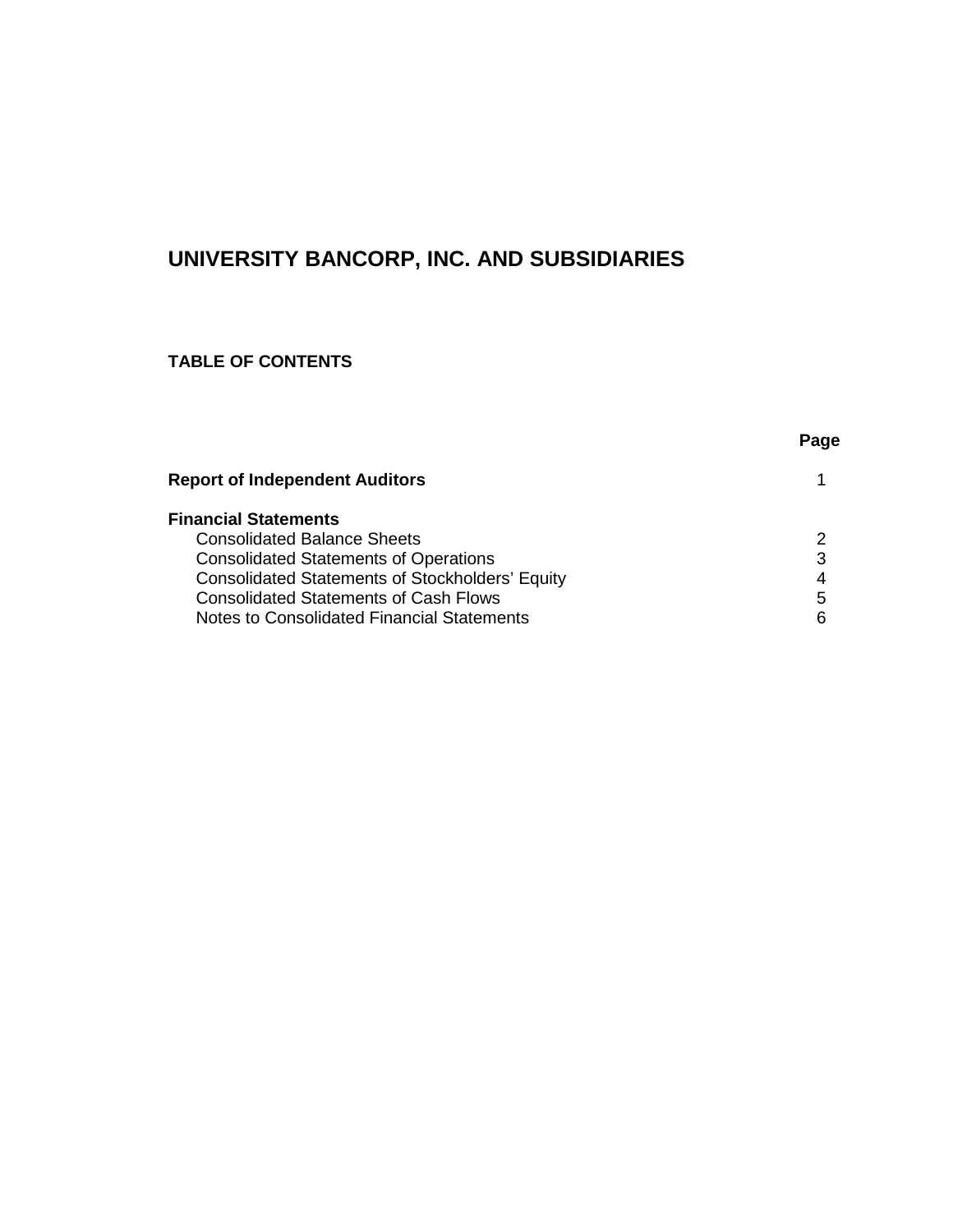

# **REPORT OF INDEPENDENT AUDITORS**

To the Board of Directors and Stockholders University Bancorp, Inc. and Subsidiaries

We have audited the accompanying consolidated balance sheets of University Bancorp, Inc. and Subsidiaries as of December 31, 2008 and 2007 and the related consolidated statements of operations, stockholders' equity, and cash flows for the years then ended. These consolidated financial statements are the responsibility of the Company's management. Our responsibility is to express an opinion on these consolidated financial statements based on our audits.

We conducted our audit in accordance with auditing standards generally accepted in the United States of America as of and for the year ended December 31, 2008. As of and for the year ended December 31, 2007, we conducted our audit in accordance with the auditing standards of the Public Company Accounting Oversight Board (United States). Both of these standards require that we plan and perform the audits to obtain reasonable assurance about whether the consolidated financial statements are free of material misstatement. An audit includes examining on a test basis, evidence supporting the amounts and disclosures in the consolidated financial statements. An audit also includes assessing the accounting principles used and significant estimates made by management, as well as evaluating the overall financial statement presentation. We believe that our audits provide a reasonable basis for our opinion.

In our opinion, the consolidated financial statements referred to above present fairly, in all material respects, the financial position of University Bancorp, Inc. and Subsidiaries as of December 31, 2008 and 2007, and the results of its operations and its cash flows for the years then ended in conformity with accounting principles generally accepted in the United States of America.

UHY LLP

Southfield, Michigan May 29, 2009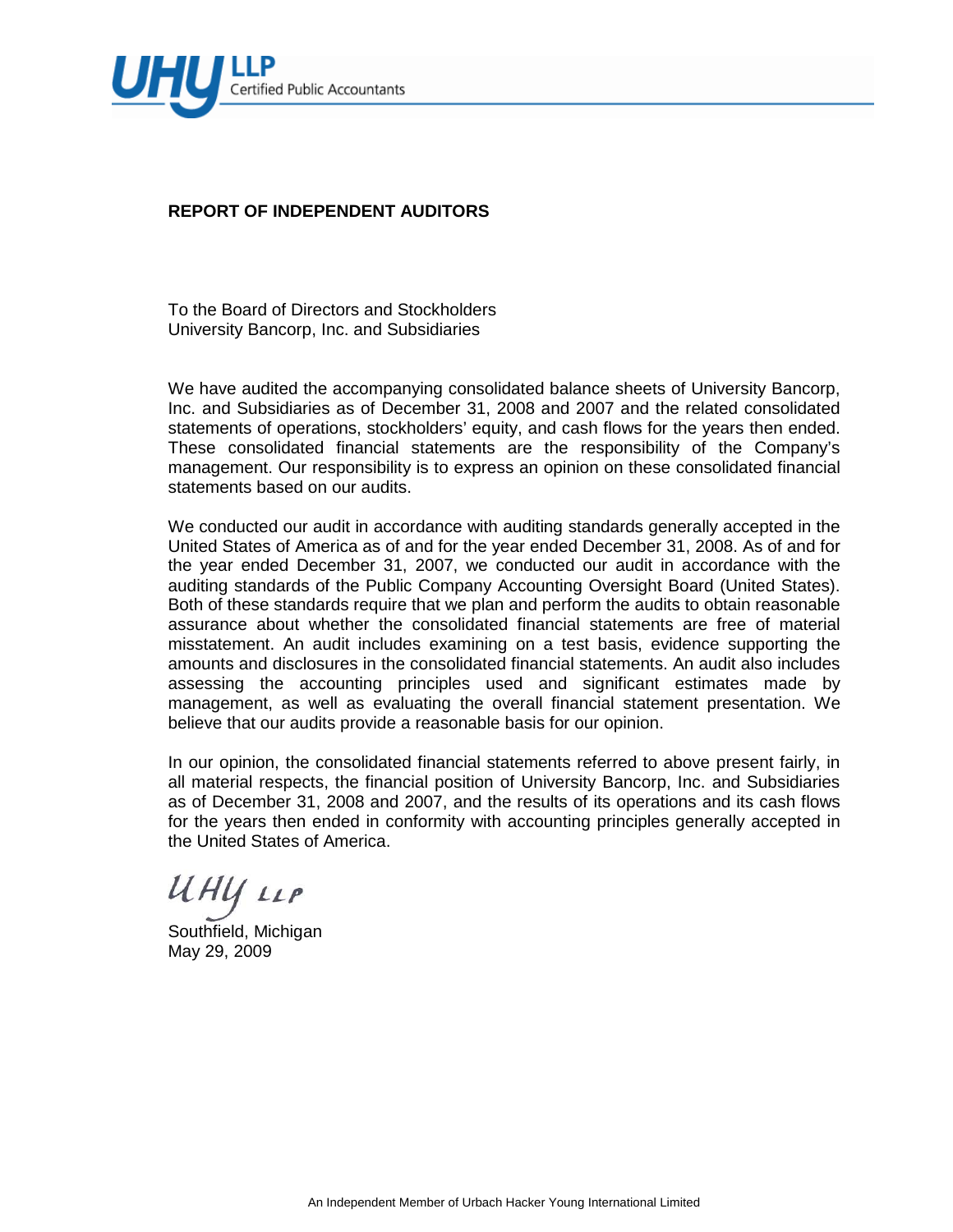# **UNIVERSITY BANCORP, INC. AND SUBSIDIARIES CONSOLIDATED BALANCE SHEETS**

|                                                   | December 31,    |                 |  |  |
|---------------------------------------------------|-----------------|-----------------|--|--|
|                                                   | 2008            | 2007            |  |  |
| <b>ASSETS</b>                                     |                 |                 |  |  |
| Cash and due from banks                           | \$<br>4,598,431 | \$13,772,253    |  |  |
| Trading securities, at fair value                 | 4,916,925       | 6,545,476       |  |  |
| Investment securities available-for-sale, at fair |                 |                 |  |  |
| value                                             | 20,653,071      | 1,454,627       |  |  |
| Federal Home Loan Bank Stock, at cost             | 1,325,000       | 714,600         |  |  |
| Loans and financings held for sale, at lower of   |                 |                 |  |  |
| cost or market                                    | 995,687         | 1,308,583       |  |  |
| Loans and financings held for sale, at fair value | 29,947,608      |                 |  |  |
| Loans and financings, net                         | 58,358,326      | 58,068,156      |  |  |
| Premises and equipment, net                       | 2,782,726       | 2,574,948       |  |  |
| Mortgage servicing rights, at fair value          | 1,241,384       | 1,402,444       |  |  |
| Other real estate owned, net                      | 1,034,321       | 674,585         |  |  |
| Accounts receivable                               | 788,709         | 211,595         |  |  |
| Accrued interest and financing income receivable  | 535,654         | 353,360         |  |  |
| Prepaid expenses                                  | 494,062         | 332,333         |  |  |
| Derivatives, at fair value                        | 768,582         |                 |  |  |
| Goodwill                                          | 103,914         | 103,914         |  |  |
| Other assets                                      | 1,257,535       | 721,402         |  |  |
| <b>Total assets</b>                               | 129,801,935     | 88,238,276<br>S |  |  |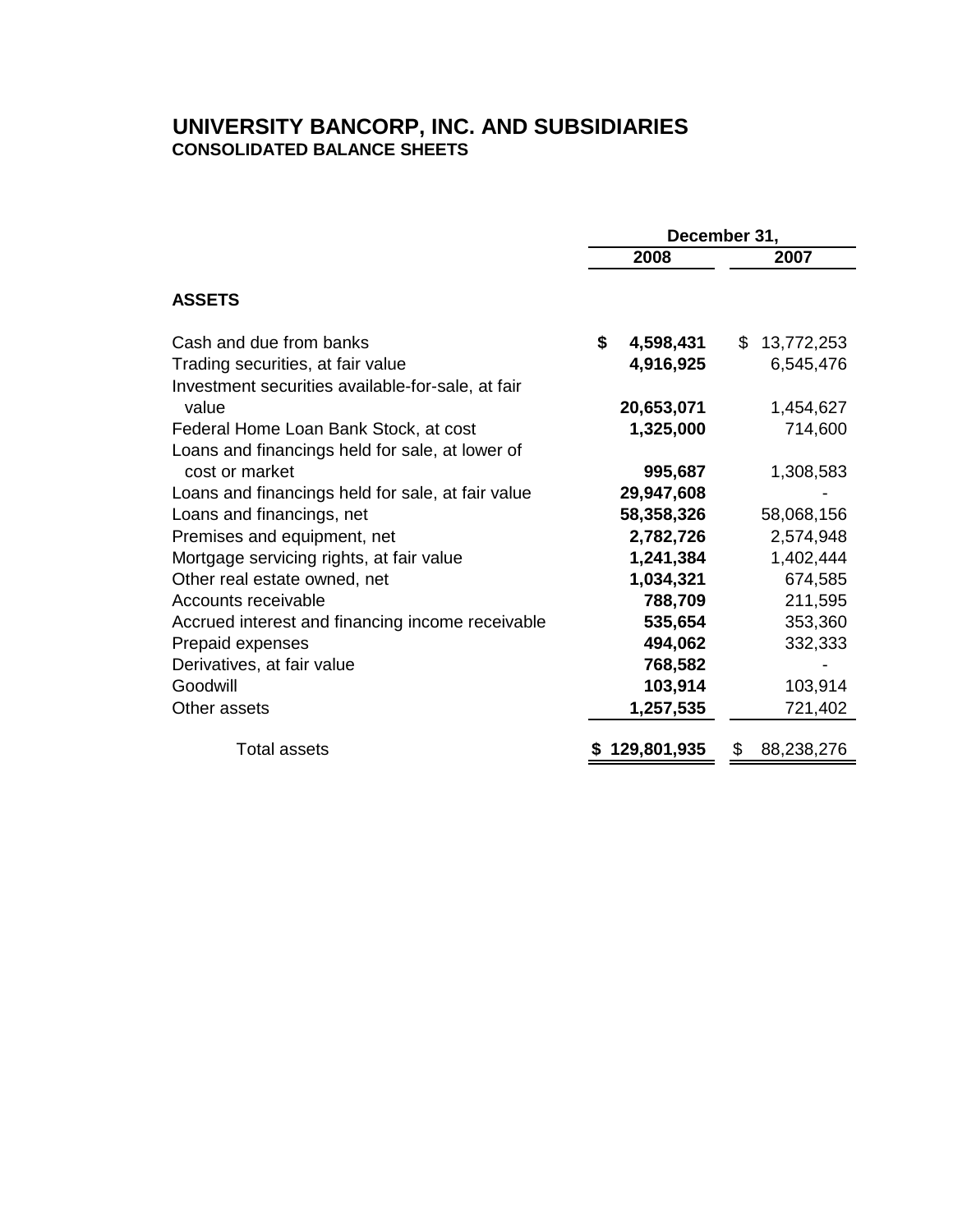|                                                                                                                                                                                                                                                                                                                                                                                                         | December 31,                                            |                                                         |  |  |
|---------------------------------------------------------------------------------------------------------------------------------------------------------------------------------------------------------------------------------------------------------------------------------------------------------------------------------------------------------------------------------------------------------|---------------------------------------------------------|---------------------------------------------------------|--|--|
|                                                                                                                                                                                                                                                                                                                                                                                                         | 2008                                                    | 2007                                                    |  |  |
| <b>LIABILITIES AND STOCKHOLDERS' EQUITY</b>                                                                                                                                                                                                                                                                                                                                                             |                                                         |                                                         |  |  |
| <b>LIABILITIES</b><br>Deposits:<br>Demand - non-interest bearing<br>Demand - interest bearing and profit sharing<br>Savings<br>Time                                                                                                                                                                                                                                                                     | \$<br>45,832,205<br>26,472,017<br>242,253<br>31,447,975 | \$<br>35,295,672<br>28,439,060<br>231,249<br>14,691,001 |  |  |
| <b>Total deposits</b>                                                                                                                                                                                                                                                                                                                                                                                   | 103,994,450                                             | 78,656,982                                              |  |  |
| Derivatives, at fair value<br>Federal Home Loan Bank advances<br>Accounts payable<br>Accrued interest and profit sharing payable<br>Other liabilities                                                                                                                                                                                                                                                   | 557,716<br>12,011,678<br>466,521<br>56,101<br>3,808,009 | 324,663<br>96,126<br>269,118                            |  |  |
| <b>Total liabilities</b>                                                                                                                                                                                                                                                                                                                                                                                | 120,894,475                                             | 79,346,889                                              |  |  |
| Minority interest                                                                                                                                                                                                                                                                                                                                                                                       | 2,843,054                                               | 2,907,083                                               |  |  |
| <b>STOCKHOLDERS' EQUITY</b><br>Preferred stock, \$.001 par value per share; \$10 per<br>share liquidation value; 500,000 shares authorized;<br>55,091 and 49,224 shares issued as of<br>December 31, 2008 and 2007, respectively<br>Common stock, \$.01 par value per share; 5,000,000<br>shares authorized; 4,391,062 and 4,363,562<br>shares issued as of December 31, 2008<br>and 2007, respectively | 55<br>43,911                                            | 49<br>43,635                                            |  |  |
| Additional paid-in capital                                                                                                                                                                                                                                                                                                                                                                              | 6,706,082                                               | 6,604,440                                               |  |  |
| Additional paid-in capital, stock options                                                                                                                                                                                                                                                                                                                                                               | 49,234                                                  | 41,708                                                  |  |  |
| Treasury stock, 115,184 shares<br><b>Accumulated deficit</b>                                                                                                                                                                                                                                                                                                                                            | (340, 530)<br>(360, 046)                                | (340, 530)<br>(346, 215)                                |  |  |
| Accumulated other comprehensive loss, net of tax                                                                                                                                                                                                                                                                                                                                                        | (34, 300)                                               | (18, 783)                                               |  |  |
| Total stockholders' equity                                                                                                                                                                                                                                                                                                                                                                              | 6,064,406                                               | 5,984,304                                               |  |  |
| Total liabilities and stockholders' equity                                                                                                                                                                                                                                                                                                                                                              | 129,801,935                                             | 88,238,276<br>\$                                        |  |  |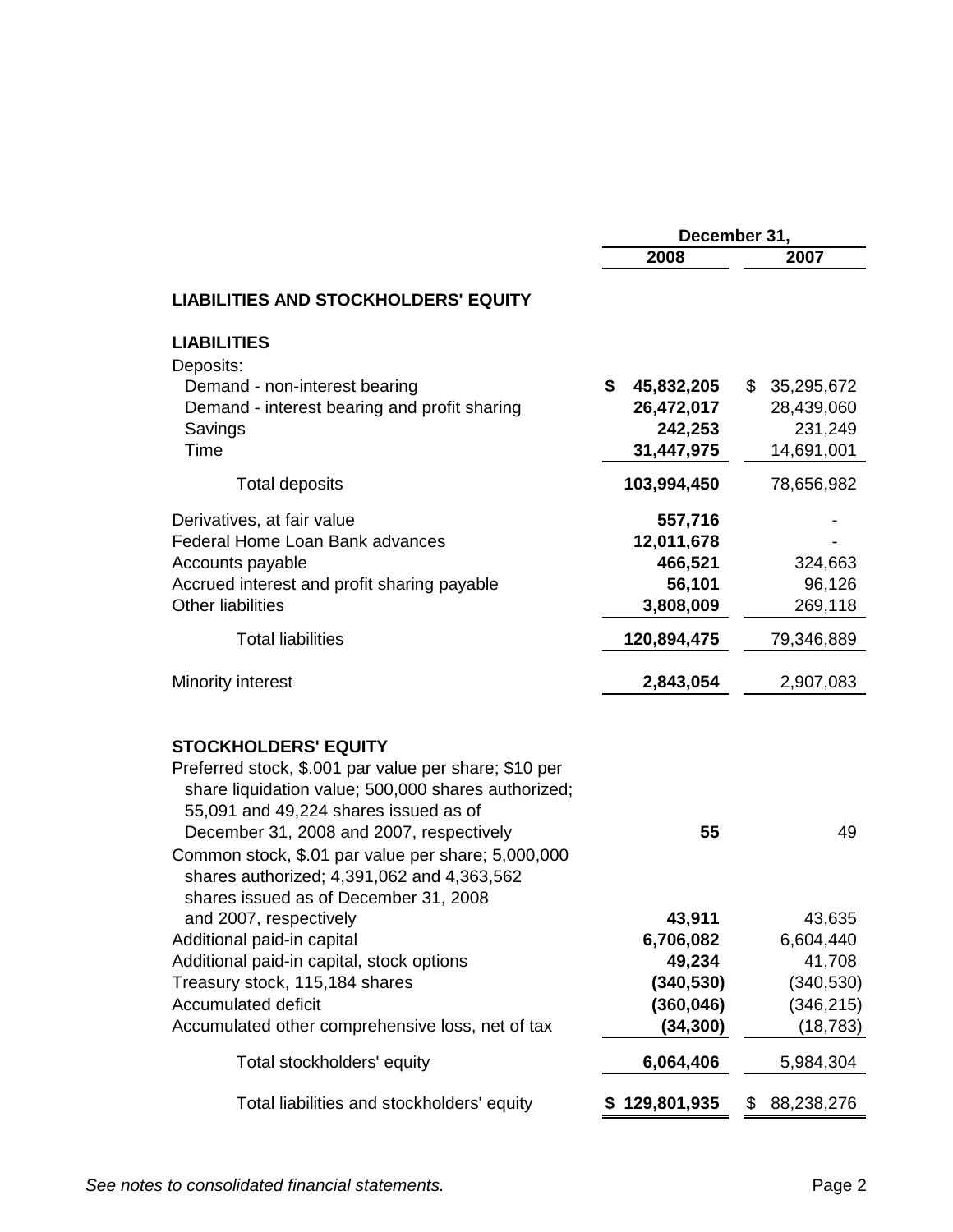# **UNIVERSITY BANCORP, INC. AND SUBSIDIARIES CONSOLIDATED STATEMENTS OF OPERATIONS**

|                                                                                                              | <b>Years ended December 31,</b> |                 |  |
|--------------------------------------------------------------------------------------------------------------|---------------------------------|-----------------|--|
|                                                                                                              | 2008                            | 2007            |  |
|                                                                                                              |                                 |                 |  |
| Interest and financing income:<br>Interest and fees on loans and financing income<br>Interest on securities: | 4,509,460<br>\$                 | 4,330,077<br>\$ |  |
| U.S. Government agencies                                                                                     | 1,352,619                       | 179,522         |  |
| Other securities                                                                                             | 53,964                          | 32,103          |  |
| Interest on Federal funds and other                                                                          | 105,809                         | 567,266         |  |
| Total interest and financing income                                                                          | 6,021,852                       | 5,108,968       |  |
| Interest and profit sharing expense:                                                                         |                                 |                 |  |
| Interest and profit sharing on deposits:<br>Demand deposits                                                  | 633,003                         | 915,189         |  |
| Savings deposits                                                                                             | 2,550                           | 2,827           |  |
| Time deposits                                                                                                | 778,906                         | 761,938         |  |
| Short-term borrowings                                                                                        | 69,565                          |                 |  |
| Total interest and profit sharing expense                                                                    | 1,484,024                       | 1,679,954       |  |
| Net interest and profit sharing expense                                                                      | 4,537,828                       | 3,429,014       |  |
| Provision for loan losses                                                                                    | 1,047,121                       | 264,314         |  |
| Net interest and financing income after<br>provision for loan losses                                         | 3,490,707                       | 3,164,700       |  |
| Other income:                                                                                                |                                 |                 |  |
| Loan servicing and sub-servicing fees                                                                        | 3,136,121                       | 2,593,263       |  |
| Initial loan set-up and other fees                                                                           | 2,401,698                       | 1,758,125       |  |
| Net gain on sale of mortgage loans                                                                           | 779,689                         | 75,921          |  |
| Insurance & investment fee income                                                                            | 222,753                         | 207,940         |  |
| Deposit service charges and fees                                                                             | 86,352                          | 195,477         |  |
| <b>Termination fees</b>                                                                                      |                                 | 1,175,284       |  |
| Net unrealized gain (loss) on trading securities                                                             | (169, 378)                      | 89,121          |  |
| Net realized loss on securities available-for-sale                                                           | (43, 963)                       |                 |  |
| Change in fair value of mortgage servicing rights                                                            | (762, 856)                      | (516, 073)      |  |
| Change in fair value of loans held for sale,<br>interest rate locks and forward commitments                  |                                 |                 |  |
| Other income                                                                                                 | 845,021<br>402,965              | 185,979         |  |
| Total other income                                                                                           | 6,898,402                       | 5,765,037       |  |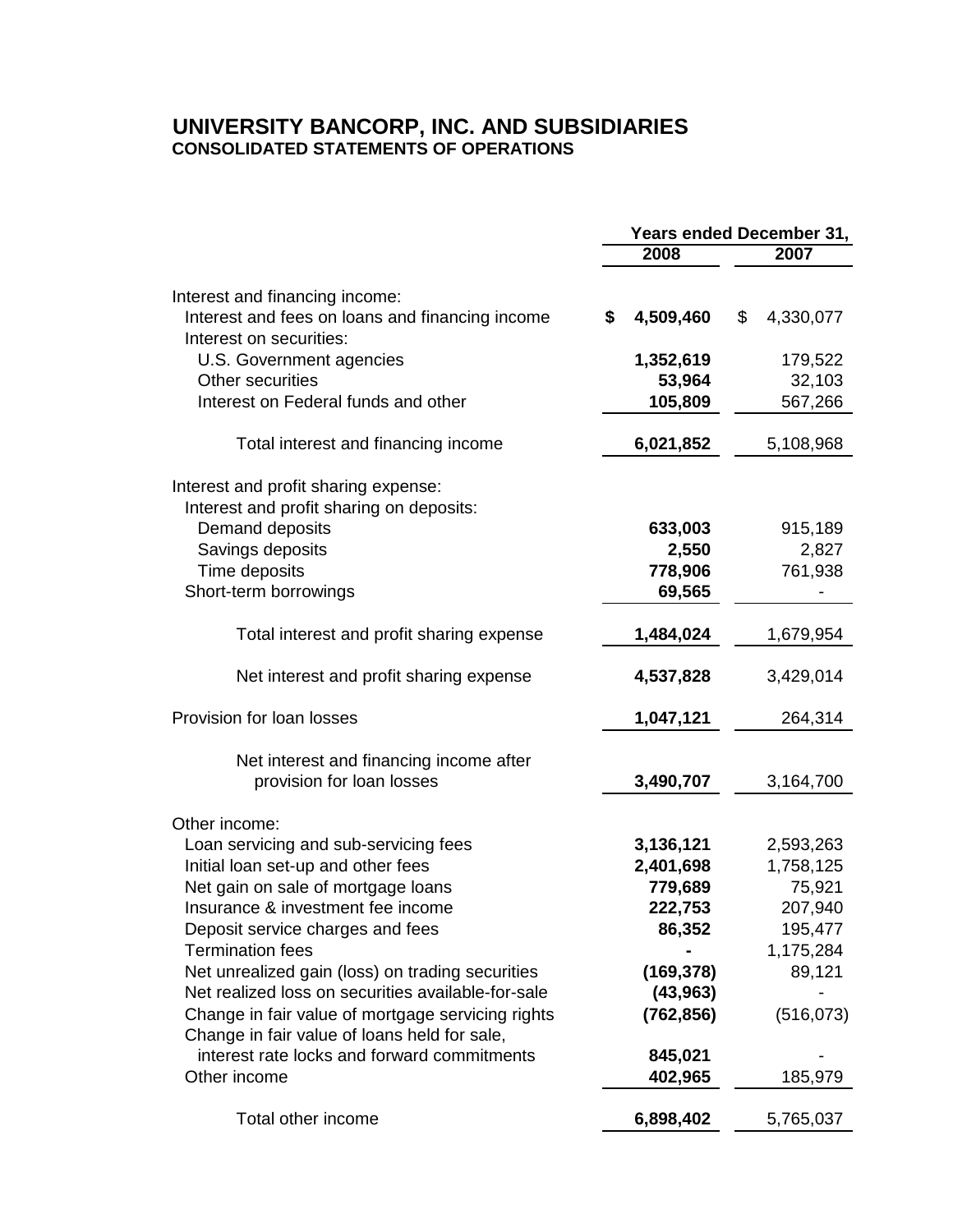|                                                                                                  | Years ended December 31, |               |  |  |
|--------------------------------------------------------------------------------------------------|--------------------------|---------------|--|--|
|                                                                                                  | 2008                     | 2007          |  |  |
| Other expenses:                                                                                  |                          |               |  |  |
| Salaries and benefits                                                                            | 6,630,725                | 4,098,548     |  |  |
| Occupancy                                                                                        | 642,605                  | 558,520       |  |  |
| Data processing and equipment expense                                                            | 702,436                  | 596,369       |  |  |
| Legal and audit                                                                                  | 424,967                  | 505,703       |  |  |
| <b>Consulting fees</b>                                                                           | 324,917                  | 226,661       |  |  |
| Mortgage banking                                                                                 | 635,487                  | 259,332       |  |  |
| Advertising                                                                                      | 185,461                  | 255,193       |  |  |
| Membership and training                                                                          | 115,514                  | 160,880       |  |  |
| <b>Travel and entertainment</b>                                                                  | 244,846                  | 231,946       |  |  |
| Supplies and postage                                                                             | 412,057                  | 331,390       |  |  |
| Insurance                                                                                        | 208,824                  | 194,334       |  |  |
| Other operating expenses                                                                         | 731,189                  | 662,560       |  |  |
| Total other expenses                                                                             | 11,259,028               | 8,081,436     |  |  |
| Income (loss) before income taxes and minority                                                   |                          |               |  |  |
| interest                                                                                         | (869, 919)               | 848,301       |  |  |
| Income tax benefit                                                                               | (640, 605)               | (66,078)      |  |  |
| Income (loss) before minority interest<br>Minority interest in net income (loss) of consolidated | (229, 314)               | 914,379       |  |  |
| subsidiaries                                                                                     | (264, 053)               | 269,822       |  |  |
| Net income                                                                                       | 34,739                   | \$<br>644,557 |  |  |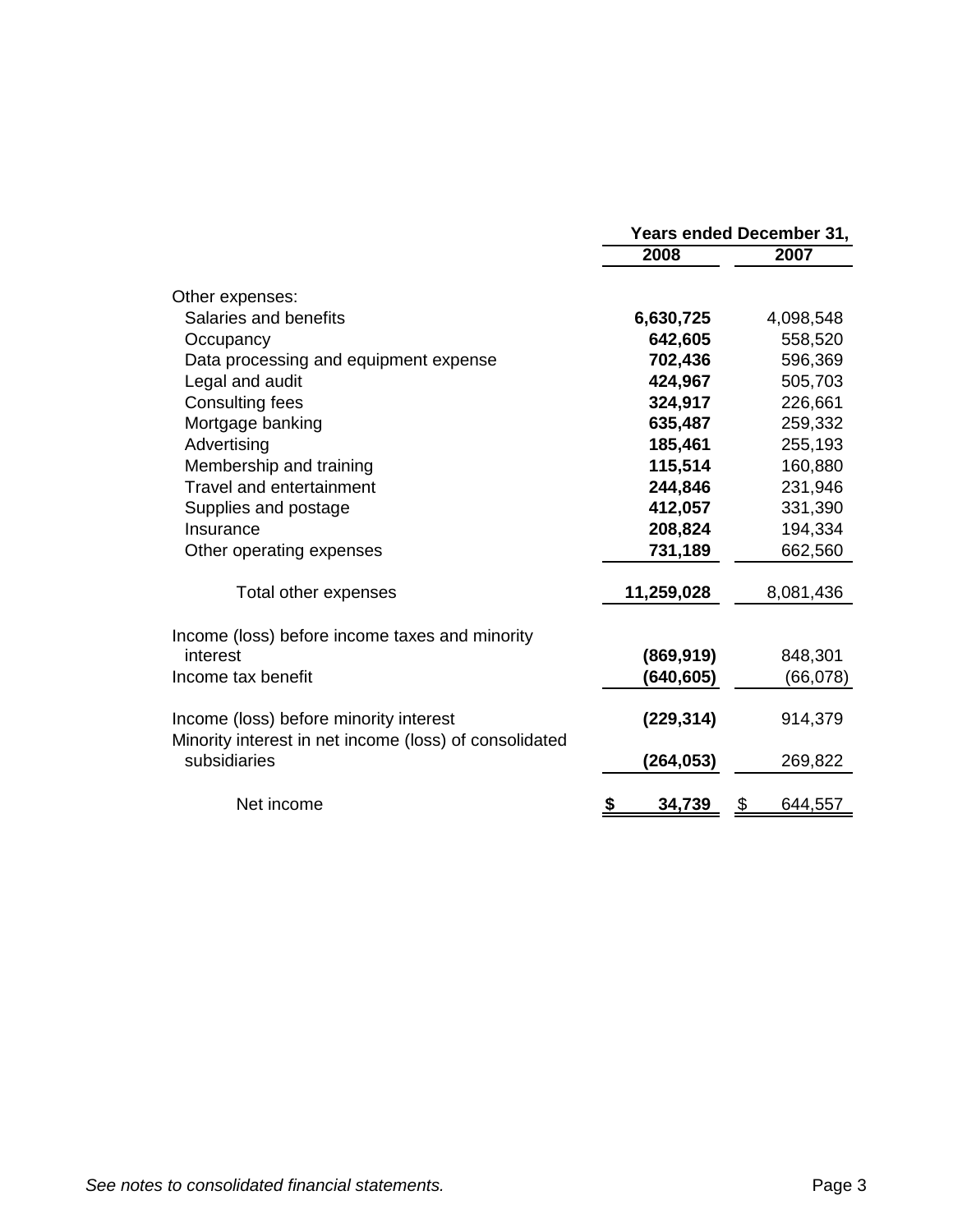## **UNIVERSITY BANCORP, INC. AND SUBSIDIARIES CONSOLIDATED STATEMENTS OF STOCKHOLDERS' EQUITY**

|                                                                                                                                                                   | <b>Preferred Stock</b><br>\$.001 par value |    | <b>Common Stock</b><br>\$.01 Par value |                            |              |
|-------------------------------------------------------------------------------------------------------------------------------------------------------------------|--------------------------------------------|----|----------------------------------------|----------------------------|--------------|
|                                                                                                                                                                   | <b>Number</b><br>of Shares                 |    | Par<br>Value                           | <b>Number</b><br>of Shares | Par<br>Value |
| Balance at January 1, 2007                                                                                                                                        | 37,672                                     | \$ | 38                                     | 4,363,562                  | \$43,635     |
| Comprehensive income:<br>Net income<br>Other comprehensive income, net<br>of tax:<br>Change in unrealized loss on<br>securities available-for-sale,<br>net of tax |                                            |    |                                        |                            |              |
| Total comprehensive income                                                                                                                                        |                                            |    |                                        |                            |              |
| Issuance of preferred stock at \$10 per<br>share<br>Preferred stock dividend<br>Conversion of accrued preferred stock                                             | 8,000                                      |    | 8                                      |                            |              |
| dividends into shares of preferred<br>stock<br>Stock option awards                                                                                                | 3,552                                      |    | 3                                      |                            |              |
| Balance at December 31, 2007                                                                                                                                      | 49,224                                     |    | 49                                     | 4,363,562                  | 43,635       |
| Comprehensive income:<br>Net income<br>Other comprehensive loss, net of<br>tax:<br>Change in unrealized loss on<br>securities available-for-sale,<br>net of tax   |                                            |    |                                        |                            |              |
| Total comprehensive income                                                                                                                                        |                                            |    |                                        |                            |              |
| Issuance of preferred stock at \$10 per<br>share<br>Exercise of stock options<br>Preferred stock dividend<br>Conversion of accrued preferred stock                | 1,300                                      |    | 1                                      | 27,500                     | 276          |
| dividends into shares of preferred<br>stock<br>Stock option awards                                                                                                | 4,567                                      |    | 5                                      |                            |              |
| Balance at December 31, 2008                                                                                                                                      | 55,091                                     | \$ | 55                                     | 4,391,062                  | 43,911<br>\$ |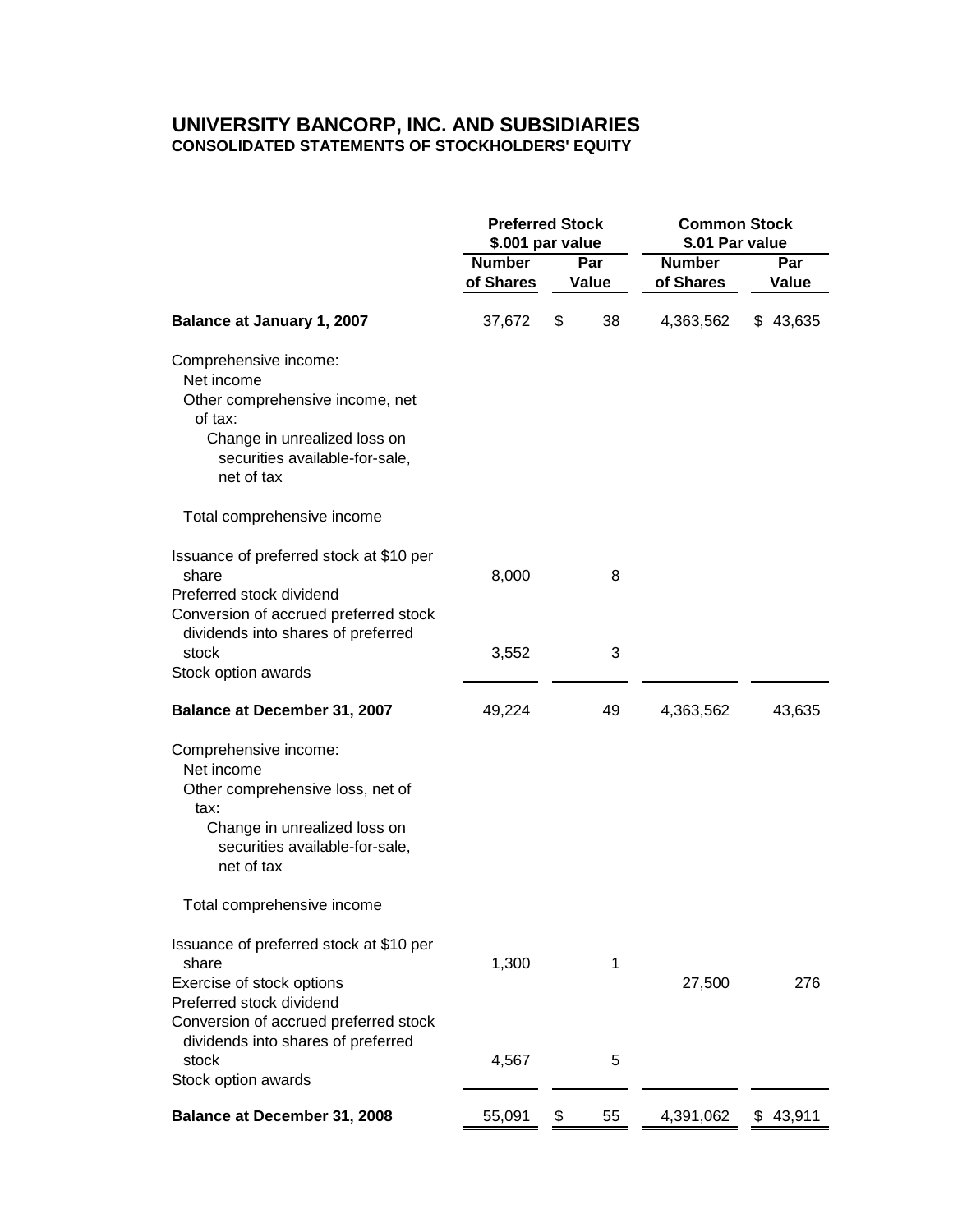| <b>Additional</b> | <b>Additional</b><br>Paid-in<br><b>Capital</b> |                            | <b>Treasury Stock</b>       |                                      | <b>Accumulated</b><br><b>Other</b><br>Compre-<br>hensive |                               |
|-------------------|------------------------------------------------|----------------------------|-----------------------------|--------------------------------------|----------------------------------------------------------|-------------------------------|
| Paid-in           | <b>Stock</b>                                   | <b>Number</b><br>of Shares |                             | <b>Accumulated</b><br><b>Deficit</b> | Income                                                   | <b>Total</b>                  |
| <b>Capital</b>    | <b>Options</b>                                 |                            | Cost                        |                                      | (Loss)                                                   |                               |
| 6,488,960<br>\$   | \$36,478                                       | (115, 184)                 | (340, 530)<br>\$            | \$<br>(950, 038)                     | \$<br>(27, 296)                                          | \$5,251,247                   |
|                   |                                                |                            |                             | 644,557                              |                                                          | 644,557                       |
|                   |                                                |                            |                             |                                      | 8,513                                                    | 8,513                         |
|                   |                                                |                            |                             |                                      |                                                          | 653,070                       |
| 79,992            |                                                |                            |                             | (40, 734)                            |                                                          | 80,000<br>(40, 734)           |
| 35,488            | 5,230                                          |                            |                             |                                      |                                                          | 35,491<br>5,230               |
| 6,604,440         | 41,708                                         | (115, 184)                 | (340, 530)                  | (346, 215)                           | (18, 783)                                                | 5,984,304                     |
|                   |                                                |                            |                             | 34,739                               |                                                          | 34,739                        |
|                   |                                                |                            |                             |                                      | (15, 517)                                                | (15, 517)                     |
|                   |                                                |                            |                             |                                      |                                                          | 19,222                        |
| 12,999<br>42,975  |                                                |                            |                             | (48, 570)                            |                                                          | 13,000<br>43,251<br>(48, 570) |
| 45,668            | 7,526                                          |                            |                             |                                      |                                                          | 45,673<br>7,526               |
| 6,706,082<br>\$   | 49,234<br><u>\$</u>                            | (115, 184)                 | $\sqrt[6]{2}$<br>(340, 530) | $\frac{1}{2}$<br>(360, 046)          | $\frac{1}{2}$<br>(34, 300)                               | $\frac{1}{2}$<br>6,064,406    |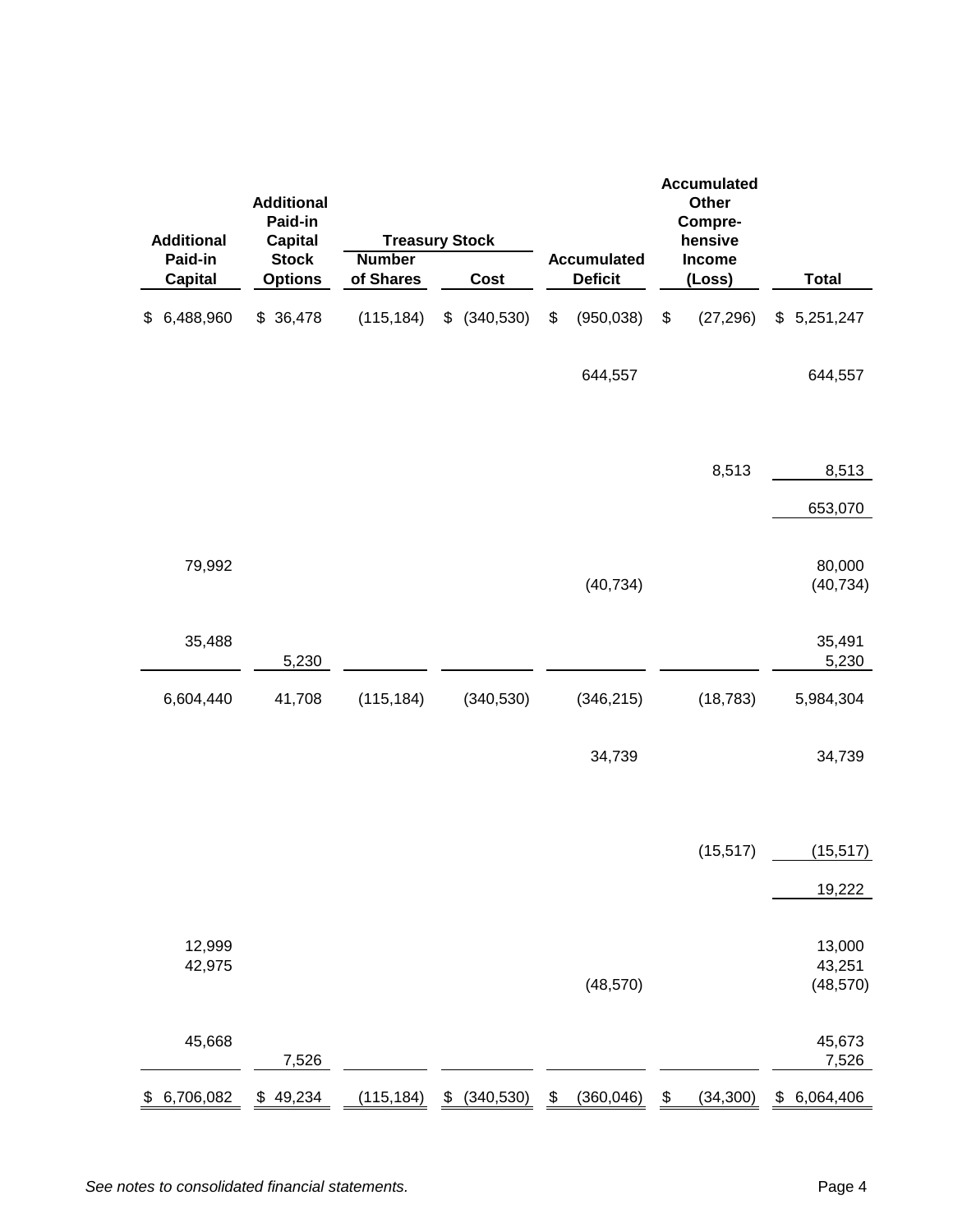## **UNIVERSITY BANCORP, INC. AND SUBSIDIARIES CONSOLIDATED STATEMENTS OF CASH FLOWS**

|                                                     | <b>Years ended December 31,</b> |                 |    |                |  |
|-----------------------------------------------------|---------------------------------|-----------------|----|----------------|--|
|                                                     | 2008                            |                 |    | 2007           |  |
| <b>OPERATING ACTIVITIES</b>                         |                                 |                 |    |                |  |
| Net income                                          | \$                              | 34,739          | \$ | 644,557        |  |
| Adjustments to reconcile net income to net cash     |                                 |                 |    |                |  |
| flows from operating activities:                    |                                 |                 |    |                |  |
| Depreciation and amortization                       |                                 | 377,785         |    | 355,107        |  |
| Minority interest in consolidated subsidiaries'     |                                 |                 |    |                |  |
| earnings                                            |                                 | (264, 053)      |    | 269,822        |  |
| Change in fair value of mortgage servicing rights   |                                 | 762,856         |    | 516,073        |  |
| Change in fair value of loans held for sale,        |                                 |                 |    |                |  |
| interest rate locks and forward commitments         |                                 | (845, 021)      |    |                |  |
| Deferred income tax benefit                         |                                 | (640, 605)      |    | (70,000)       |  |
| Provision for loan losses                           |                                 | 1,047,121       |    | 264,314        |  |
| Net gain on sale of mortgages                       |                                 | (779, 689)      |    | (75, 921)      |  |
| Net unrealized (gain) loss on trading securities    |                                 | 169,378         |    | (89, 121)      |  |
| Net realized loss on securities available-for-sale  |                                 | 43,963          |    |                |  |
| Proceeds from maturities of trading securities      |                                 | 1,527,923       |    | 732,662        |  |
| Net gain on the sale of other real estate owned     |                                 | (52, 161)       |    | (4,581)        |  |
| Net accretion on investment securities              |                                 | (198, 829)      |    | (44, 756)      |  |
| Write down of other real estate owned               |                                 | 30,000          |    |                |  |
| Originations of mortgage loans and financings       |                                 | (181, 331, 615) |    | (35,940,256)   |  |
| Proceeds from mortgage loan and financing           |                                 |                 |    |                |  |
| sales                                               |                                 | 153,110,747     |    | 36,659,223     |  |
| Stock awards                                        |                                 | 7,526           |    | 5,230          |  |
| Net change in:                                      |                                 |                 |    |                |  |
| Various other assets                                |                                 | (816, 665)      |    | (36, 624)      |  |
| Various other liabilities                           |                                 | 3,686,421       |    | 188,856        |  |
| Net cash provided by (used in) operating            |                                 |                 |    |                |  |
| activities                                          |                                 | (24, 130, 179)  |    | 3,374,585      |  |
|                                                     |                                 |                 |    |                |  |
| <b>INVESTING ACTIVITIES</b>                         |                                 |                 |    |                |  |
| Purchase of securities available-for-sale           |                                 | (24, 526, 467)  |    | (8,040,696)    |  |
| Proceeds from sale of securities available-for-sale |                                 | 311,888         |    |                |  |
| Proceeds from maturities of securities              |                                 |                 |    |                |  |
| available-for-sale                                  |                                 | 5,086,734       |    | 122,909        |  |
| Net purchases of Federal Home Loan Bank stock       |                                 | (610, 400)      |    |                |  |
| Proceeds from sale of other real estate owned       |                                 | 1,062,089       |    | 78,244         |  |
| Loans granted, net of repayments                    |                                 | (2,736,955)     |    | (8, 357, 049)  |  |
| Increase in mortgage servicing rights               |                                 | (601, 796)      |    | (402, 417)     |  |
| Purchases of premises and equipment                 |                                 | (585, 563)      |    | (233, 993)     |  |
| Net cash used in investing activities               |                                 | (22,600,470)    |    | (16, 833, 002) |  |
|                                                     |                                 |                 |    |                |  |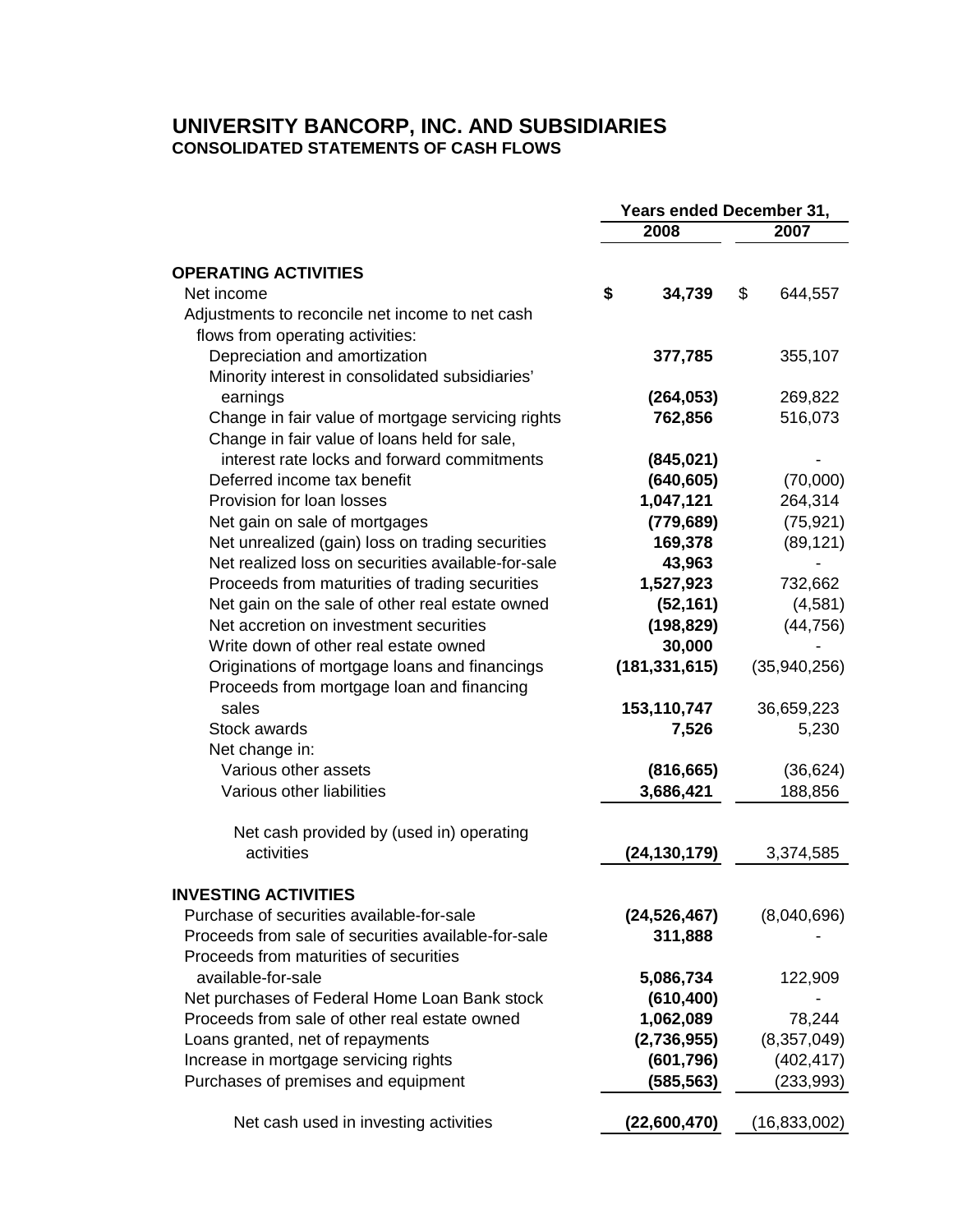|                                                                                                              | Years ended December 31, |               |    |              |
|--------------------------------------------------------------------------------------------------------------|--------------------------|---------------|----|--------------|
|                                                                                                              |                          | 2008          |    | 2007         |
| <b>FINANCING ACTIVITIES</b>                                                                                  |                          |               |    |              |
| Net change in deposits                                                                                       |                          | 25,337,468    |    | (225, 200)   |
| Dividends on preferred stock                                                                                 |                          | (48, 570)     |    | (5, 243)     |
| Contributed capital by minority shareholders                                                                 |                          | 400,000       |    |              |
| Net advances from Federal Home Loan Bank                                                                     |                          | 12,011,678    |    |              |
| Exercise of stock options                                                                                    |                          | 43,251        |    |              |
| Dividends to minority shareholders                                                                           |                          | (200,000)     |    |              |
| Issuance of preferred stock                                                                                  |                          | 13,000        |    | 80,000       |
| Net cash provided by (used in) financing                                                                     |                          |               |    |              |
| activities                                                                                                   |                          | 37,556,827    |    | (150, 443)   |
| <b>NET CHANGE IN CASH</b>                                                                                    |                          | (9, 173, 822) |    | (13,608,860) |
| <b>Cash and Cash Equivalents, Beginning</b>                                                                  |                          | 13,772,253    |    | 27,381,113   |
| <b>Cash and Cash Equivalents, Ending</b>                                                                     | \$                       | 4,598,431     | \$ | 13,772,253   |
| SUPPLEMENTAL DISCLOSURE OF CASH<br><b>FLOW INFORMATION:</b>                                                  |                          |               |    |              |
| Cash paid during the year for:                                                                               |                          |               |    |              |
| Interest                                                                                                     | \$                       | 1,524,049     | \$ | 1,657,360    |
| Income taxes                                                                                                 | \$                       | 35,000        | \$ |              |
| SUPPLEMENTAL DISCLOSURE OF NON-CASH<br><b>TRANSACTIONS:</b><br>Mortgage loans converted to other real estate |                          |               |    |              |
| owned and other assets<br>Accrued dividends on preferred stock converted                                     | S                        | 1,399,664     | \$ | 485,784      |
| to additional shares of preferred stock                                                                      | \$                       | 45,673        | \$ | 35,491       |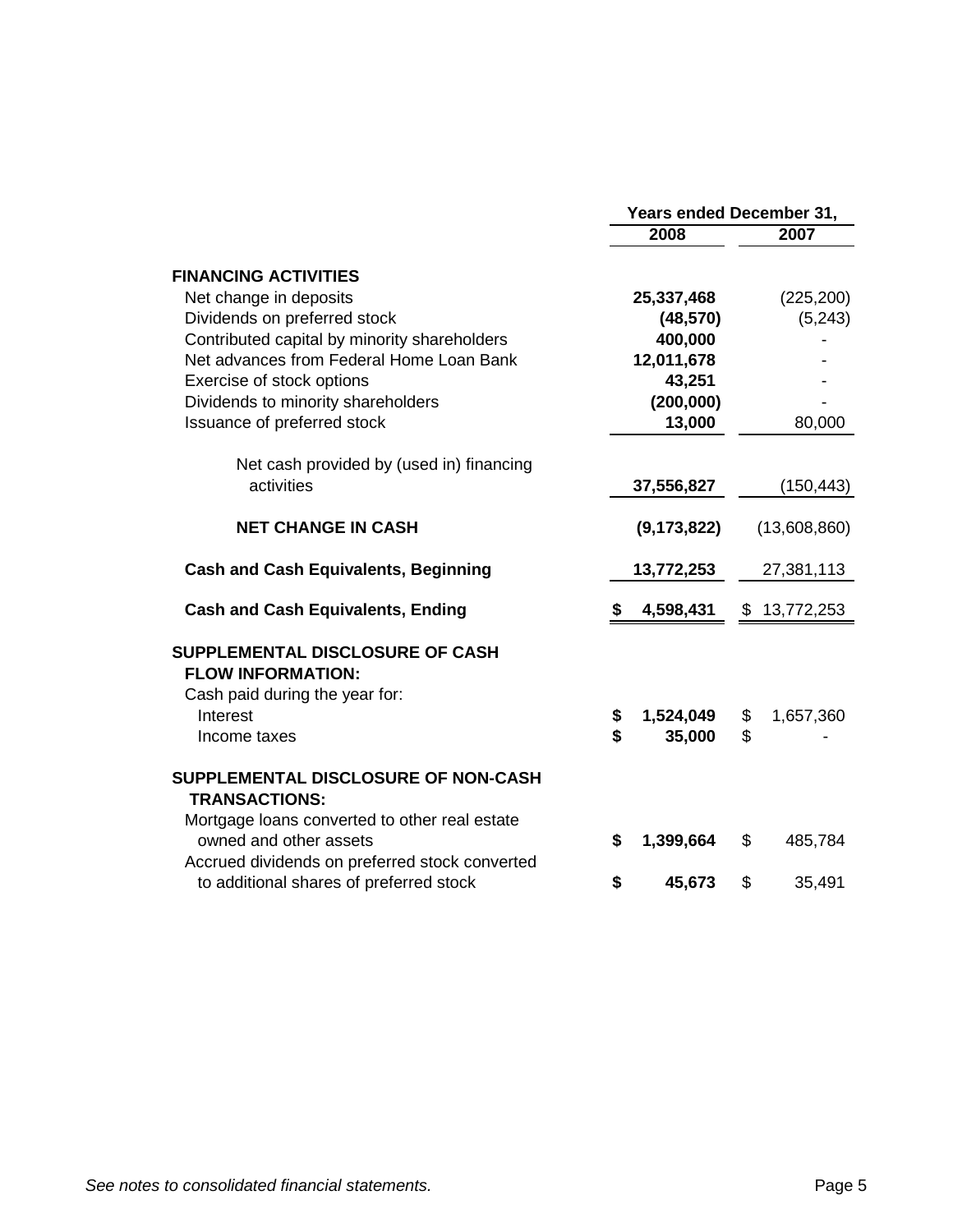## **NOTE 1 – SUMMARY OF SIGNIFICANT ACCOUNTING POLICIES**

#### **Principles of Consolidation and Nature of Operations**

The consolidated financial statements of University Bancorp, Inc. ("the Company") include the operations of its wholly owned subsidiary, University Bank, Inc. ("the Bank"), the Bank's wholly owned subsidiaries, University Insurance & Investment Services, Inc. ("the Agency") and Hoover, LLC ("Hoover"), the Bank's two 80% owned subsidiaries, Midwest Loan Services, Inc. ("Midwest") and University Islamic Financial Corporation ("UIFC"), and the Bank's 50.01% owned subsidiary University Lending Group, LLC ("ULG"). The accounts are maintained on an accrual basis in accordance with generally accepted accounting principles and predominant practices within the banking and mortgage banking industries. All significant intercompany balances and transactions have been eliminated in preparing the consolidated financial statements.

The Company is a bank holding company. University Bank, which is located in Michigan, is a full service community bank, which offers all customary banking services, including the acceptance of checking, savings and time deposits. The Bank also makes commercial, real estate, personal, home improvement, automotive and other installment, credit card and consumer loans, and provides fee based services such as annuity and mutual fund sales, stock brokerage and money management, life insurance, property casualty insurance and foreign currency exchange. The Bank's customer base is primarily located in the Ann Arbor, Michigan area.

University Bank's loan portfolio is concentrated in Ann Arbor and Washtenaw County, Michigan. While the loan portfolio is diversified, the customers' ability to honor their debts is partially dependent on the local economy. The Ann Arbor area is primarily dependent on the education, healthcare, services and manufacturing (automotive and other) industries. Most real estate loans are secured by residential or commercial real estate and business assets secure most business loans. Generally, installment loans are secured by various items of personal property.

The Agency is engaged in the sale of insurance products including life, health, property and casualty, and investment products including annuities, mutual funds, stock brokerage and money management. The Agency is located in the Bank's Ann Arbor main office. The Agency also has a limited partnership investment in low-income housing tax credits through Michigan Capital Fund for Housing Limited Partnership I with financing assistance from the General Partner, Michigan Capital Fund for Housing.

Hoover owns the Bank's headquarters facility and was purchased in June 2005.

Midwest is engaged in the business of servicing and sub-servicing residential mortgage loans. Midwest began operations in 1992 and was acquired by University Bank in December, 1995. Midwest is based in Houghton, Michigan, and also originates mortgage loans for itself and other financial institutions, including the Bank (See Note 5).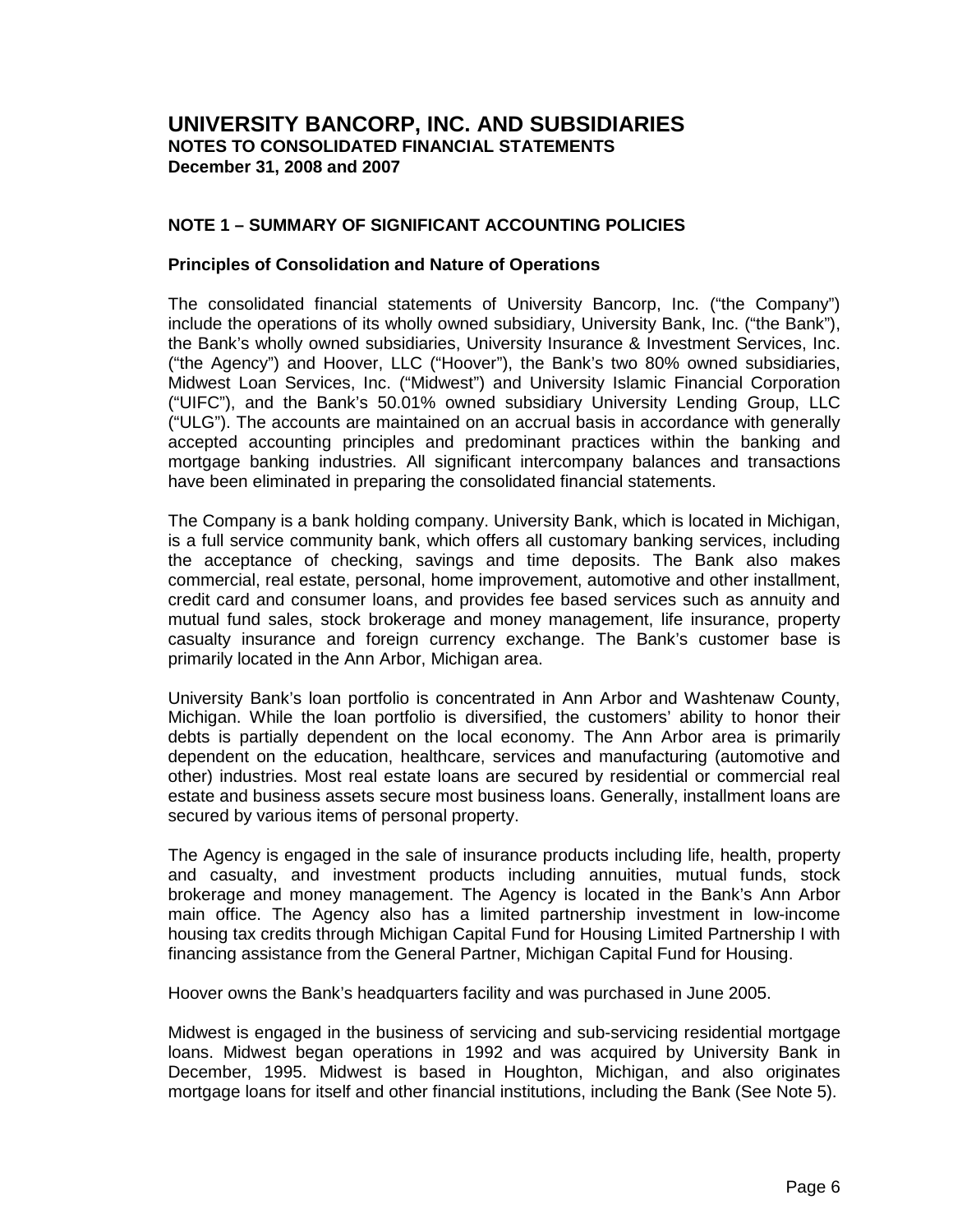## **NOTE 1 – SUMMARY OF SIGNIFICANT ACCOUNTING POLICIES** (Continued)

#### **Principles of Consolidation and Nature of Operations** (Continued)

ULG commenced operations in April 2008. ULG is engaged in the business of marketing, processing, closing and selling secondary mortgage market loans primarily to HUD, but also to FMLMC and FNMA on a servicing released basis.

UIFC is engaged in Islamic Banking and was formed on December 30, 2005. Its current products, which comply with Islamic (Sharia'a) law, are FDIC-insured deposits and home financings (as agent for the Bank), mutual funds (as agent for a third-party fund distribution company) and home financings (as principal for its own account). The Sharia'a compliant products are offered to service the large number of Muslim customers in general area of the Company.

There are two distinct home financing products offered, the Ijara and the Murabaha.

Under the Ijara method a single-asset trust is established by or on behalf of the originator (Bank/UIFC), as settlor, naming a special purpose entity as the trustee. The trust is subject to the terms of the written indenture designed for this specific purpose which is used generically for all financings in the redeemable lease (Ijara) program. The funds necessary to acquire the real property are deposited into the trust by the originator, as settlor, and used to fund the purchase of the property. The trust then enters into a combination lease/contract-for-deed agreement with the lessee/purchaser. The settlor is the initial beneficiary of the trust, but the beneficial interest in the payment stream arising from the trust is assignable to third parties. The power to remove and appoint trustees is granted to the beneficiary and the beneficiary has the power to direct the trustee with respect to foreclosure of the property. These rights are assignable with the payment stream.

The terms of the lease and contract-for-deed agreements, in combination, result in a payment stream and cost of the real property that are functionally equivalent to secured real estate lending for both the lessee/purchaser and the Company. The lease payment under the lease agreement is similar to an interest payment under a conventional mortgage. The contract-for-deed payments resemble a principal payment under a conventional mortgage.

The redeemable lease arrangement is treated as financing rather than leasing in accordance with generally accepted accounting principles ("GAAP"). A lease that transfers substantially all of the benefits and risks incident to the ownership of property should be accounted for as the acquisition of an asset by the lessee and as a financing by the lessor. Under Financial Accounting Standards No 13, a lease would generally be accounted for as a financing if:

1. The underlying property is transferred to the lessee at the end of the lease, or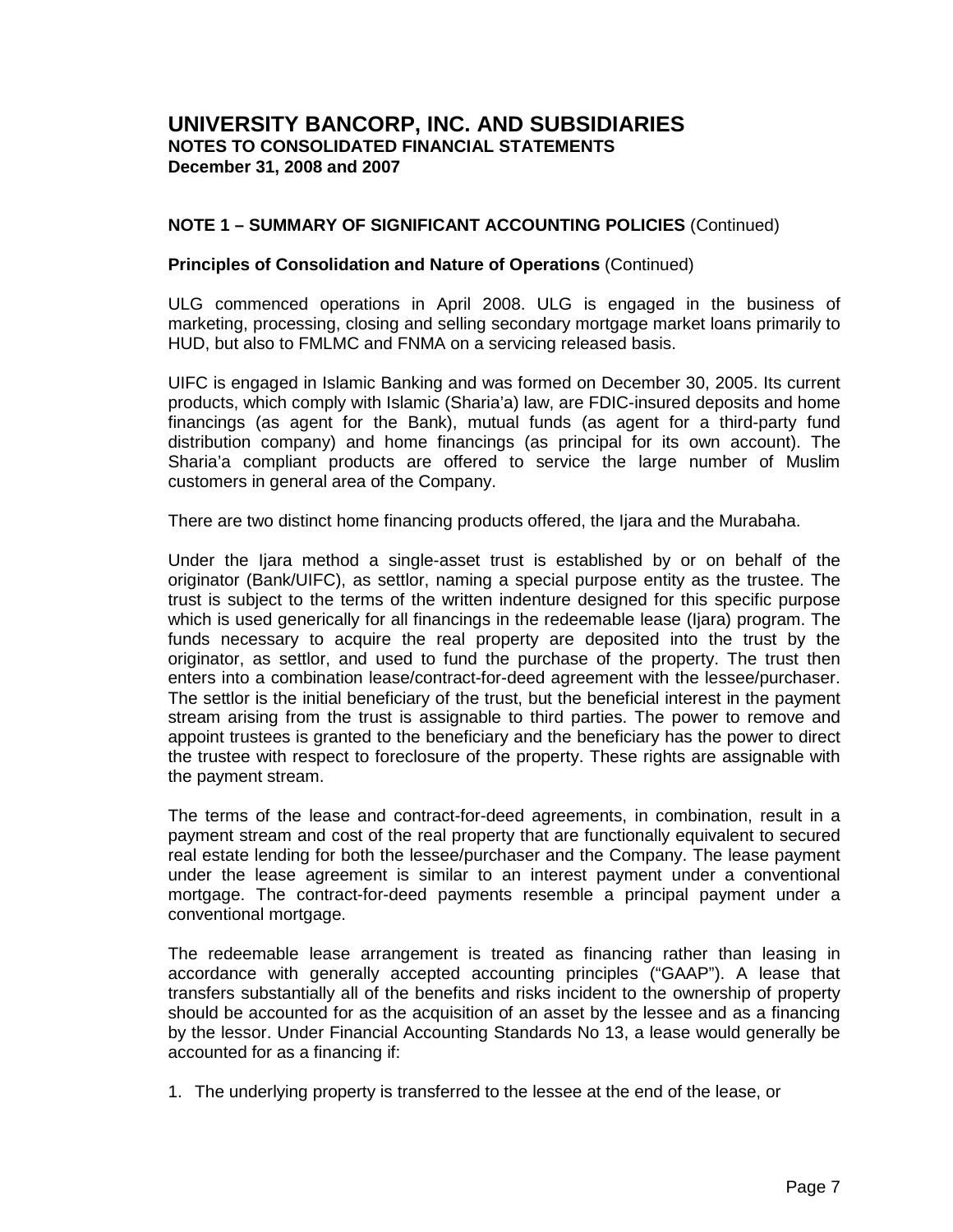## **NOTE 1 – SUMMARY OF SIGNIFICANT ACCOUNTING POLICIES** (Continued)

#### **Principles of Consolidation and Nature of Operations** (Continued)

- 2. The lease contains a bargain purchase that is reasonably assured of being exercised, and
- 3. It is reasonably certain that the lease payments will be collected and
- 4. No uncertainties surround the amount of un-reimbursable costs yet to be incurred by the lessor under the lease.

Accordingly, the Company's accounting for this product is essentially the same as a conventional mortgage product. To reflect the legal substance of the Ijara transactions, the Company uses the balance sheet account title "Loans and financings", instead of a typical title of "Loans". In the statement of operations, "Interest and fees on loans" is modified to state "Interest and fees on loans and financing income".

The second form of home financing is the Murabaha. This form of financing is similar to an installment sale contract. As agent for the Federal Home Loan Mortgage Corporation ("Freddie Mac"), the bank buys a home selected by a customer and then resells it to the customer, at a selling price higher than the purchase price. The difference between the bank's purchase price and the selling price is the profit that the ultimate holder (Freddie Mac) of the installment contract will accrete into income over the life of the contract. After the contract is executed by the Bank and the customer, Freddie Mac reimburses the Bank for its outlay of cash to purchase the home and pays the Bank a fee for originating the transaction. The customer pays Freddie Mac for the home that was purchased on an installment basis, as per an agreed repayment schedule.

The installment contracts are recorded at the lower of cost or market on the Company's balance sheet for the short period of time that they are held before settlement with Freddie Mac. The installment contracts are sold with servicing retained. Thus, the value of the installment contract and value of the servicing is determined to calculate any gain of loss on the sale of the underlying installment contract.

On the liability side of the balance sheet, the Bank offers FDIC–insured deposits that are compliant with Sharia'a. These deposits are specifically invested in Sharia'a compliant investments such as, but not limited to, the Ijara. Sharia'a compliant savings, money markets and certificates of deposit pay out earnings that are derived specifically from the revenues from the Sharia'a compliant investments net of certain expenses. In compliance with the FDIC definition of a deposit, balances in these accounts like all deposit accounts are FDIC insured. The sharing of earnings paid out to the depositors holding these accounts can fluctuate with the net earnings of the Ijara portfolio and or other Sharia'a compliant investments. The earnings paid to the depositors are accounted for as an expense. This expense is analogous to interest expense paid on deposits in conventional finance. To reflect the legal substance of the Sharia'a compliant deposits, the Company uses the balance sheet account title "Demand deposits – interest bearing and profit sharing" instead of the typical title of "Demand deposits – interest bearing". In the statement of operations, "Interest on deposits" is modified to state "Interest and profit sharing on deposits".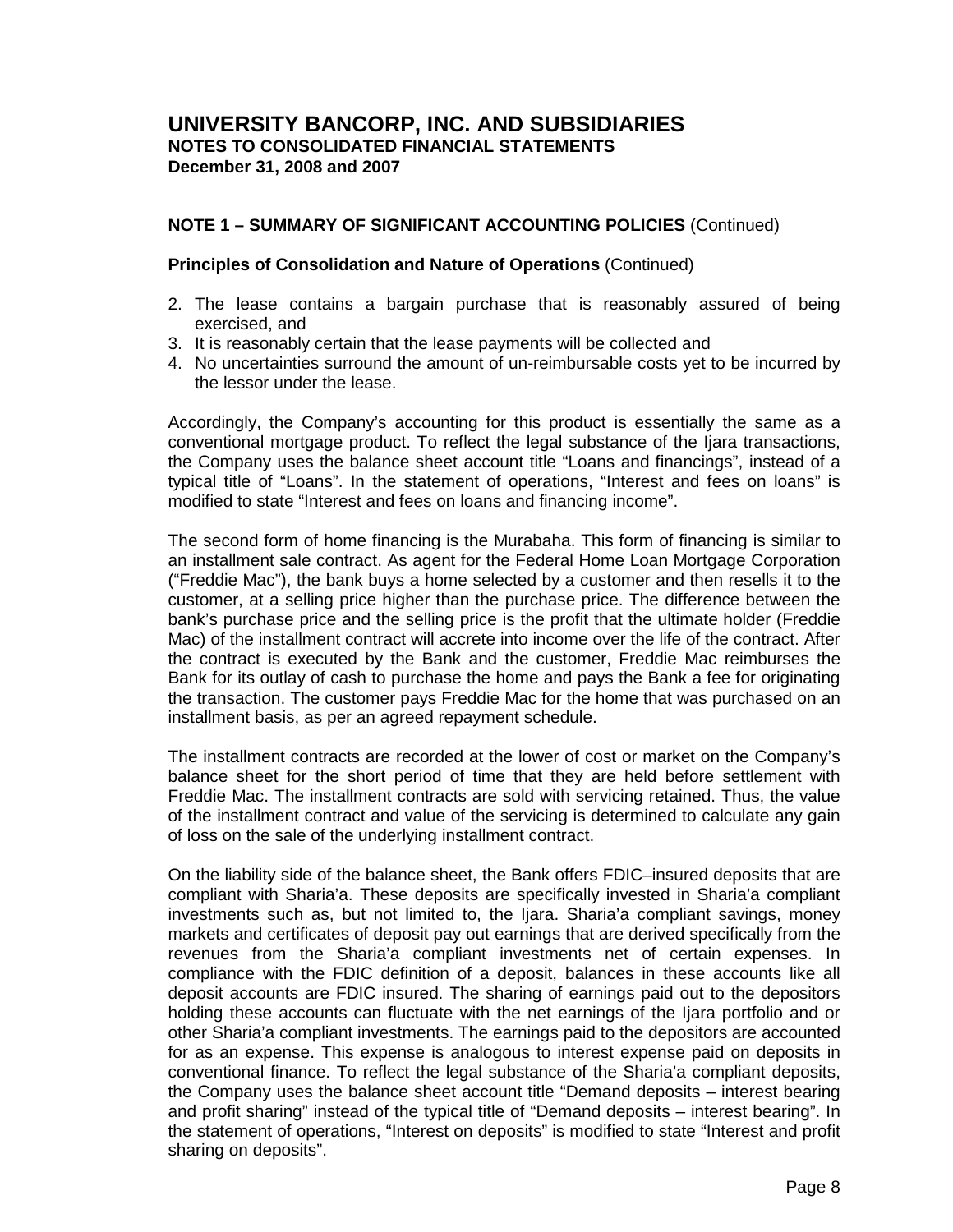## **NOTE 1 – SUMMARY OF SIGNIFICANT ACCOUNTING POLICIES** (Continued)

## **Use of Estimates**

The preparation of consolidated financial statements in conformity with GAAP requires management to make estimates and assumptions based upon available information. These estimates and assumptions affect the reported amounts of assets and liabilities and disclosures of contingent assets and liabilities at the dates of the consolidated financial statements and the reported amounts of revenues and expenses during the reporting periods. Actual results could differ from those estimates.

The significant estimates incorporated into these consolidated financial statements, which are more susceptible to change in the near term, include the value of mortgage servicing rights, the allowance for loan losses, the identification and valuation of impaired loans, the valuation of other real estate owned, the fair value of financial instruments, the valuation of deferred tax assets, and the fair value of certain loans held for sale and derivative instruments like mortgage interest rate locks and forward commitments.

## **Cash Flow Reporting**

For purposes of the consolidated statements of cash flows, cash and cash equivalents is defined to include the cash on hand, interest bearing deposits in other institutions, federal funds sold and other investments with a maturity of three months or less when purchased. Net cash flows are reported for customer loan and deposit transactions and interest bearing deposits with other banks.

## **Investment Securities**

Securities are classified as trading securities or available-for-sale at the date of purchase. Securities available-for-sale are carried at fair value, with unrealized holding gains and losses reported in other comprehensive income or loss. Trading securities are carried at fair value with realized gains and losses recorded in income. Available-for-sale securities are written down to fair value through a charge to earnings when a decline in fair value is not temporary. Interest income includes amortization of purchase premium or discount. Other securities such as Federal Home Loan Bank stock are carried at cost.

## **Federal Home Loan Bank Stock**

As a member of the Federal Home Loan Bank ("the FHLB"), the Bank is required to invest in FHLB stock, which is carried at cost since there is no readily available market value. When redeemed, the Bank receives an amount equal to the par value of the stock. Dividends paid on FHLB stock are subject to economic events, regulatory actions and other factors.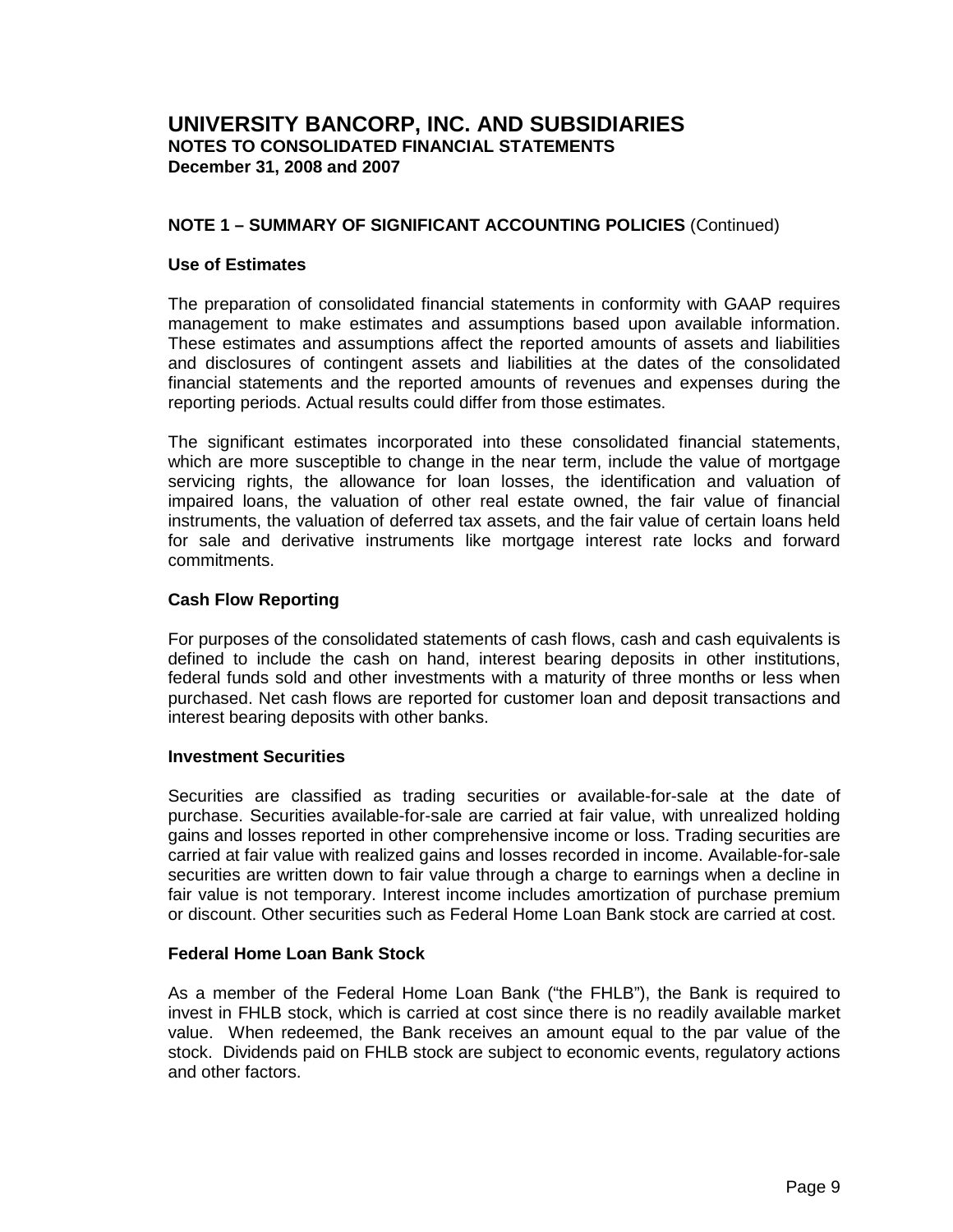## **NOTE 1 – SUMMARY OF SIGNIFICANT ACCOUNTING POLICIES** (Continued)

#### **Loans and Financings**

Loans are reported at the principal balance outstanding, net of unearned interest or profit sharing, deferred loan or financing fees and costs, and an allowance for loan losses. Interest income is reported on the interest method and includes amortization of net deferred loan fees and costs over the loan term. Profit sharing flows from lease income calculated monthly and includes amortization of net deferred financing fees and costs over the term of the financing. Interest or profit sharing income is not reported when full loan repayment is in doubt, typically when payments are past due over 90 days. Payments received on such loans are reported as principal reductions, unless all interest or profit sharing and principal payments in arrears are paid in full.

#### **Allowance for Loan Losses**

The allowance for loan losses is a valuation allowance for probable credit losses, increased by the provision for loan losses and recoveries and decreased by charge-offs. Management estimates the balance required based on past loan loss experience, known and inherent risks in the portfolio, information about specific borrower situations and estimated collateral values, economic conditions, and other factors. Allocations of the allowance may be made for specific loans or financings, but the entire allowance is available for any loan or financing that, in management's judgment, should be chargedoff.

Loan or financing impairment is reported when full payment under the loan terms is not expected. Impairment is evaluated in total for smaller-balance loans of similar nature such as residential mortgage, consumer, and credit card loans, and on an individual loan or financing basis for other loans or financings. If a loan or financing is impaired, a portion of the allowance is allocated so that the loan or financing is reported, net, at the present value of estimated future cash flows using the loan's or financing's existing rate or at the fair value of collateral if repayment is expected solely from the collateral. Loans or financings are evaluated for impairment when payments are delayed, typically 90 days or more, or when it is probable that all principal and interest or profit sharing amounts will not be collected according to the original terms of the loan or financing.

## **Premises and Equipment**

Bank premises and equipment are stated at cost less accumulated depreciation. Depreciation is computed primarily on the straight-line method over the assets estimated useful lives.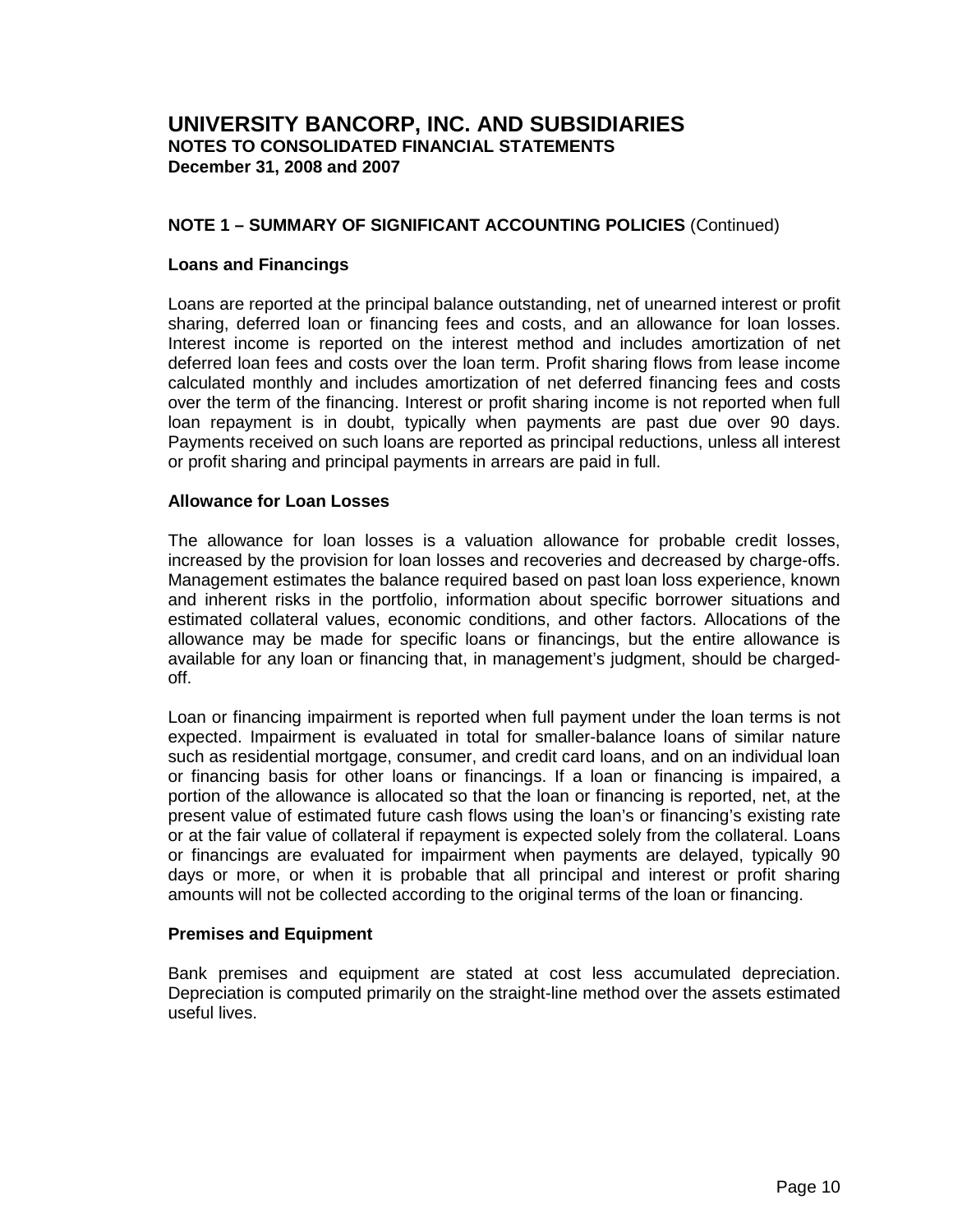## **NOTE 1 – SUMMARY OF SIGNIFICANT ACCOUNTING POLICIES** (Continued)

#### **Premises and Equipment (Continued)**

The Company used the following useful lives as of December 31, 2008 and 2007:

|                                    | Years            |
|------------------------------------|------------------|
| Building and building improvements | $5 - 39$         |
| Leasehold improvements             | Term of lease or |
|                                    | 5-39 years       |
| Equipment                          | $3-10$           |
| Furniture and fixtures             | $3 - 7$          |
| Software                           | $2 - 5$          |

## **Servicing Rights**

Servicing rights represent both purchased rights and the allocated value of servicing rights retained on loans or financings originated and sold.

In March 2006, the Financial Accounting Standards Board ("FASB") issued Statement of Financial Accounting Standards No. 156 ("SFAS 156"), which amends Statement of Financial Accounting Standards No. 140, "Accounting for Transfers and Servicing of Financial Assets and Extinguishment of Liabilities," ("SFAS 140"). SFAS 156 changes SFAS 140 by requiring that mortgage servicing rights be initially recognized at their fair value and by providing the option to either: (1) carry mortgage servicing rights at fair value with changes in fair value recognized in earnings; or (2) continue recognizing periodic amortization expense and assess the mortgage servicing rights for impairment as originally required by SFAS 140. This option may be applied by class of servicing assets or liabilities.

SFAS 156 is effective for all separately recognized servicing assets and liabilities acquired or issued after the beginning of an entity's fiscal year that begins after September 15, 2006, with early adoption permitted. The Company chose to adopt SFAS 156 effective January 1, 2007. The Company has identified mortgage servicing rights relating to mortgage loans as a class of servicing rights and has elected to apply fair value accounting to these assets. SFAS 156 requires that, at adoption, any adjustment necessary to record mortgage servicing rights at fair value be recognized in beginning stockholders' equity. Due to the fact that the fair value of mortgage servicing rights was less than the carrying value at December 31, 2006, there was no adoption adjustment required by the Company as of January 1, 2007, as noted below:

| Balance at December 31, 2006 - Lower of cost or market | 1,516,100 |
|--------------------------------------------------------|-----------|
| Remeasurement to fair value upon adoption of FAS 156   |           |
| Balance at January 1, 2007 - Fair value                | 1,516,100 |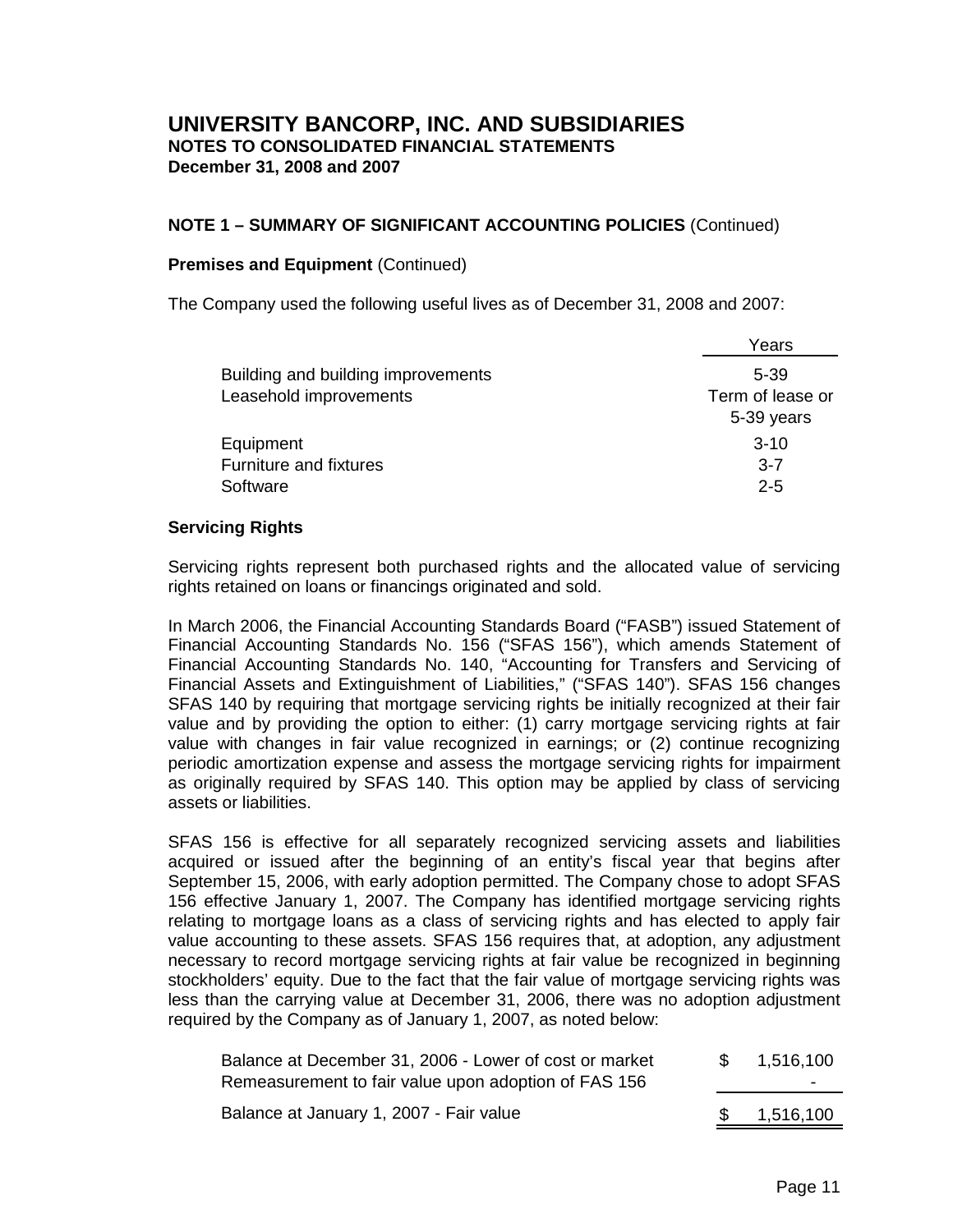## **NOTE 1 – SUMMARY OF SIGNIFICANT ACCOUNTING POLICIES** (Continued)

#### **Other Real Estate Owned**

Real estate properties acquired in collection of a loan or financing are recorded at fair value upon foreclosure, establishing a new costs basis. Any reduction to fair value from the carrying value of the related loan or financing is accounted for as a loan loss. After foreclosure, management periodically performs valuations to ensure real estate is carried at the lower of cost or fair value, less estimated costs to sell. Expenses, gains and losses on disposition, and decreases in the fair value are reported in other expenses.

## **Mortgage Banking Activities**

Mortgage banking activities include retail, servicing and wholesale operations. Retail mortgage loans held for sale for which servicing is retained are valued at the lower of cost or market as determined by bid prices for loans in the secondary market. Retail mortgage loans are sold without recourse, except in certain events as defined in the loan purchase documents. Loan servicing and sub-servicing fees are contractually based and are recognized monthly as earned over the life of the loans. Wholesale mortgage loans held for sale are sold on a service released basis. The Company has elected to record these loans at fair value as discussed in Note 18. Wholesale mortgage loans are sold without recourse, except in certain events as defined in the loan purchase documents.

An allowance was booked for potential recourse liabilities related to loans sold and loans held for sale in the amount of \$49,732 and \$358 as of December 31, 2008 and 2007, respectively. This allowance is included in the allowance for loan losses, which is part of "Loans and financings, net" on the face of the consolidated balance sheets.

#### **Derivative Instruments**

ULG enters into interest rate lock commitments ("IRLCs") in connection with its wholesale mortgage banking activities to fund residential mortgage loans at specified times in the future. IRLCs that relate to the origination of mortgage loans that will be held for sale are considered derivative instruments under SFAS No. 149, "Amendment of Statement 133 on Derivative Instruments and Hedging Activities". As such, these IRLCs are recorded at fair value (see Note 18) with changes in fair value recorded in earnings.

Outstanding IRLCs expose ULG to the risk that the price of the loans underlying the commitments might decline from inception of the interest rate lock to the funding of the loan. To protect against this risk, ULG utilizes forward loan sales commitments to economically hedge the risk of potential changes in the value of the loans that would result from the commitments. These forward commitments are valued at fair value (see Note 18) with net changes in fair value recorded in earnings. The Company documents its risk management strategy and hedge effectiveness at the inception of and during the term of the IRLC's and forward sales commitments within the portfolio.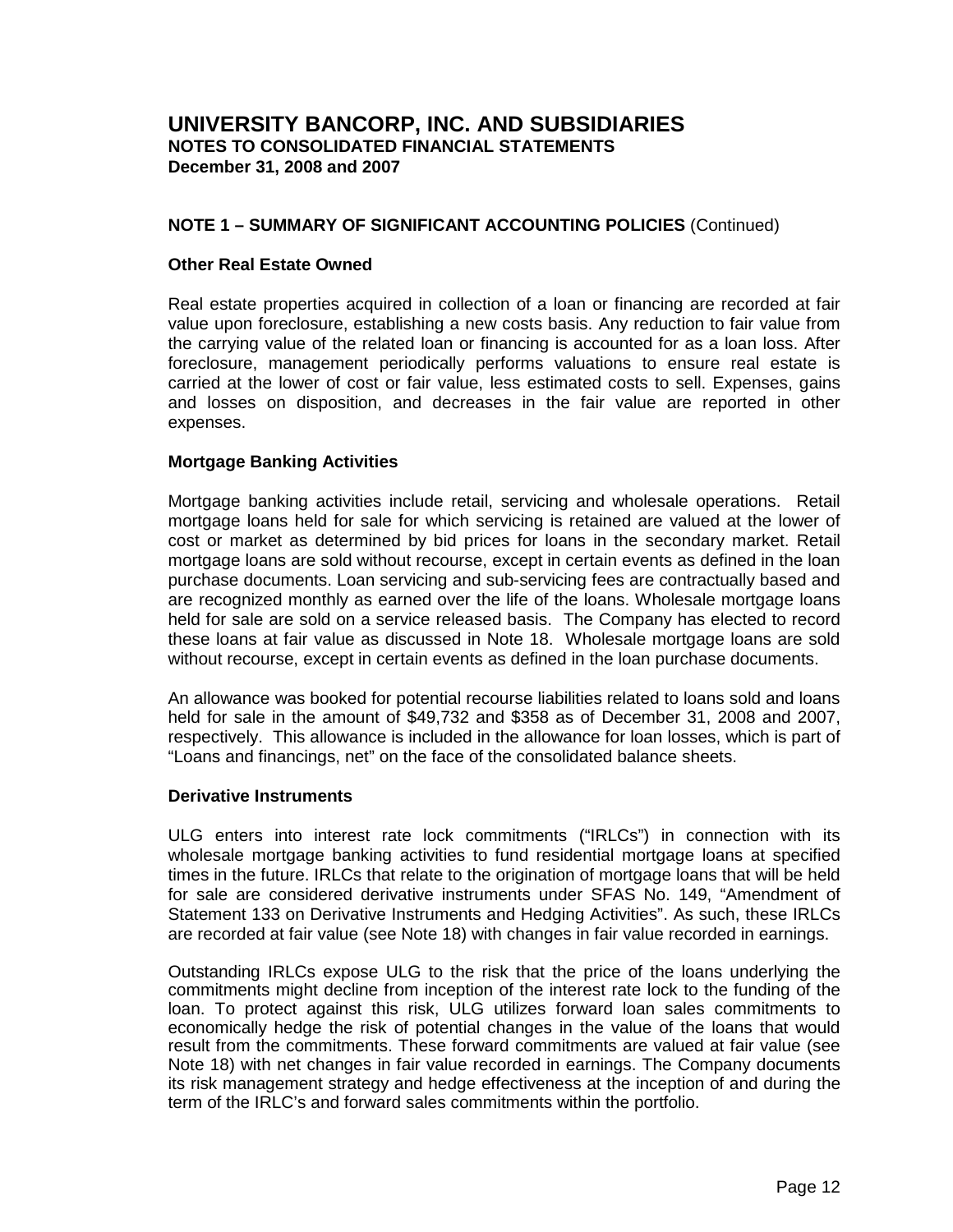## **NOTE 1 – SUMMARY OF SIGNIFICANT ACCOUNTING POLICIES** (Continued)

## **Goodwill**

The Company evaluates the carrying value of goodwill during each quarter of each year and between quarterly evaluations if events occur or circumstances change that would more likely than not reduce the fair value of the reporting unit below its carrying amount. When evaluating whether goodwill is impaired, the Company compares the fair value of the reporting unit to which the goodwill is assigned, to the reporting unit's carrying amount, including goodwill. An impairment loss would be recognized when the carrying amount of goodwill exceeds its fair value. The Company's evaluations of goodwill completed during 2008 and 2007 resulted in no impairment losses.

## **Income Taxes**

Under the provisions of SFAS No. 109, "Accounting for Income Taxes" ("SFAS 109"), deferred income tax assets and liabilities are recorded for estimated future tax consequences attributable to the differences between the financial carrying amounts of existing assets and liabilities and their respective tax bases. SFAS 109 requires deferred income taxes be computed on the liability method and deferred tax assets are recognized only when realization is certain. A valuation allowance is booked to reduce net deferred tax assets to a net amount that more likely than not to be realized.

Effective January 1, 2008, Michigan adopted a business tax which replaced the Michigan Single Business Tax. Included in the Michigan Business Tax is a tax on taxable income, a tax on adjusted gross receipts, and a franchise tax. Under the new Michigan Business Tax law the Company is subject to the franchise tax. It is management's policy to include the franchise tax in other operating expenses.

The Michigan statute created a "joint and severally liable" unitary tax on entities which are commonly controlled and have inter-company "flow of value" transactions. Hence, the Company pays this tax on a consolidated basis just as it pays its Federal tax on a consolidated basis.

The Company has a tax sharing agreement with some of its subsidiaries in which the subsidiaries record their share of Federal and state taxes in accordance with the tax sharing agreements.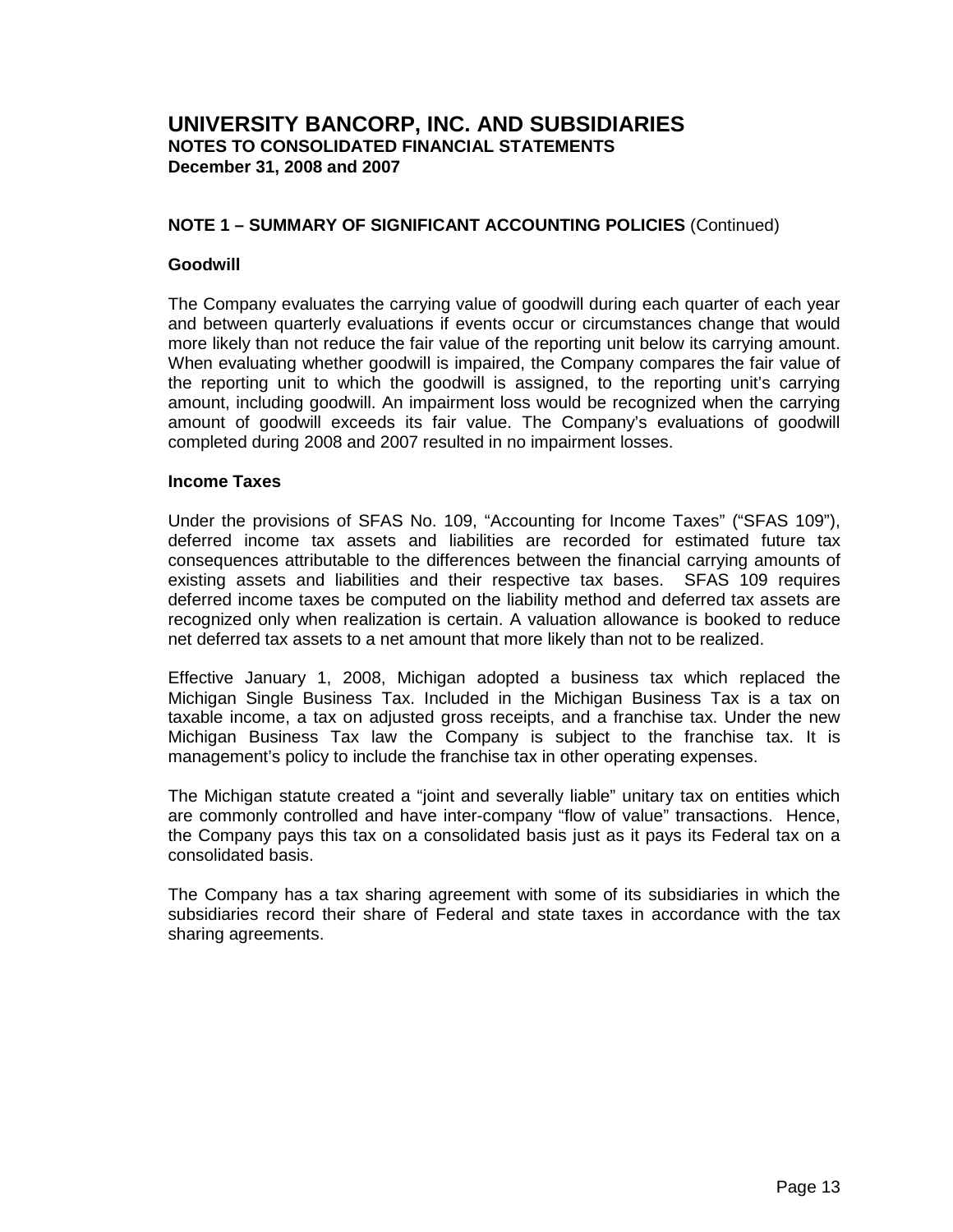## **NOTE 1 – SUMMARY OF SIGNIFICANT ACCOUNTING POLICIES** (Continued)

## **FIN 48 – Uncertain Tax Positions**

In July 2006, FASB issued Interpretation No. 48 ("FIN 48"), "Accounting for Uncertainty in Income Taxes - an interpretation of FASB Statement No. 109" which clarifies the accounting for uncertainty in tax positions. This interpretation requires that the Company recognize in the consolidated financial statements, the impact of a tax position, if that position is more likely than not of being sustained on audit, based on the technical merits of the position. The provisions of FIN 48 were effective for the Company as of the beginning of 2007, with the cumulative effect of the change in accounting principle recorded as an adjustment to opening retained earnings. The Company adopted FIN 48 effective January 1, 2007. There was no adjustment required to retained earnings as the Company was not aware of any material tax position taken or expected to be taken in a tax return which the tax law is subject to varied interpretations. As of December 31, 2008 there were no amounts that had been accrued in respect of uncertain tax positions.

#### **Retirement Plan**

The Bank has a 401(K) Plan that allows employees to contribute up to 15% of salary pre-tax, to the allowable limit prescribed by the Internal Revenue Service. Management has discretion to make matching contributions to the Plan. The Bank made no matching contributions for each of the years ended December 31, 2008 and 2007.

## **Employee Stock Ownership Plan ("ESOP")**

The Company has a noncontributory ESOP covering all full-time employees who have met certain service requirements. The employees' share in the Company's contribution is based on their current compensation as a percentage of the total employee compensation. As shares are contributed to the plan they are allocated to employees and compensation expense is recorded at the shares' fair value. The Company made no contribution in either 2008 or 2007.

## **Stock Options**

The Company has adopted FASB No. 123(R), "Share-Based Payment", which is a revision of FASB No. 123, "Accounting for Stock Based Compensation", and supersedes APB Opinion No. 25, "Accounting for Stock Issued to Employees", and was issued in December 2004. The revisions require that the compensation cost relating to sharebased payment transactions be recognized in the consolidated financial statements. That cost is to be measured based on the fair value of the equity or liability instruments issued. For the years ended December 31, 2008 and 2007, the Company recorded \$7,526 and \$5,230 of compensation expense related to stock options, respectively.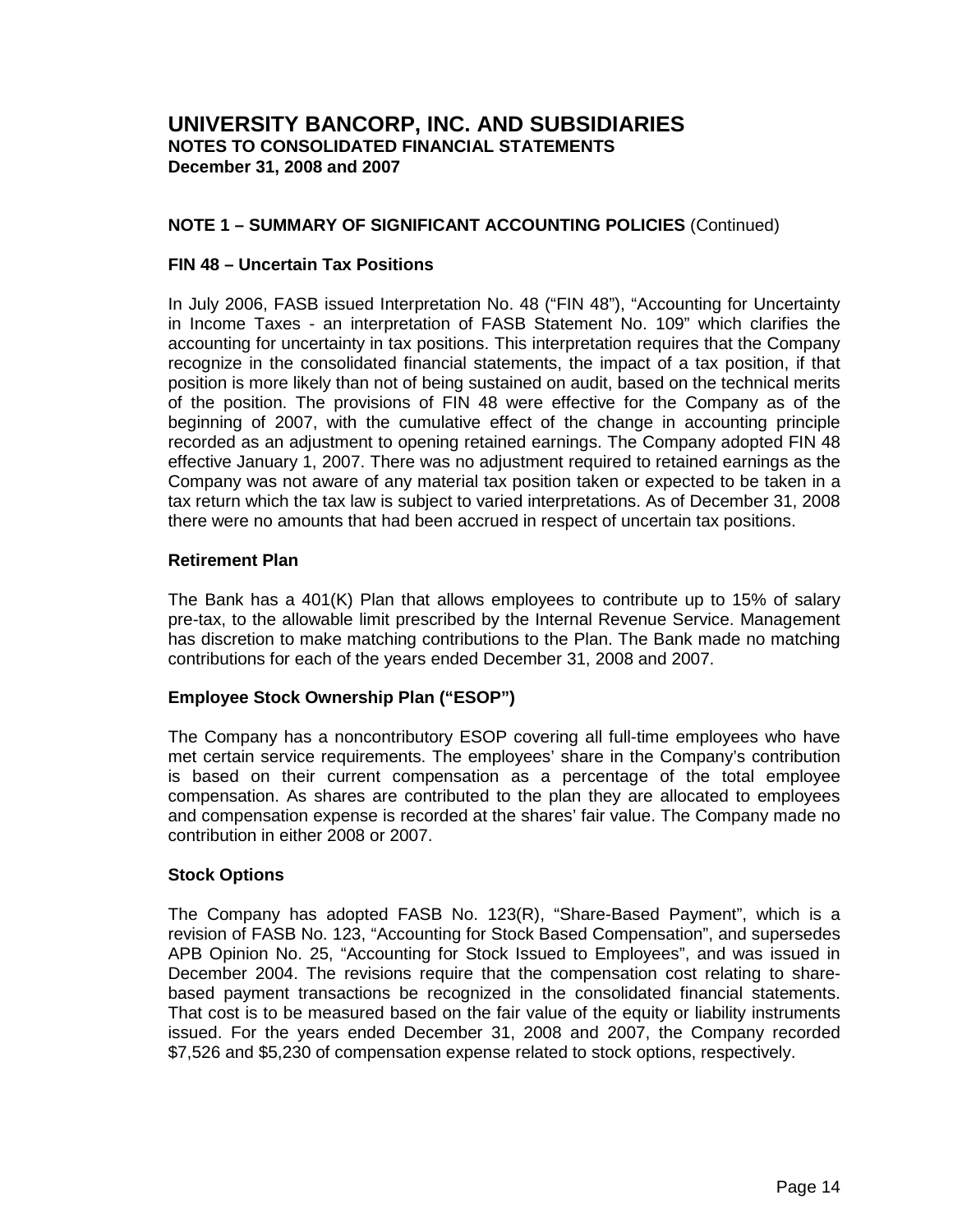## **NOTE 1 – SUMMARY OF SIGNIFICANT ACCOUNTING POLICIES** (Continued)

#### **Comprehensive Income**

Comprehensive income includes both net income and the change in unrealized gains and losses on securities available-for-sale.

## **Segment Reporting**

The Company's segments are determined by the products and services offered, primarily distinguished between banking, retail mortgage banking operations, and wholesale mortgage banking operations. Loans, investments, and deposits provide the revenues in the banking operation. Servicing fees, underwriting fees and loan sales provide the revenues in the retail mortgage banking operation. Underwriting fees and loan sales provide the revenues in the wholesale mortgage banking operation. All operations are domestic.

## **Reclassifications**

Certain amounts in the 2007 consolidated financial statements have been reclassified to conform to the current year presentation.

## **Recent Accounting Pronouncements**

The following are new accounting standards and interpretations that may be applicable in the future to the Company:

In December 2007, FASB issued SFAS No. 141(R), "Business Combinations" ("SFAS 141(R)"), and SFAS No. 160, "Noncontrolling Interests in Consolidated Financial Statements - an Amendment of ARB No. 51" ("SFAS 160"). SFAS 141(R) requires an acquirer to measure the identifiable assets acquired, the liabilities assumed and any noncontrolling interest in the acquiree at their fair values on the acquisition date, with goodwill being the excess value over the net identifiable assets acquired. SFAS 160 clarifies that a noncontrolling interest in a subsidiary should be reported as equity in the consolidated financial statements. The calculation of earnings per share will continue to be based on income amounts attributable to the parent. SFAS 160 also requires consolidated net income to be reported at amounts that include the amounts attributable to both the parent and the noncontrolling interest. It also requires disclosure, on the face of the consolidated statement of income, of the amounts of consolidated net income attributable to the parent and to the noncontrolling interest. SFAS 160 also provides guidance when a subsidiary is deconsolidated and requires expanded disclosures in the consolidated financial statements that clearly identify and distinguish between the interests of the parent's owners and the interests of the noncontrolling owners of a subsidiary. SFAS 141(R) and SFAS 160 are effective for financial statements issued for fiscal years beginning after December 15, 2008. Early adoption is prohibited. The Company is currently assessing the potential impact on its consolidated financial statements, upon adoption of SFAS 141(R) and SFAS 160.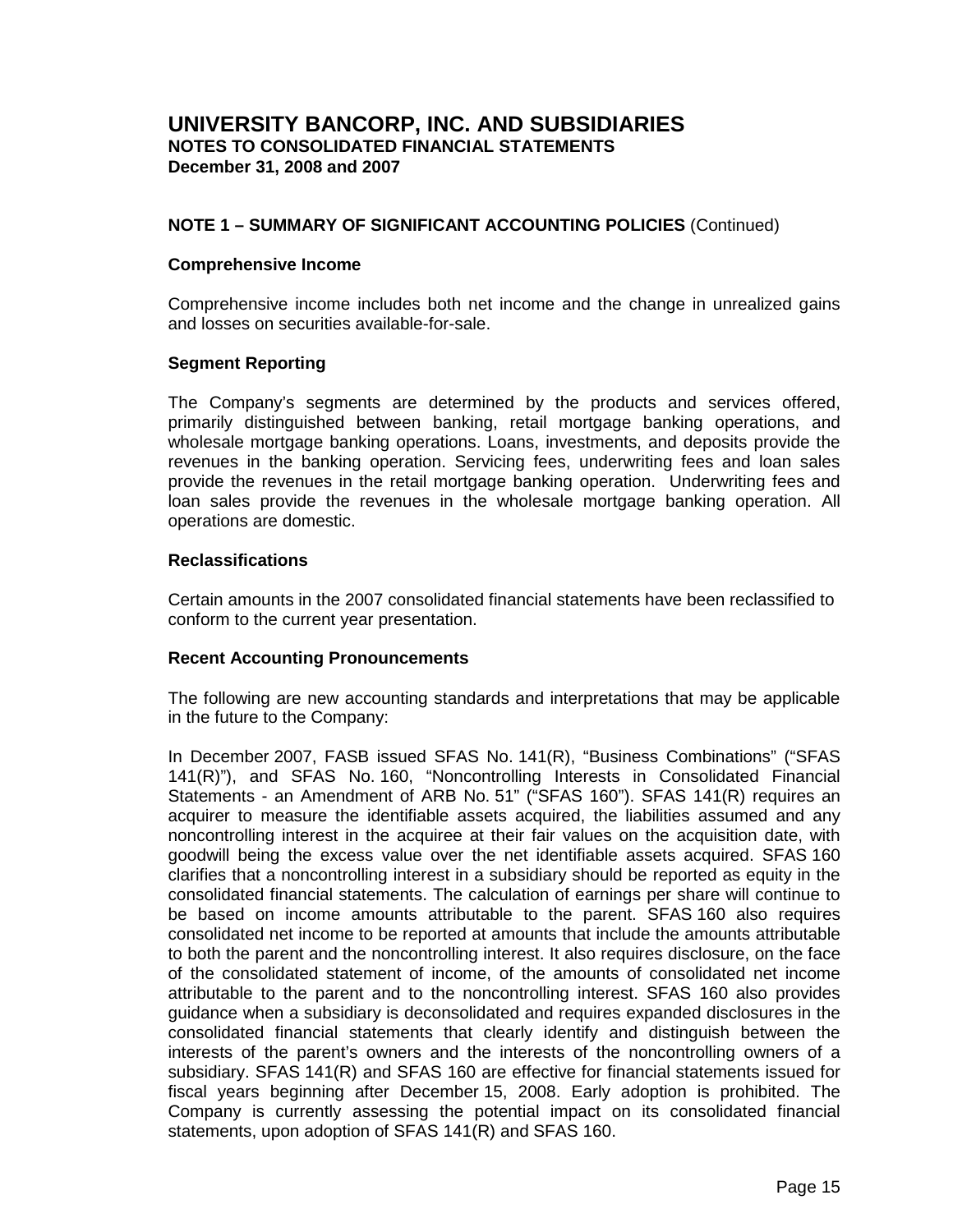## **NOTE 1 – SUMMARY OF SIGNIFICANT ACCOUNTING POLICIES** (Continued)

#### **Recent Accounting Pronouncements** (Continued)

In March 2008, FASB issued SFAS No. 161, "Disclosures about Derivative Instruments and Hedging Activities" ("SFAS 161"), which amends and expands the disclosure requirements of SFAS No. 133, "Accounting for Derivative Instruments and Hedging Activities" ("SFAS 133"), with the intent to provide users of financial statements with an enhanced understanding of: (a) how and why an entity uses derivative instruments; (b) how derivative instruments and related hedged items are accounted for under SFAS 133 and its related interpretations; and (c) how derivative instruments and related hedged items affect an entity's financial position, financial performance and cash flows. SFAS 161 requires qualitative disclosures about objectives and strategies for using derivatives, quantitative disclosures about fair value amounts of and gains and losses on derivative instruments and disclosures about credit-risk-related contingent features in derivative instruments. This statement applies to all entities and all derivative instruments. SFAS 161 is effective for financial statements issued for fiscal years and interim periods beginning after November 15, 2008. The Company is currently assessing the potential impact on its consolidated financial statements, upon adoption of SFAS 161.

In May 2008, FASB issued SFAS No. 163, "Accounting for Financial Guarantee Insurance Contracts - an Interpretation of SFAS Statement No. 60" ("SFAS 163"). SFAS 163 interprets SFAS Statement No. 60 and amends existing accounting pronouncements to clarify their application to the financial guarantee insurance contracts included within the scope of that Statement. SFAS 163 is effective for financial statements issued for fiscal years beginning after December 15, 2008, and all interim periods within those fiscal years. The Company is currently assessing the potential impact of SFAS 163 on its consolidated financial statements, but does not expect it to have an effect on the Company's financial position, results of operations or cash flows.

In June 2008, FASB issued FASB Staff Position ("FSP") EITF 03-6-1, "Determining Whether Instruments Granted in Share-Based Payment Transactions Are Participating Securities" ("FSP EITF 03-6-1"). FSP EITF 03-6-1 addresses whether instruments granted in share-based payment transactions are participating securities prior to vesting, and therefore need to be included in the earnings allocation in computing earnings per share under the two-class method as described in SFAS No. 128, "Earnings Per Share." Under the guidance of FSP EITF 03-6-1, unvested share-based payment awards that contain nonforfeitable rights to dividends or dividend equivalents (whether paid or unpaid) are participating securities and shall be included in the computation of earningsper-share pursuant to the two-class method. FSP EITF 03-6-1 is effective for financial statements issued for fiscal years beginning after December 15, 2008, and all priorperiod earnings per share data presented shall be adjusted retrospectively. Early application is not permitted. The Company is currently assessing the potential impact of this FSP.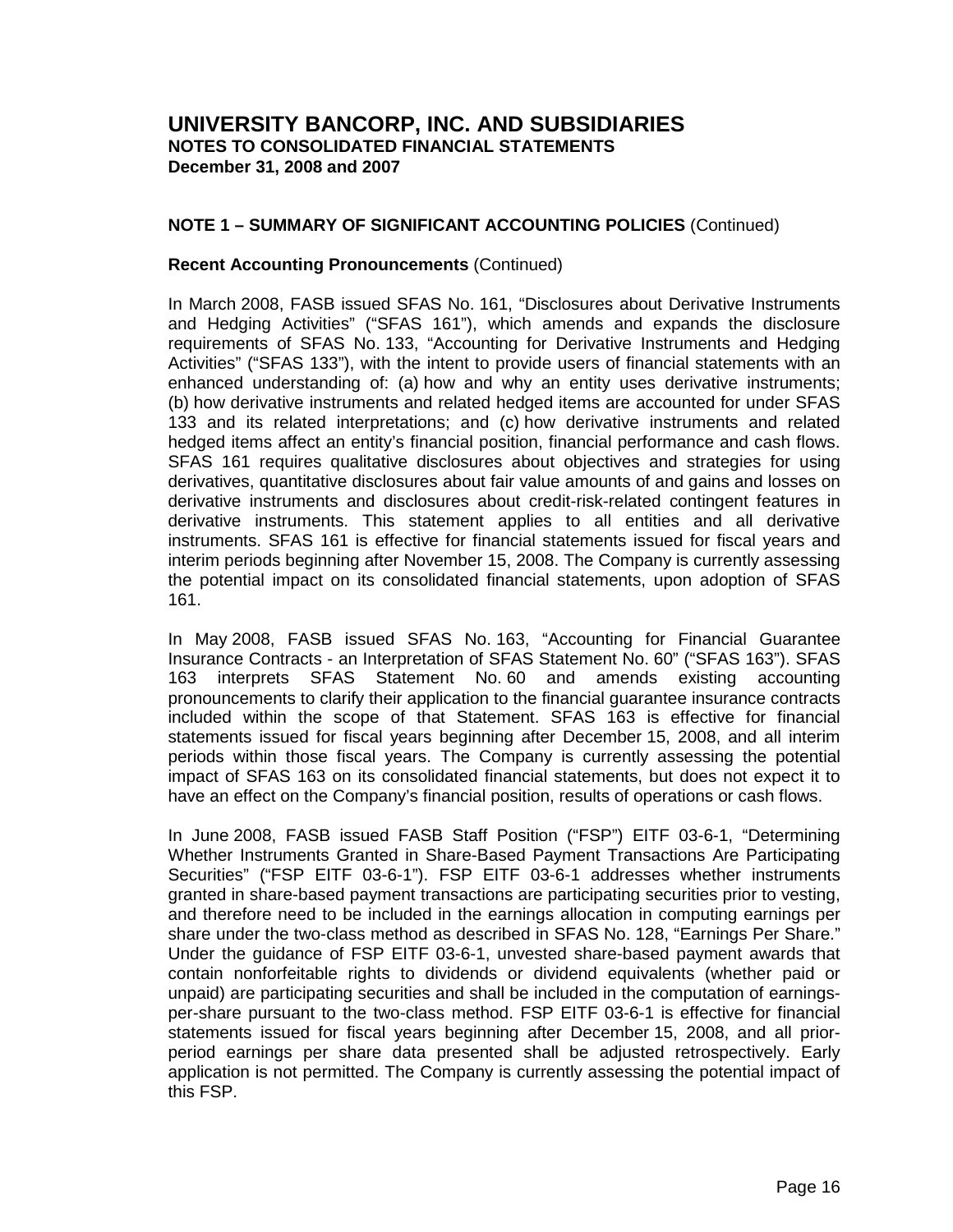## **NOTE 1 – SUMMARY OF SIGNIFICANT ACCOUNTING POLICIES** (Continued)

#### **Recent Accounting Pronouncements** (Continued)

In June 2008, FASB ratified EITF No. 07-5, "Determining Whether an Instrument (or an Embedded Feature) Is Indexed to an Entity's Own Stock" ("EITF 07-5"). EITF 07-5 provides that an entity should use a two-step approach to evaluate whether an equitylinked financial instrument (or embedded feature) is indexed to its own stock, including evaluating the instrument's contingent exercise and settlement provisions. EITF 07-5 is effective for financial statements issued for fiscal years beginning after December 15, 2008. Early application is not permitted. The Company is currently assessing the potential impact, of this EITF on its financial condition and results of operations.

## **NOTE 2 – RESTRICTIONS ON CASH AND AMOUNTS DUE FROM BANKS**

The Bank is required to maintain average balances on hand or with the Federal Reserve Bank. At December 31, 2008 this reserve requirement amounted to \$1,326,000.

## **NOTE 3 – INVESTMENT SECURITIES**

#### **Available-for-Sale Securities**

The following is a summary of the amortized cost, gross unrealized gains, gross unrealized losses and fair value of securities available-for-sale.

Securities available-for-sale at December 31, 2008 consist of the following:

|                       | Amortized    | Unrealized | Fair         |
|-----------------------|--------------|------------|--------------|
|                       | cost         | Loss       | Value        |
| U.S. agency mortgage- |              |            |              |
| backed securities     | \$20,687,371 | (34,300)   | \$20,653,071 |
|                       |              |            |              |

Securities available-for-sale at December 31, 2007 consist of the following:

|                       | Amortized | Unrealized | Fair      |
|-----------------------|-----------|------------|-----------|
|                       | cost      | Loss       | Value     |
| U.S. agency mortgage- |           |            |           |
| backed securities     | 1.473.410 | (18, 783)  | 1,454,627 |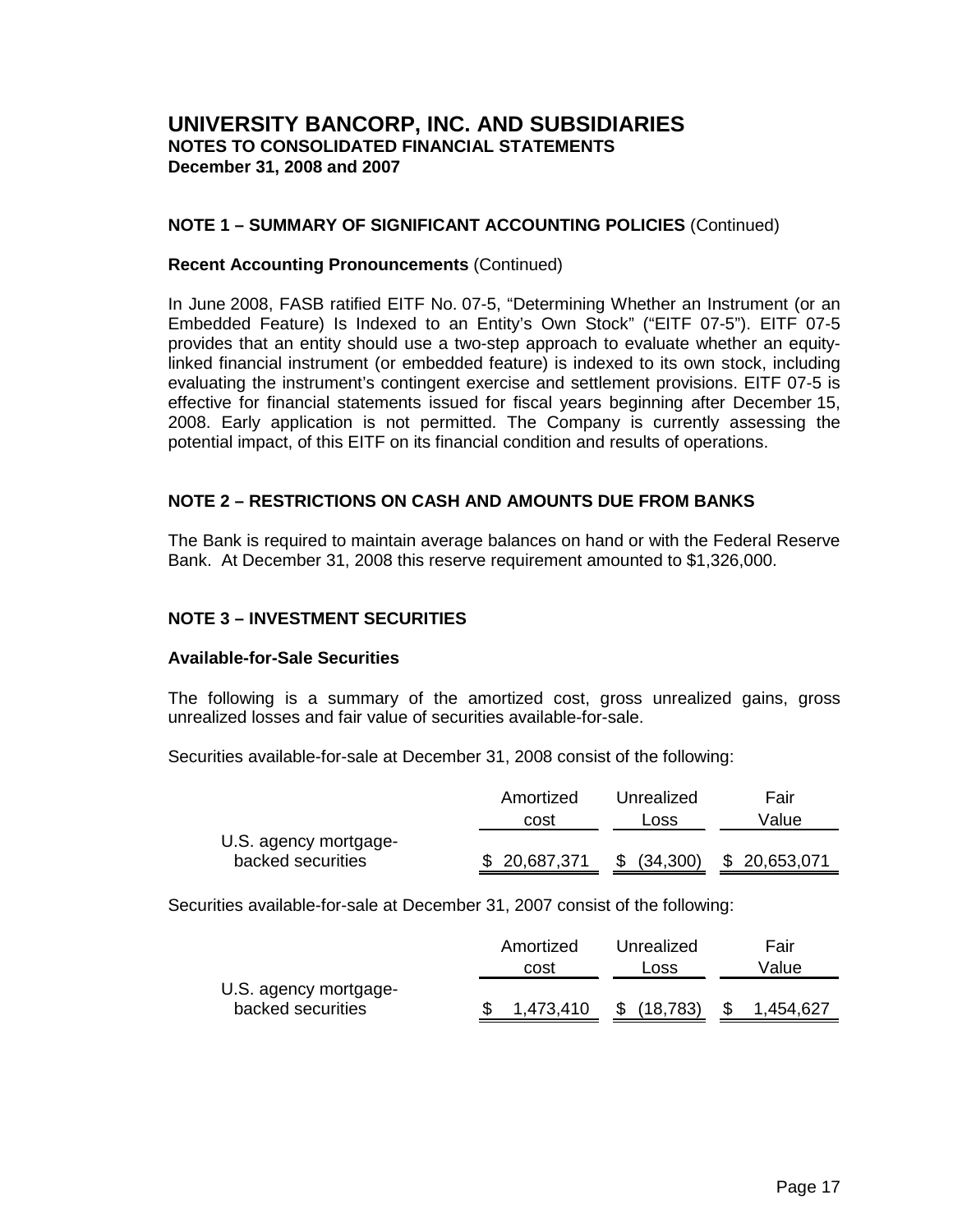## **NOTE 3 – INVESTMENT SECURITIES** (Continued)

## **Trading Securities**

The Bank's trading securities portfolio had a net accumulated unrealized loss of \$80,257 and a net accumulated unrealized gain of \$89,121 at December 31, 2008 and 2007, respectively.

Trading securities consist of the following:

|                             | December 31, |  |           |  |
|-----------------------------|--------------|--|-----------|--|
|                             | 2008         |  | 2007      |  |
| U.S. agency mortgage-backed |              |  |           |  |
| securities                  | 4,916,925    |  | 6,545,476 |  |

At December 31, 2008 and 2007, the fair value of securities pledged to secure certain borrowings were \$25,569,996 and \$8,000,103, respectively. The balance of these borrowings at December 31, 2008 and 2007 were \$12,011,678 and \$0, respectively.

Some unrealized losses at December 31, 2008 have existed for longer than twelve months. The Company sold certain securities classified as available-for-sale subsequent to December 31, 2008. Since these securities were not held long enough to recover the unrealized losses as of December 31, 2008, the decline in fair value of certain securities was deemed to be other-than-temporary. The Company recognized the lesser of the actual loss on the sale and the unrealized loss as of December 31, 2008, in 2008 earnings. As a result, the Company recognized an impairment loss of \$45,175 and \$0 for the years ended December 31, 2008 and 2007, respectively. For the balance of the investments classified as available-for-sale not sold subsequent to year end, the decline in market value was considered as temporary since the values of the mortgage-backed securities fluctuate based on changes in current interest rates and prepayment assumptions related to the underlying mortgages. Furthermore, the Company expects to hold these securities sufficiently long enough to recover these unrealized losses.

During the year ended December 31, 2008, the Company sold available-for-sale securities to a related party for \$311,888. The Company did not sell any securities during the year ended December 31, 2007.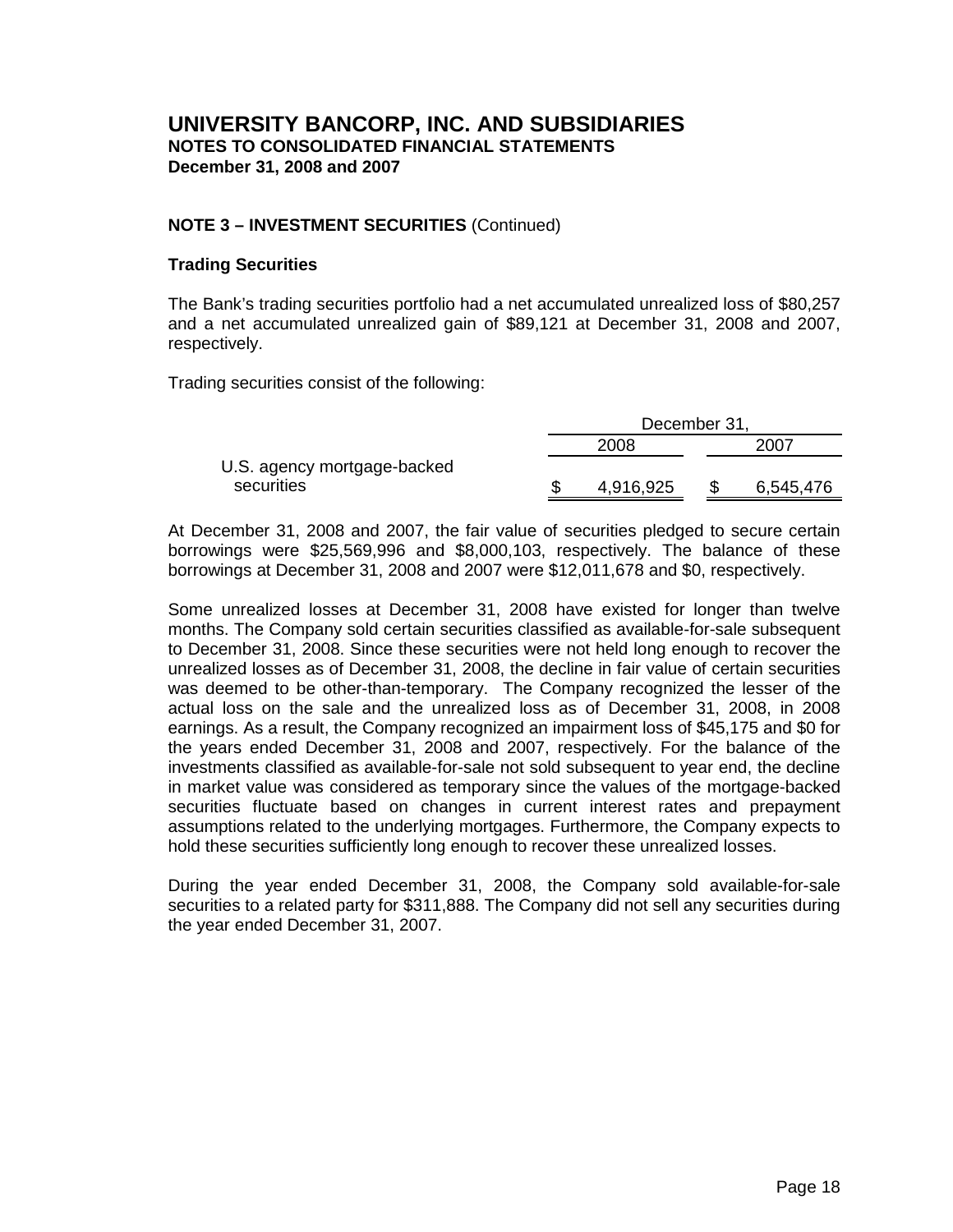## **NOTE 3 – INVESTMENT SECURITIES** (Continued)

The amortized cost and fair value of mortgage-backed securities held as of December 31, 2008 are shown below by payoff date. Actual maturities may differ from contractual maturities because issuers and borrowers may have the right to call or prepay obligations with or without call or prepayment penalties. During 2008, proceeds from paydowns of these mortgage-backed securities amounted to \$6,614,657.

|                   | Amortized  | Fair       |
|-------------------|------------|------------|
|                   | Cost       | Value      |
| <b>After 2018</b> | 25,684,553 | 25,569,996 |

## **NOTE 4 – LOANS**

Major classifications of loans are as follows:

|                                                                                                   | December 31, |                                                             |    |                                                             |  |
|---------------------------------------------------------------------------------------------------|--------------|-------------------------------------------------------------|----|-------------------------------------------------------------|--|
|                                                                                                   |              | 2008                                                        |    | 2007                                                        |  |
| Commercial<br>Real estate - mortgage<br>Real estate - construction<br>Installment<br>Credit cards | \$           | 22,388,763<br>34,411,215<br>1,381,024<br>885,947<br>267,049 | \$ | 16,950,200<br>39,365,801<br>1,767,790<br>354,660<br>316,029 |  |
| Gross Ioans                                                                                       |              | 59,333,998                                                  |    | 58,754,480                                                  |  |
| Allowance for loan losses                                                                         |              | (975, 672)                                                  |    | (686,324)                                                   |  |
| Net loans                                                                                         |              | 58,358,326                                                  |    | 58,068,156                                                  |  |

Changes in the allowance for loan losses were as follows:

|                                 | December 31, |            |    |          |  |  |
|---------------------------------|--------------|------------|----|----------|--|--|
|                                 |              | 2008       |    | 2007     |  |  |
| Balance, beginning of year      | \$           | 686,324    | \$ | 465,992  |  |  |
| Provision charged to operations |              | 1,047,121  |    | 264,314  |  |  |
| Recoveries                      |              | 64,005     |    | 2,272    |  |  |
| Charge-offs                     |              | (821, 778) |    | (46,254) |  |  |
| Balance, end of year            |              | 975,672    |    | 686,324  |  |  |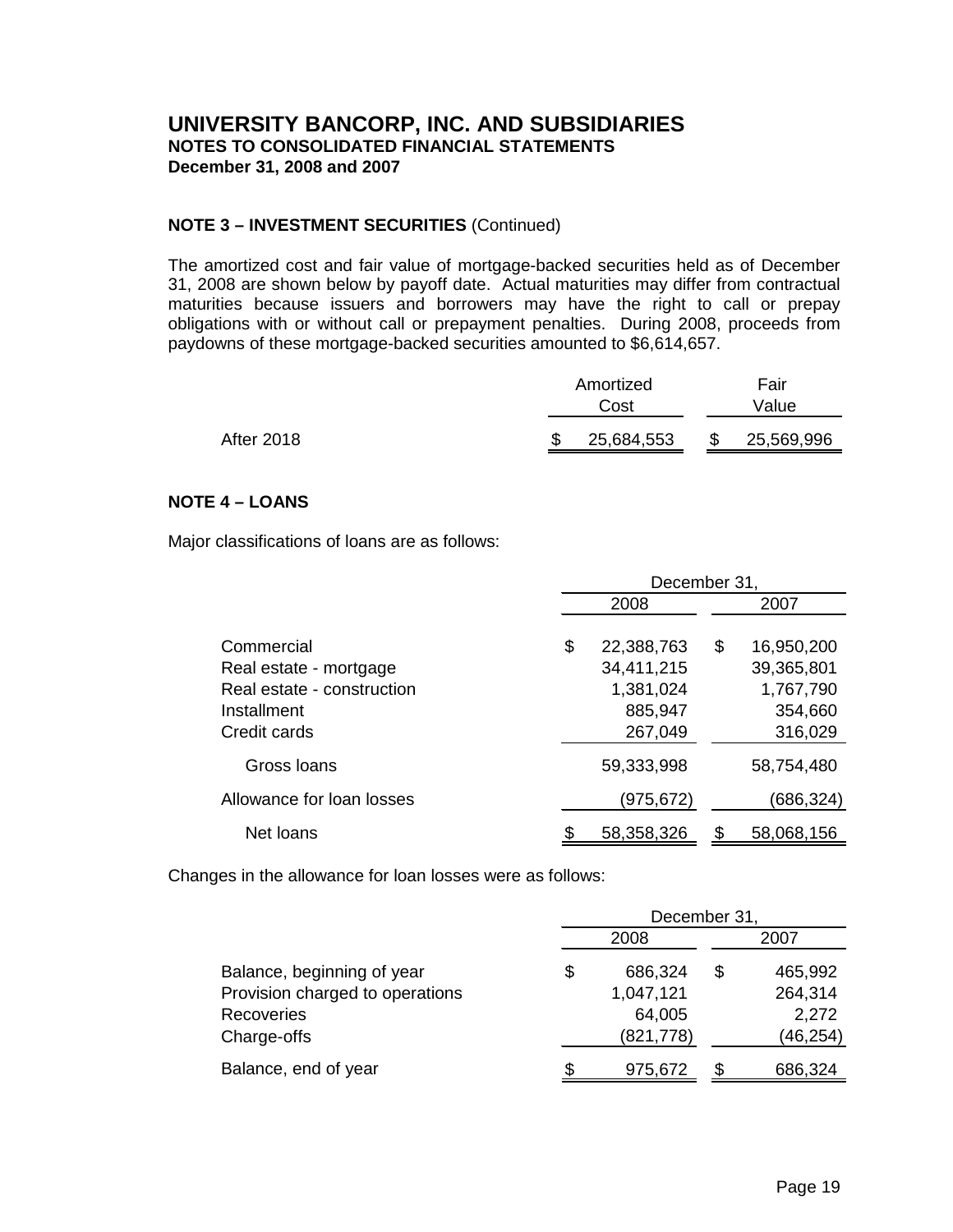## **NOTE 4 – LOANS** (Continued)

Non-accrual loans are summarized as follows:

|                                                                    | December 31, |              |   |                     |
|--------------------------------------------------------------------|--------------|--------------|---|---------------------|
|                                                                    |              | 2008         |   | 2007                |
| Real estate - mortgage and construction<br><b>Commercial loans</b> | \$           | 597,625<br>- | S | 58,331<br>1,107,292 |
| Total                                                              |              | 597,625      |   | 1,165,623           |

Information regarding impaired loans is as follows:

|                                                                       | December 31,    |    |           |  |
|-----------------------------------------------------------------------|-----------------|----|-----------|--|
|                                                                       | 2008            |    | 2007      |  |
| Impaired loans:                                                       |                 |    |           |  |
| Loans with no allowance allocated                                     | \$<br>147,576   | \$ |           |  |
| Loans with allowance allocated<br>Amount of allowance for loan losses | \$<br>2,326,117 | \$ | 2,040,383 |  |
| allocated                                                             | \$<br>674,778   | \$ | 463,945   |  |
| Impaired loans:                                                       |                 |    |           |  |
| Average balance during the year                                       | \$<br>1,358,481 | \$ | 1,776,805 |  |
| Interest income recognized thereon                                    | \$<br>4,412     | \$ | 71,154    |  |
| Cash basis interest income recognized                                 | \$<br>4,412     | \$ | 71,154    |  |

## **NOTE 5 – MORTGAGE BANKING ACTIVITIES**

Midwest provides servicing and sub-servicing of real estate mortgage loans for several financial institutions. The unpaid principal balance of these loans was approximately \$5.2 billion and \$4.3 billion as of December 31, 2008 and 2007, respectively. Custodial escrow balances maintained in connection with these respective loans were \$73.2 million and \$59.2 million, at December 31, 2008 and 2007, respectively. Most of these funds are maintained at University Bank.

University Bank and Midwest sell conforming residential mortgage loans to the secondary market with servicing rights retained. These loans are owned by other institutions and are not included in the Company's consolidated balance sheets. Such mortgage loans have been sold predominately without recourse or with limited recourse. The unpaid principal balance of these loans was \$191.5 million and \$167.5 million at December 31, 2008 and 2007, respectively.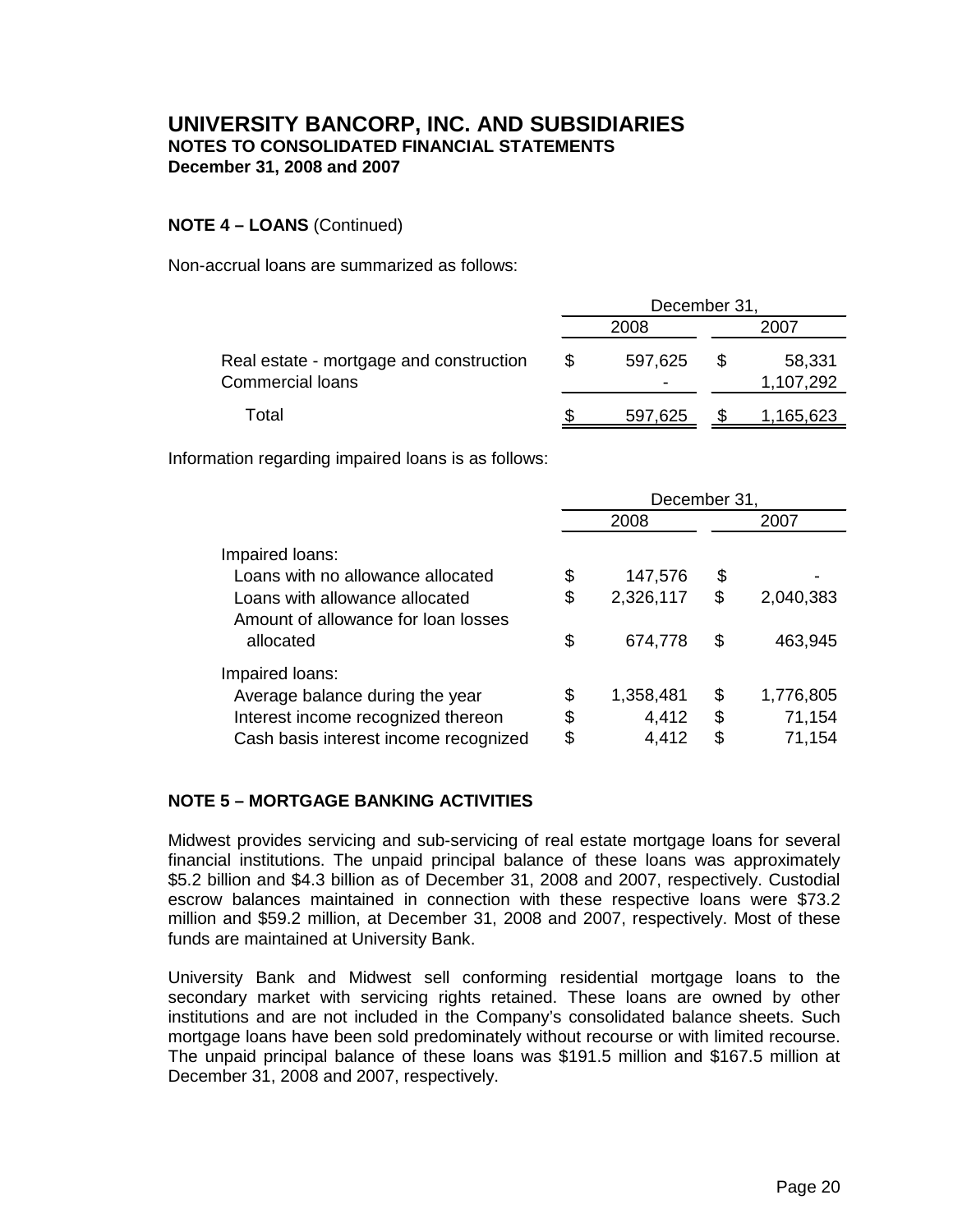## **NOTE 5 – MORTGAGE BANKING ACTIVITIES** (Continued)

The following summarizes the activity relating to mortgage servicing rights:

|                      | December 31, |           |  |            |  |
|----------------------|--------------|-----------|--|------------|--|
|                      |              | 2008      |  | 2007       |  |
| Balance, January 1:  |              | 1,402,444 |  | 1,516,100  |  |
| Amount capitalized   |              | 601,796   |  | 402,417    |  |
| Change in fair value |              | (762,856) |  | (516, 073) |  |
| Balance, December 31 |              | 1,241,384 |  | 1.402.444  |  |

Starting in 2008, ULG began to enter into IRLCs in connection with its wholesale mortgage banking activities to fund residential mortgage loans at specified times in the future. As of December 31, 2008, IRLCs amounted to \$72.6 million, of which management estimated \$46.7 million to eventually close and be funded. These IRLCs were recorded in assets on the face of the consolidated balance sheet at a fair value of \$768,582.

Also starting in 2008, ULG began to utilize forward loan sales commitments in order to economically hedge the risk of potential changes in the value of the loans that would result from the IRLCs. Forward sales commitments to fund loans at specified rates amounted to \$52.1 million as of December 31, 2008, which were recorded in liabilities on the face of the consolidated balance sheet at a fair value of \$557,716.

The net change in fair value of the IRLCs and the related forward loan sales commitments for the year ended December 31, 2008 resulted in a gain of \$210,866, which has been recognized in "other income" in the consolidated statement of operations. This gain is due principally to the inclusion of day one gains associated with the adoption of fair value accounting as discussed in Note 18. Prior to the adoption of fair value accounting, the recognition of such day one gains was prohibited and these gains were not recognized until realized through the sale of the related loans.

Market interest rate conditions can quickly affect the fair value of mortgage servicing rights, IRLCs, and forward loan sales commitments in a positive or negative fashion, as long-term interest rates rise and fall. See Note 18 for further discussion of management's assumptions used in determination of fair value of these assets and liabilities.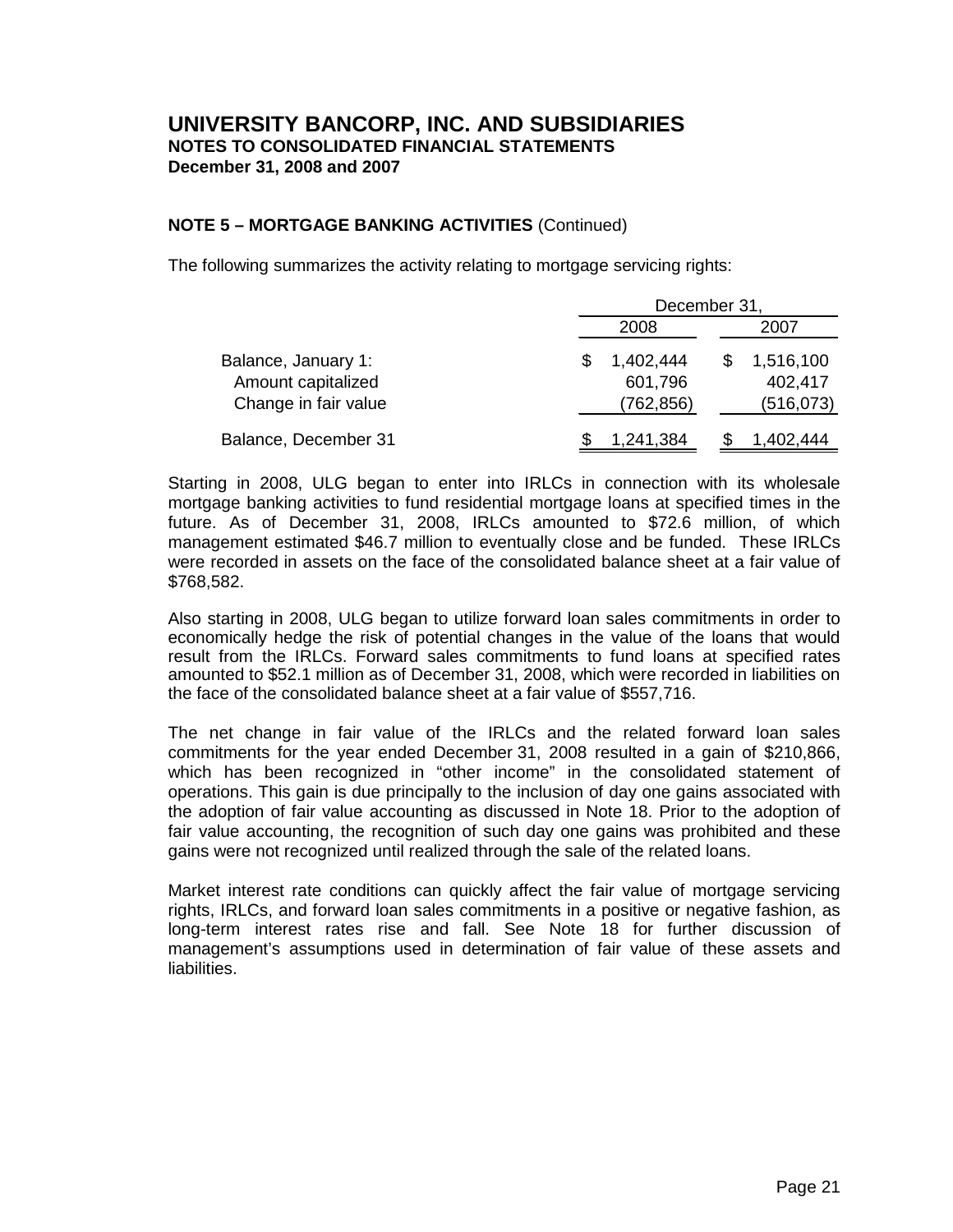## **NOTE 6 – PREMISES AND EQUIPMENT, NET**

Premises and equipment consist of the following:

|                                             | December 31,               |                           |  |  |  |
|---------------------------------------------|----------------------------|---------------------------|--|--|--|
|                                             | 2008                       | 2007                      |  |  |  |
| Land<br><b>Buildings and improvements</b>   | \$<br>365,000<br>1,758,764 | 365,000<br>S<br>1,725,099 |  |  |  |
| Furniture, fixtures, equipment and software | 4,027,227                  | 3,479,029                 |  |  |  |
| Less accumulated depreciation and           | 6,150,991                  | 5,569,128                 |  |  |  |
| amortization                                | (3,368,265)                | (2,994,180)               |  |  |  |
|                                             | 2,782,726                  | 2,574,948                 |  |  |  |

Depreciation expense amounted to \$377,785 and \$355,107 for the years ended December 31, 2008 and 2007, respectively.

The Bank leases an ATM drive-thru location in Ann Arbor for \$7,200 per year and one off-site ATM location for \$9,000 per year. Midwest leases its office space for approximately \$44,167 per year in Houghton, Michigan. ULG leases office space on a graduated leasing agreement for approximately \$80,556 per year in Farmington, Michigan. The Company leases various other facilities at varying rates expiring in 2009 and 2010. Total rental expense for all operating leases was \$106,483 and \$77,405 in 2008 and 2007, respectively. The following table summarizes the future minimum payments under the contractual obligations of the Company as of December 31, 2008:

| Year ended December 31, | Amount        |
|-------------------------|---------------|
|                         |               |
| 2009                    | \$<br>155,544 |
| 2010                    | 111,251       |
| 2011                    | 80,915        |
| 2012                    | 83,424        |
| 2013                    | 63,980        |
|                         |               |
|                         | \$<br>495,114 |

## **NOTE 7 – TIME DEPOSITS**

Time deposit liabilities issued in denominations of \$100,000 or more were \$26,824,150 and \$9,171,413 at December 31, 2008 and 2007, respectively.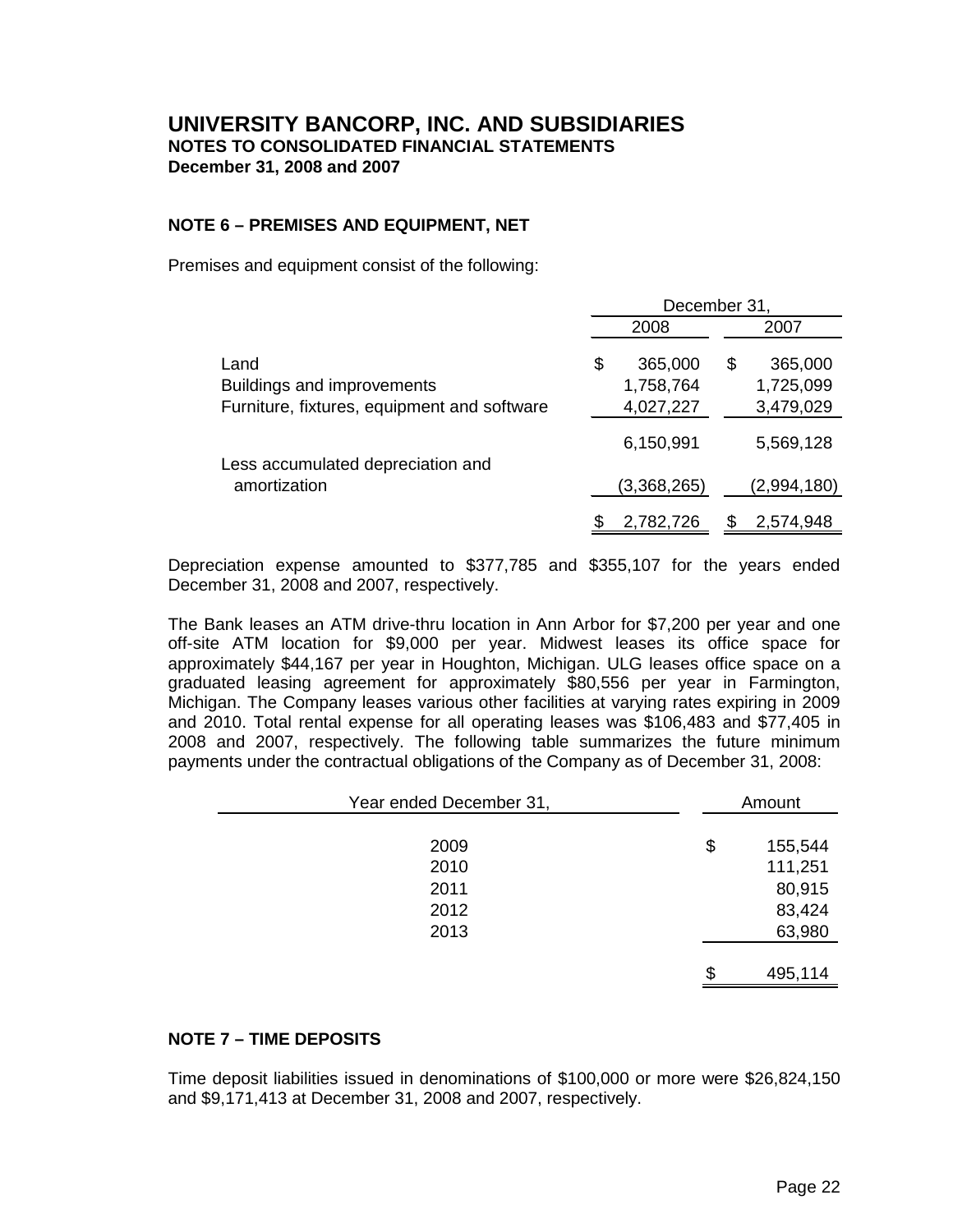## **NOTE 7 – TIME DEPOSITS** (Continued)

At December 31, 2008, stated maturities of time deposits were:

| Year ended December 31, |    | Amount     |
|-------------------------|----|------------|
| 2009                    | \$ | 21,306,880 |
| 2010                    |    | 2,211,962  |
| 2011                    |    | 842,683    |
| 2012                    |    | 131,451    |
| 2013 and thereafter     |    | 6,954,999  |
|                         | \$ | 31,447,975 |

The Bank had issued through brokers \$10,000,000 and \$0 of time deposits as of December 31, 2008 and 2007, respectively.

## **NOTE 8 – OTHER LIABILITIES**

Other liabilities consist of the following:

|                                                                                           | December 31, |                    |     |                   |  |  |  |
|-------------------------------------------------------------------------------------------|--------------|--------------------|-----|-------------------|--|--|--|
|                                                                                           |              | 2008               |     | 2007              |  |  |  |
| Liability to fund closed but undisbursed loans<br>Escrow and mortgage insurance liability |              | 3,130,265          | \$. |                   |  |  |  |
| related to loans held for sale<br>Other                                                   |              | 274,465<br>403,279 |     | 10,827<br>258,291 |  |  |  |
|                                                                                           |              | 3,808,009          |     | 269,118           |  |  |  |

## **NOTE 9 – INCOME TAXES**

Income tax expense (benefit) for the years ended December 31, 2008 and 2007 is summarized as follows:

|                     |    | December 31,       |      |                   |  |  |  |  |  |  |
|---------------------|----|--------------------|------|-------------------|--|--|--|--|--|--|
|                     |    | 2008               | 2007 |                   |  |  |  |  |  |  |
| Current<br>Deferred | \$ | $\,$<br>(640, 605) | Ъ    | 3,922<br>(70,000) |  |  |  |  |  |  |
|                     | S. | (640, 605)         | Ф    | (66,078)          |  |  |  |  |  |  |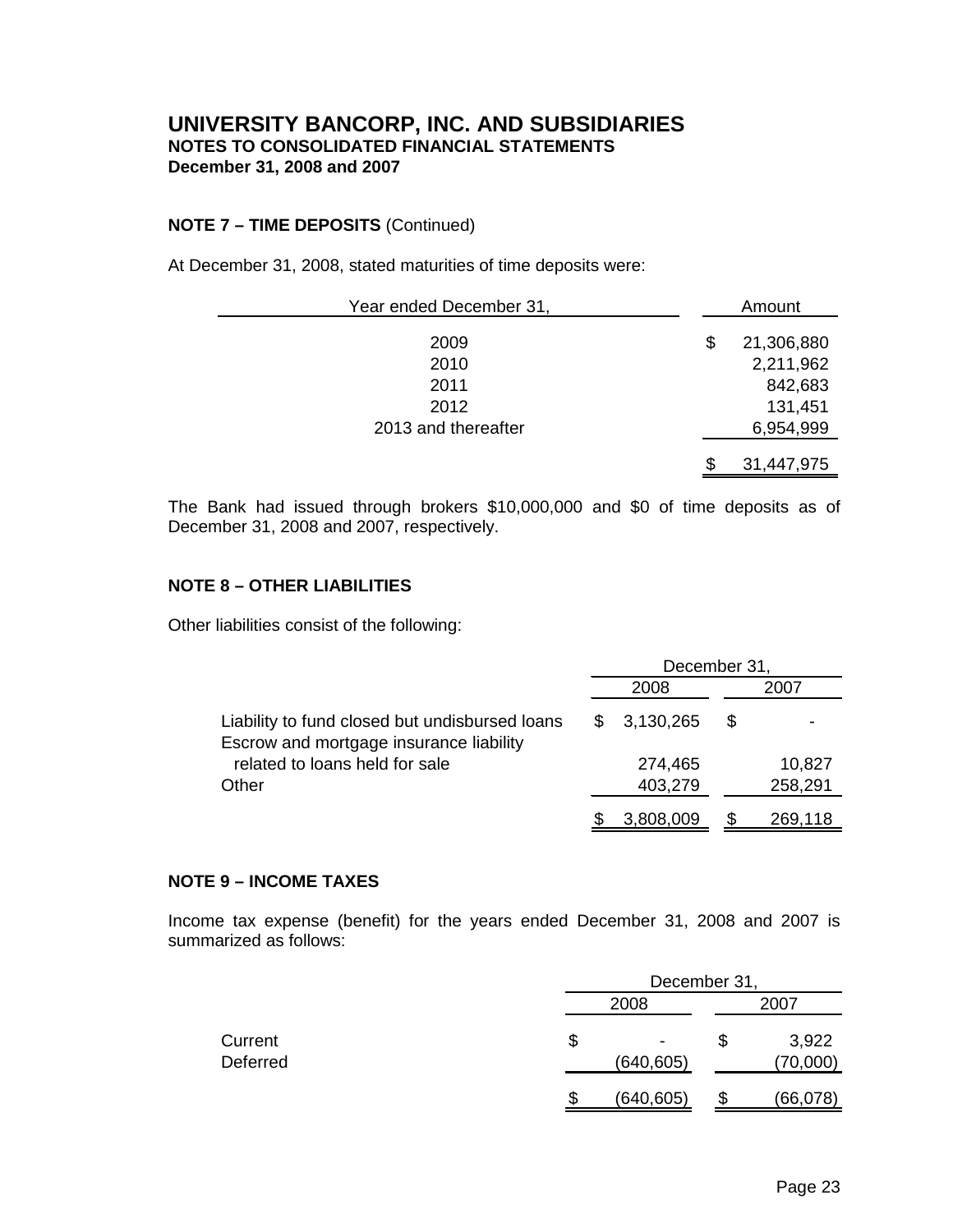## **NOTE 9 – INCOME TAXES** (Continued)

The effective tax rate differs from the statutory income tax rate as a result of permanent differences in accounting for certain income and expense items for financial and tax reporting purposes (primarily meals and entertainment expense), as well as the change in the valuation allowance from December 31, 2007 to December 31, 2008. Based on management's estimates of future income, management reduced the valuation allowance in order to increase the net deferred tax asset to an amount that is more likely than not to be realized.

Significant components of the Company's deferred income tax assets and liabilities as of December 31, 2008 and 2007 are as follows:

|                                  | December 31,  |    |           |  |  |  |  |  |
|----------------------------------|---------------|----|-----------|--|--|--|--|--|
|                                  | 2008          |    | 2007      |  |  |  |  |  |
| Deferred income tax assets:      |               |    |           |  |  |  |  |  |
| Allowance for loan losses        | \$<br>156,072 | \$ | 172,150   |  |  |  |  |  |
| Net operating loss carry-forward | 254,255       |    |           |  |  |  |  |  |
| Tax credit carry-forward         | 1,241,866     |    | 1,402,916 |  |  |  |  |  |
| Donation carry-forward           | 2,846         |    | 6,587     |  |  |  |  |  |
| Depreciation                     | 15,197        |    | 7,589     |  |  |  |  |  |
| Other                            | 56,964        |    | 48,112    |  |  |  |  |  |
|                                  |               |    |           |  |  |  |  |  |
| Deferred tax asset               | 1,727,200     |    | 1,637,354 |  |  |  |  |  |
| Deferred income tax liabilities: |               |    |           |  |  |  |  |  |
| Mortgage servicing rights        | 422,071       |    | 476,831   |  |  |  |  |  |
| Other                            | 181,705       |    | 73,323    |  |  |  |  |  |
|                                  |               |    |           |  |  |  |  |  |
| Deferred tax liability           | 603,776       |    | 550,154   |  |  |  |  |  |
| Net deferred tax asset           | 1,123,424     |    | 1,087,200 |  |  |  |  |  |
| <b>Valuation allowance</b>       | (272,819)     |    | (877,200) |  |  |  |  |  |
| Net deferred tax asset           | 850,605       | \$ | 210,000   |  |  |  |  |  |
|                                  |               |    |           |  |  |  |  |  |

The net deferred tax asset is included in "Other assets" on the balance sheet.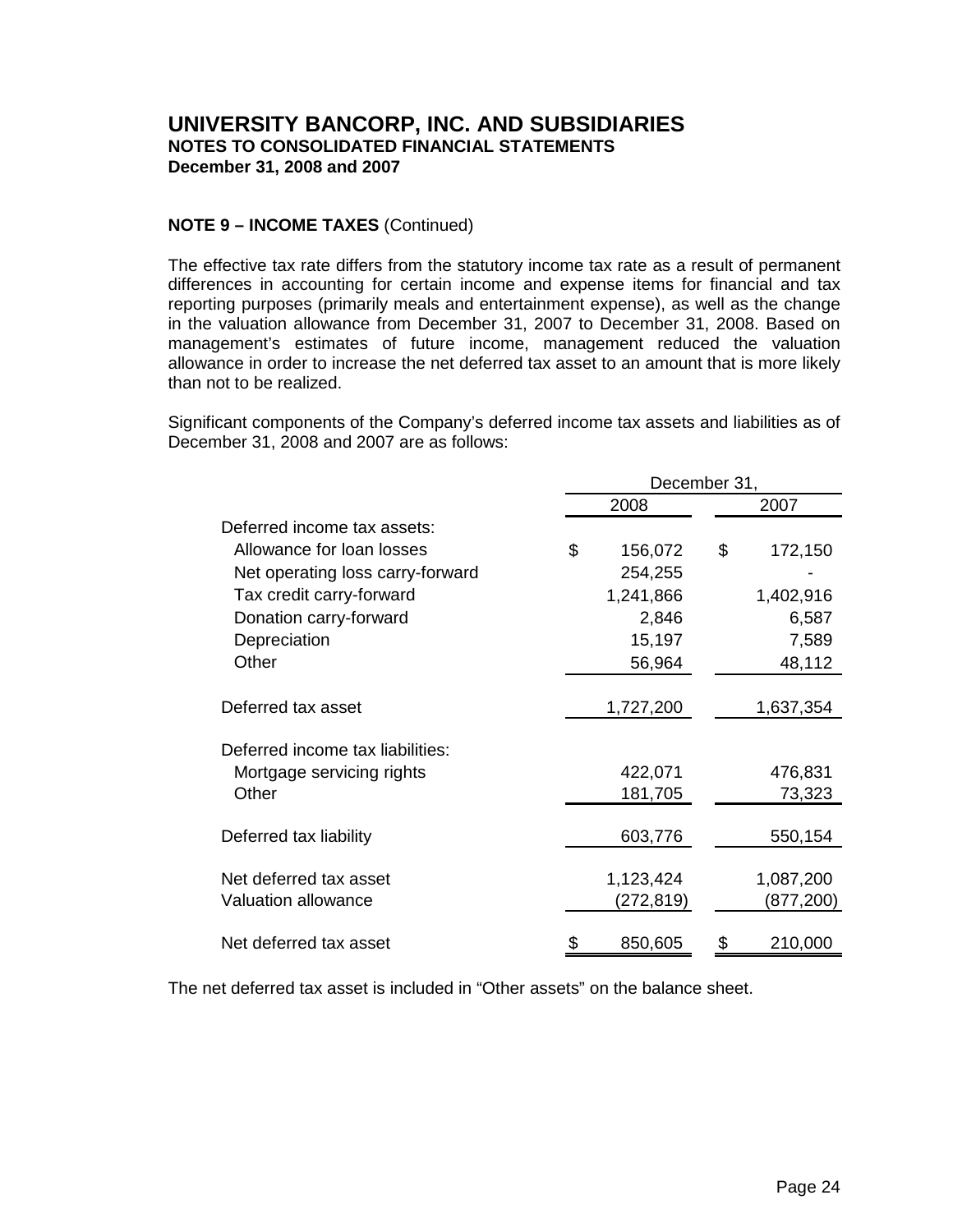## **NOTE 9 – INCOME TAXES** (Continued)

The Company has the following unused net operating loss carryforwards and available credits as of December 31, 2008:

|                            | Amount    | Date of<br>expiration |
|----------------------------|-----------|-----------------------|
| Federal net operating loss | 747,809   | Beginning 2028        |
| Low income housing credits | 1,140,284 | Beginning 2011        |
| Minimum tax credits        | 101,582   | Beginning 2011        |

## **NOTE 10 – PREFERRED STOCK**

The Company had 55,091 and 49,224 shares of preferred stock outstanding at December 31, 2008 and 2007, respectively. The shares have a \$10 per share liquidation value and accrue dividends quarterly at an annual rate of 9%. Additional shares of preferred stock are issued semi-annually for unpaid accrued dividends. Through private placement transactions, the Company raised \$13,000 through the sale of 1,300 shares of its preferred stock in 2008 and \$80,000 through the sale of 8,000 shares in 2007.

## **NOTE 11 – STOCK OPTIONS**

In 1995, the Company adopted a stock option and stock award plan ("the 1995 Stock Plan"), which provides for the grant of incentive stock options, as defined in Section 422(b) of the Internal Revenue Code of 1986, as amended, as well as the grant of nonqualified stock options and other stock awards. The plan provides for the grant to officers, directors and key employees of the Company, and independent contractors providing services to the Company, of options to purchase common stock and other awards of common stock. The exercise price of options granted under the plan shall be determined by the Board of Directors, or a compensation committee thereof. Options shall expire on the date specified by the Board of Directors or such committee, but not more than 10 years from the date of grant (or five years from the date of grant for incentive stock options if the grantee owned 10% of the Company's voting stock at the date of grant). The 1995 Stock Plan terminated on November 15, 2006; however, all outstanding options under the plan remain outstanding until expiration, exercise or forfeiture. Options continue to be granted outside of the 1995 Stock Plan.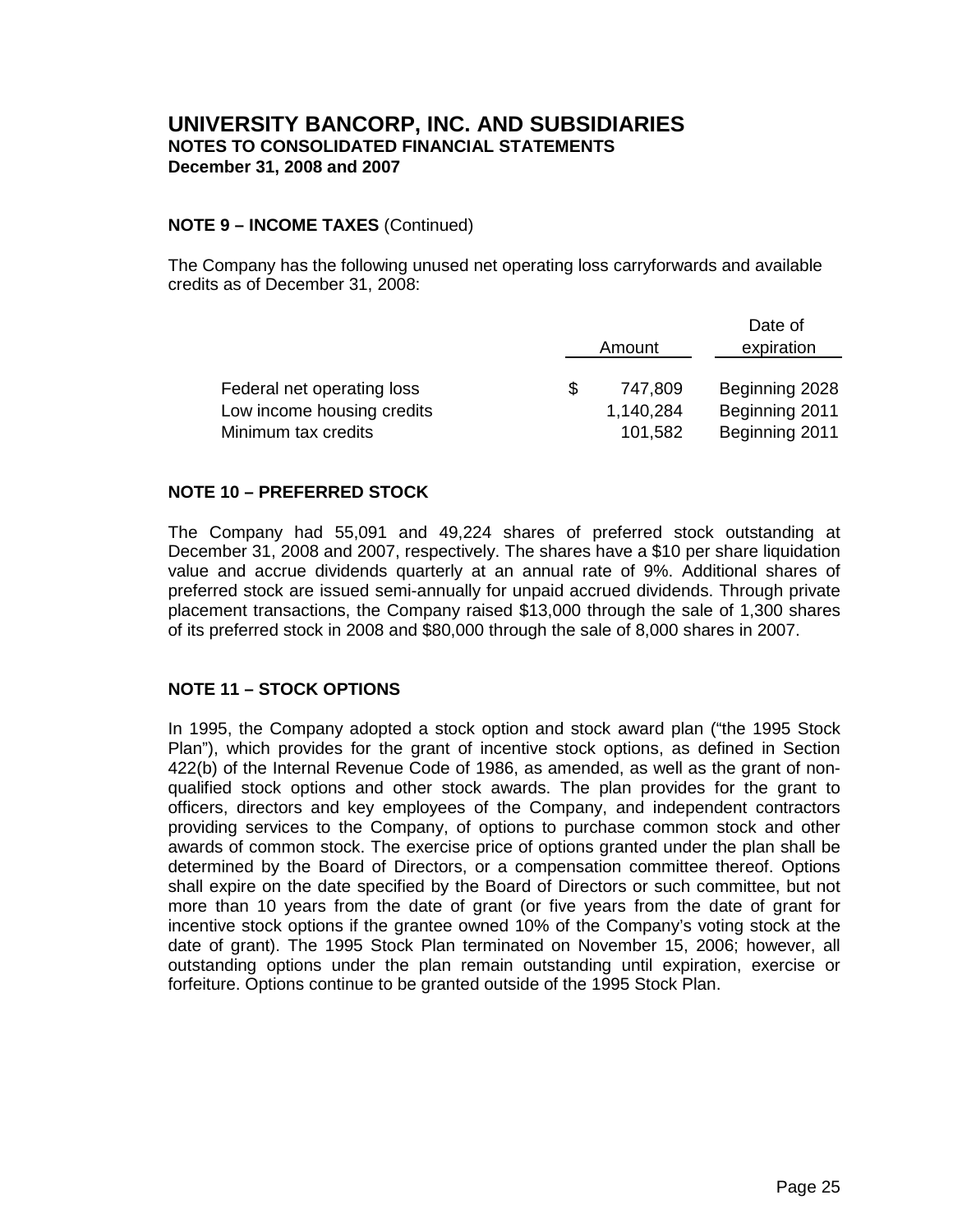## **NOTE 11 – STOCK OPTIONS** (Continued)

The following tables summarize the activity relating to options to purchase the Company's common stock:

|                                                        | Number<br>0f<br><b>Options</b> | Weighted<br>Average<br>Exercise<br>Price |
|--------------------------------------------------------|--------------------------------|------------------------------------------|
| Outstanding at January 1, 2007                         | 348,026                        | \$<br>2.23                               |
| Granted - 2007                                         |                                |                                          |
| Exercised - 2007                                       |                                |                                          |
| Forfeited - 2007                                       |                                |                                          |
| Outstanding at December 31, 2007                       | 348,026                        | 2.23                                     |
| Granted - 2008                                         | 25,000                         | 2.00                                     |
| Exercised - 2008                                       | (27, 500)                      | 1.56                                     |
| Forfeited - 2008                                       | (17,500)                       | 2.20                                     |
| Outstanding at December 31, 2008                       | 328,026                        | 1.83                                     |
| At December 31, 2008:                                  |                                |                                          |
| Number of options immediately exercisable              |                                | 328,026                                  |
| Weighted average exercise price of immediately         |                                |                                          |
| exercisable options                                    |                                | \$1.83                                   |
| Range of exercise price of options outstanding         |                                | $$1.00 - $2.50$                          |
| Weighted average remaining life of options outstanding |                                | 2.31 years                               |

As of December 31, 2008, all outstanding options were vested. During the years ended December 31, 2008 and 2007, the Company recognized \$7,526 and \$5,230 in stock compensation, respectively. The value of the options was determined pursuant to the Black Scholes model at the date of issuance. As the options vested, the Company recognized compensation expense in earnings.

## **NOTE 12 – EMPLOYEE STOCK OWNERSHIP PLAN ("ESOP")**

The employees' allocation of ESOP assets is based on their current compensation, after 1 year of service and upon reaching the age of 21. The annual contribution to the ESOP is at the discretion of the Board of Directors. Assets of the plan are comprised entirely of 62,349 shares of the Company's stock at December 31, 2008 and 2007, all of which were fully allocated at December 31, 2008. Upon retirement from the plan, participants can receive distributions of their allocated shares of the Company's stock. The assets of the ESOP are held in trust and were valued at approximately \$118,463, and \$137,168 at December 31, 2008 and 2007, respectively.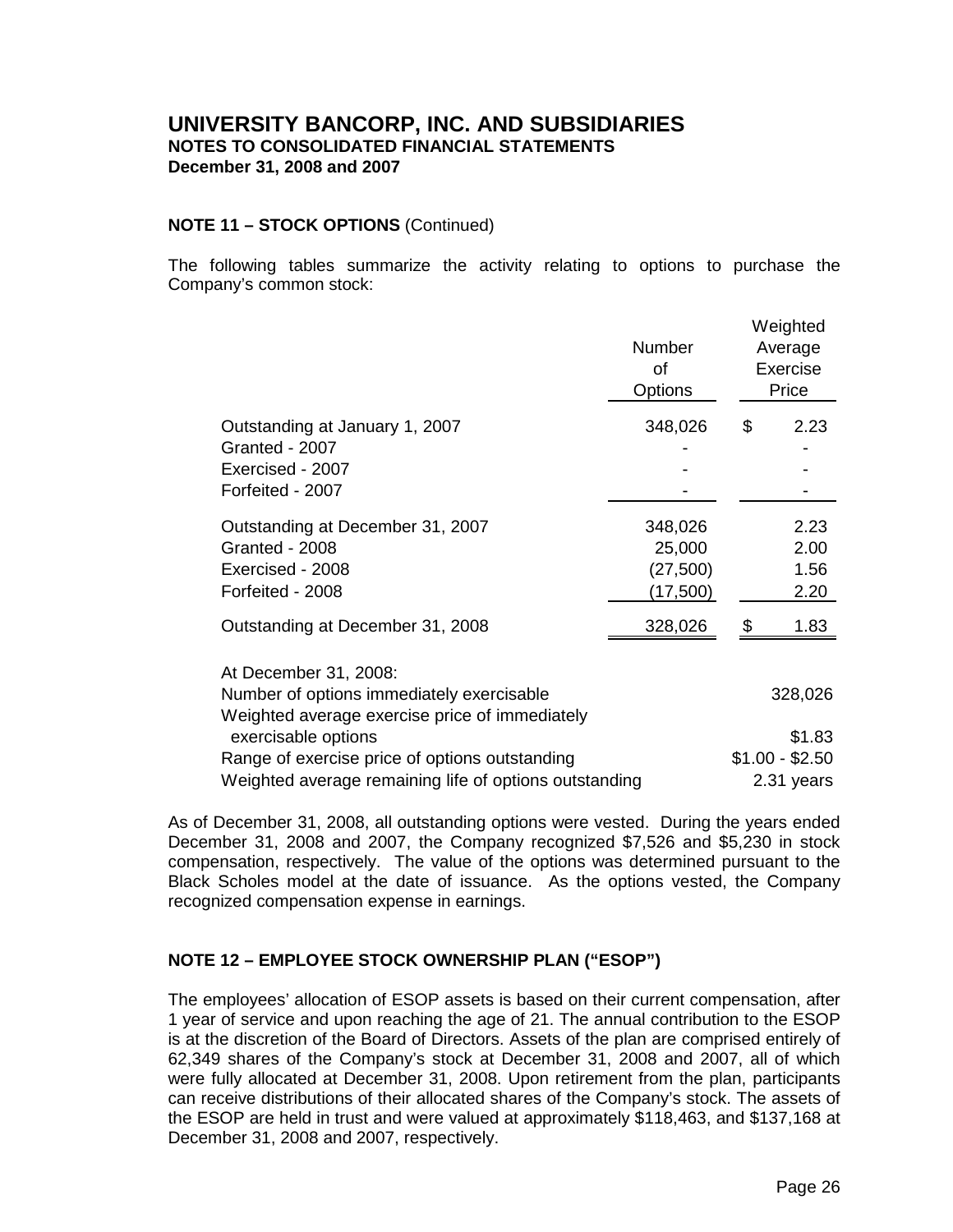## **NOTE 13 – MINORITY INTEREST**

The Bank owns an 80% interest in the common stock of Midwest, with the remaining 20% owned by the President of Midwest. At December 31, 2008 and 2007, total stockholders' equity of Midwest was \$4,658,435 and \$4,983,417 respectively, resulting in a \$931,687 and \$996,684 minority interest reflected on the Company's consolidated balance sheets, respectively. The results of Midwest's operations for 2008 and 2007 are included in the Company's consolidated statements of operations.

Also, included in the consolidated financial statements are the results for UIFC. The Bank also owns 80% of UIFC. This corporation was formed on December 30, 2005. An outside investor owns the remaining 20% of the corporation. At December 31, 2008 and 2007, total stockholders' equity of UIFC was \$36,912,605 and \$28,850,092, respectively, which includes \$10,000,000 in common stock and \$27,757,000 of preferred stock as of December 31, 2008. The minority interest at December 31, 2008 and 2007 was \$1,831,121 and \$1,910,399, respectively. The results of UIFC's operations for 2008 and 2007 are included in the Company's consolidated statements of operations.

Also, included in the consolidated financial statements are the results for ULG. The Bank also owns 50.01% of ULG. This corporation was formed in April 2008. The President and CEO of ULG own the remaining 49.99% of the corporation. The minority interest was to incur the first \$200,000 of start up losses. At December 31, 2008, total members' equity of ULG was \$360,476. At December 31, 2008, the minority interest was \$80,246. The results of ULG's operations for 2008 are included in the Company's consolidated statements of operations

## **NOTE 14 – COMMITMENTS AND CONTINGENCIES**

The Bank is party to financial instruments with off-balance sheet risk in the normal course of business to meet the financing needs of its customers. These financial instruments include commitments to buy, sell and fund loans, letters of credit and unused lines of credit. The Bank's exposure to credit loss in the event of nonperformance is equal to or less than the contractual amount of these instruments. The Bank follows the same credit policy to make such commitments as that followed by loans recorded in the consolidated financial statements.

The following is a summary of commitments:

|                                                     | December 31. |                        |    |                        |  |  |  |  |  |
|-----------------------------------------------------|--------------|------------------------|----|------------------------|--|--|--|--|--|
|                                                     |              | 2008                   |    | 2007                   |  |  |  |  |  |
| Unused lines of credit<br>Commitments to fund loans | S            | 1,638,000<br>1,320,000 | \$ | 3,068,000<br>3,253,000 |  |  |  |  |  |
|                                                     |              | 2,958,000              |    | 6,321,000              |  |  |  |  |  |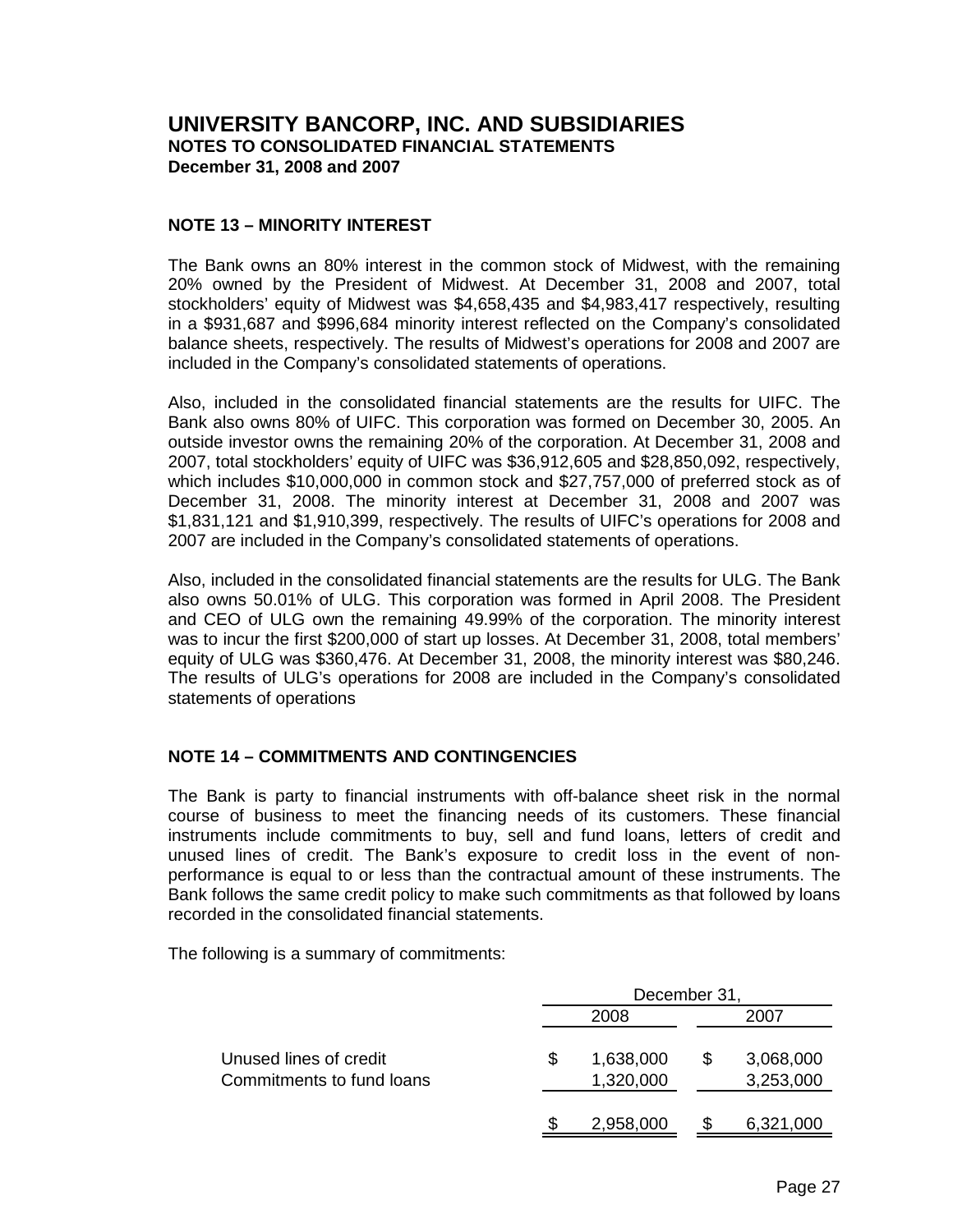## **NOTE 15 – RELATED PARTY TRANSACTIONS**

The Bank had loans outstanding of \$101,664 and \$394,711 to related officers and directors at December 31, 2008 and 2007, respectively. The Bank also had a loan outstanding to a related party owned 33.33% by the Bank of \$51,196 and \$60,065 at December 31, 2008 and 2007, respectively. Available lines of credit to related parties at the December 31, 2008 and 2007, totaled \$151,000 and \$215,000 respectively. Related party loans were made in the normal course of business and were performing pursuant to terms at December 31, 2008 and 2007.

The Bank had demand deposits of \$655,799 and \$1,190,081 from directors, officers and their affiliates as of December 31, 2008 and 2007, respectively.

The Bank had a receivable from a related party at December 31, 2008 of \$311,888 related to the sale of investment securities as described in Note 3. This amount is included in "Accounts receivable".

## **NOTE 16 – FEDERAL HOME LOAN BANK ADVANCES**

The Bank has a line of credit available from the FHLB in the amount of \$25,000,000 and \$9,800,000 as of December 31, 2008 and 2007, respectively. The advances on this line of credit as of December 31, 2008 and 2007 were \$12,011,678 and \$-0-, respectively. The advances at December 31, 2008 had an interest rate of 0.65%. Borrowings are secured by the pledge of specific mortgage loans held for investment along with FHLB stock, trading securities, and available-for-sale securities. As of December 31, 2008 and 2007, the Bank had \$12,988,322 and \$9,800,000 of unutilized and available credit under the line of credit, respectively.

The Bank had a line of credit available from the Federal Reserve Bank of Chicago ("the FRB") in the amount of \$-0- and \$7,800,000 at December 31, 2008 and 2007, respectively. The Bank had no borrowings against the FRB line of credit as of December 31, 2008 or 2007.

## **NOTE 17 – REGULATORY MATTERS**

## **Dividend Restriction**

Banking regulations require the maintenance of certain capital levels and limits the amount of dividends that may be paid by a bank to a holding company or by a holding company to shareholders. Neither the Bank nor the Holding Company paid any dividends to common shareholders during 2008 or 2007.

Subsequent to December 31, 2008, the Bank was ordered not to declare or pay any dividend without the prior written consent of the Federal Deposit Insurance Corporation ("FDIC") and the State of Michigan Office of Financial and Insurance Regulation ("OFIR") in accordance with the order issued as discussed in Note 21.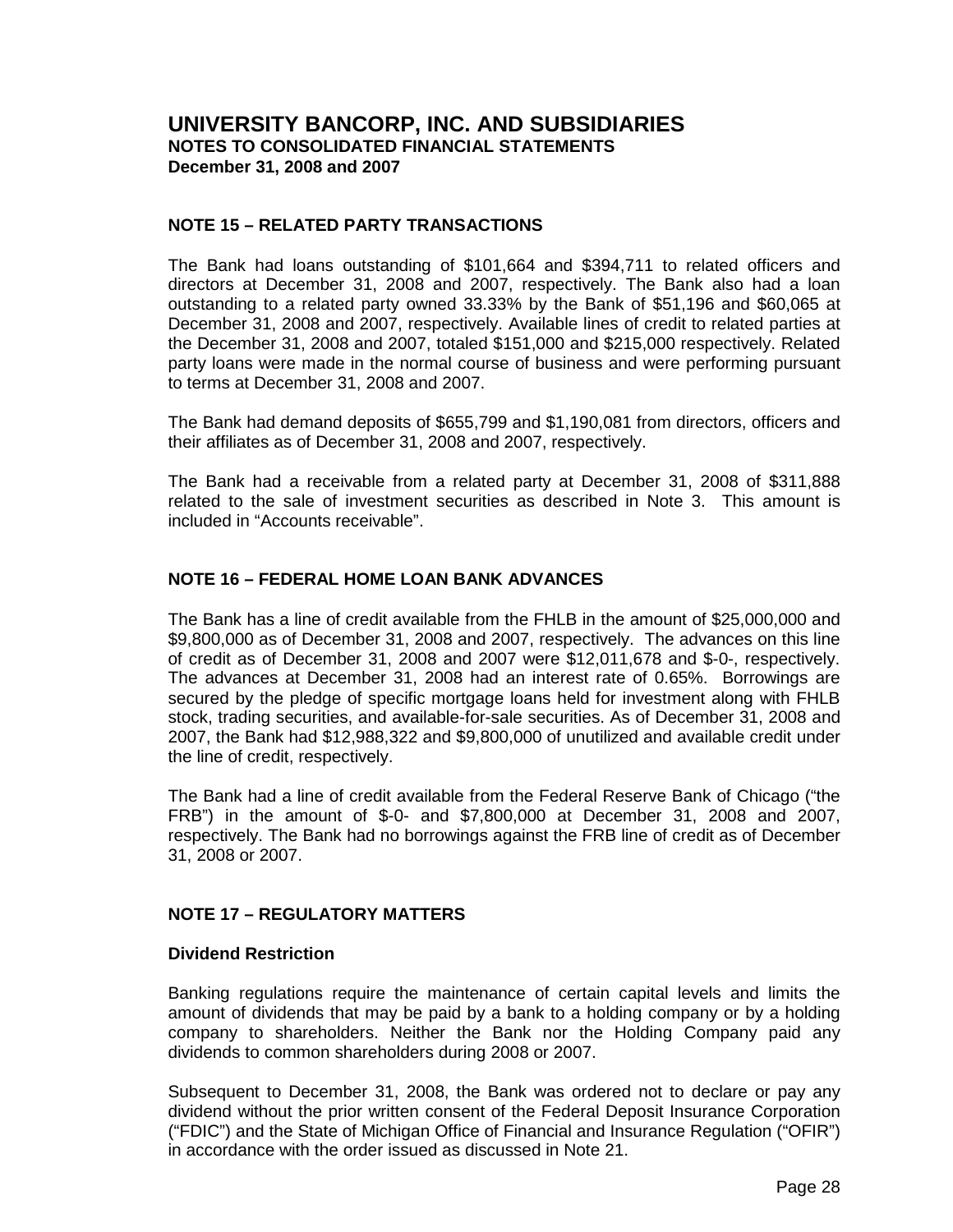## **NOTE 17 – REGULATORY MATTERS** (Continued)

#### **Regulatory Capital Requirements**

The Bank is subject to various regulatory capital requirements administered by the federal banking agencies. Failure to meet minimum capital requirements can initiate certain mandatory and possibly additional, discretionary actions by regulators that, if undertaken, could have a direct material effect on the Company's consolidated financial statements. Under capital adequacy guidelines and the regulatory framework for prompt corrective action, the Bank must meet specific capital guidelines that involve quantitative measures of the Bank's assets, liabilities, and certain off-balance-sheet items as calculated under regulatory accounting practices. The Bank's capital amounts and classification are also subject to qualitative judgments by regulators about components, risk weightings, and other factors.

The Bank is also subject to prompt corrective action capital requirement regulations set forth by the FDIC. The FDIC requires the Bank to maintain a minimum of total capital and Tier 1 capital (as defined) to risk-weighted assets (as defined), and of Tier 1 capital (as defined) to average total assets (as defined). As of December 31, 2008 and 2007, respectively the Bank met all capital adequacy requirements to which it is subject.

The Bank's required and actual ratios and amounts of Tier 1 leverage, Tier 1 riskweighted and total risk-weighted capital as of December 31 are as follows:

|                           |                 |        | To Be Adequately |                          |        |                          | To Be Well               |        |  |  |
|---------------------------|-----------------|--------|------------------|--------------------------|--------|--------------------------|--------------------------|--------|--|--|
|                           |                 |        |                  | <b>Capitalized Under</b> |        |                          | <b>Capitalized Under</b> |        |  |  |
|                           |                 |        |                  | <b>Prompt Corrective</b> |        | <b>Prompt Corrective</b> |                          |        |  |  |
|                           | Actual          |        |                  | <b>Action Provisions</b> |        |                          | <b>Action Provisions</b> |        |  |  |
|                           | Amount          | Ratios |                  | Amount                   | Ratios |                          | Amount                   | Ratios |  |  |
| As of December 31, 2008:  |                 |        |                  |                          |        |                          |                          |        |  |  |
| Total capital             |                 |        |                  |                          |        |                          |                          |        |  |  |
| (to risk-weighted assets) | \$<br>9,267,000 | 13.53% | \$               | 5,538,000                | 8.00%  | \$                       | 6,922,000                | 10.00% |  |  |
| Tier 1 capital            |                 |        |                  |                          |        |                          |                          |        |  |  |
| (to risk-weighted assets) | 8,725,000       | 12.60% |                  | 2,769,000                | 4.00%  |                          | 4,153,000                | 6.00%  |  |  |
| Tier 1 capital            |                 |        |                  |                          |        |                          |                          |        |  |  |
| (to average assets)       | 8,725,000       | 7.78%  |                  | 4,844,000                | 4.00%  |                          | 5,605,000                | 5.00%  |  |  |
| As of December 31, 2007:  |                 |        |                  |                          |        |                          |                          |        |  |  |
| Total capital             |                 |        |                  |                          |        |                          |                          |        |  |  |
| (to risk-weighted assets) | \$<br>9,367,000 | 17.77% | \$               | 4,216,000                | 8.00%  | \$.                      | 5,271,000                | 10.00% |  |  |
| Tier 1 capital            |                 |        |                  |                          |        |                          |                          |        |  |  |
| (to risk-weighted assets) | 8,721,000       | 16.55% |                  | 2,108,000                | 4.00%  |                          | 3,162,000                | 6.00%  |  |  |
| Tier 1 capital            |                 |        |                  |                          |        |                          |                          |        |  |  |
| (to average assets)       | 8,721,000       | 9.66%  |                  | 3,611,000                | 4.00%  |                          | 4,515,000                | 5.00%  |  |  |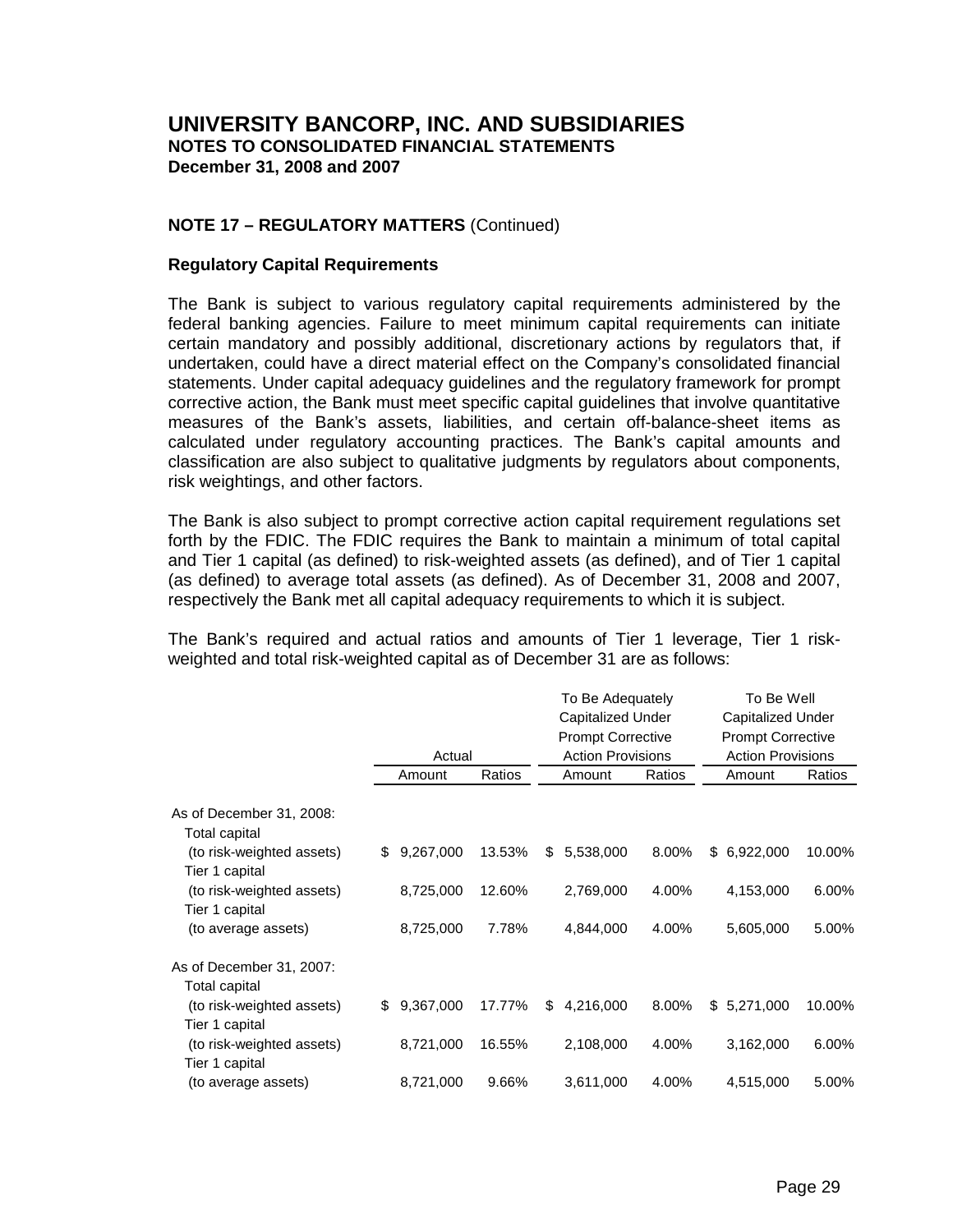## **NOTE 17 – REGULATORY MATTERS** (Continued)

## **Regulatory Capital Requirements** (Continued)

As of December 31, 2008 and 2007, the most recent guidelines from the FDIC categorized the Bank as "well capitalized" under the regulatory framework for prompt corrective action. To be categorized as "well capitalized" the Bank must maintain minimum total risk-based, Tier 1 risk-based, and Tier 1 leverage ratios as set forth in the above table.

As a result of the order issued by the FDIC and the OFIR discussed in Note 21, the Bank was required to raise its Tier 1 capital to average total assets ratio to 8.00% by March 31, 2009 (8.12% according to the call report filed with the FDIC for quarter ended March 31, 2009) and to 8.25% by June 30, 2009 for the life of the order. In addition the Bank is required to maintain its Total capital to risk-weighted assets ratio above 13.00% for the life of the order.

## **NOTE 18 - FAIR VALUE MEASUREMENTS**

Effective January 1, 2008, the Company adopted the provisions of SFAS No. 157, "Fair Value Measurements," for financial assets and financial liabilities. In accordance with FSP No. SFAS 157-2, "Effective Date of FASB Statement No. 157," the Company will delay application of SFAS 157 for non-financial assets and non-financial liabilities, until 2009. Certain financial assets and financial liabilities are measured at fair value on a nonrecurring basis; that is, the instruments are not measured at fair value on an ongoing basis but are subject to fair value adjustments in certain circumstances (for example, when there is evidence of impairment). Financial assets and liabilities measured at fair value on a non-recurring basis were not significant at December 31, 2008. SFAS 157 defines fair value, establishes a framework for measuring fair value in GAAP and expands disclosures about fair value measurements. The application of SFAS 157 in situations where the market for a financial asset is not active was clarified by the issuance of FSP No. SFAS 157-3, "Determining the Fair Value of a Financial Asset When the Market for That Asset Is Not Active," in October 2008. FSP No. SFAS 157-3 became effectively immediately and did not significantly impact the methods by which the Company determines the fair values of its financial assets.

Effective January 1, 2008, the Company also adopted the provisions of SFAS No. 159, "The Fair Value Option for Financial Assets and Financial Liabilities." SFAS 159 permits the Company to choose to measure eligible items at fair value at specified election dates. Unrealized gains and losses on items for which the fair value measurement option has been elected are reported in earnings at each subsequent reporting date. The fair value option (i) may be applied instrument by instrument, with certain exceptions, thus the Company may record identical financial assets and liabilities at fair value or by another measurement basis permitted under GAAP, (ii) is irrevocable (unless a new election date occurs) and (iii) is applied only to entire instruments and not to portions of instruments.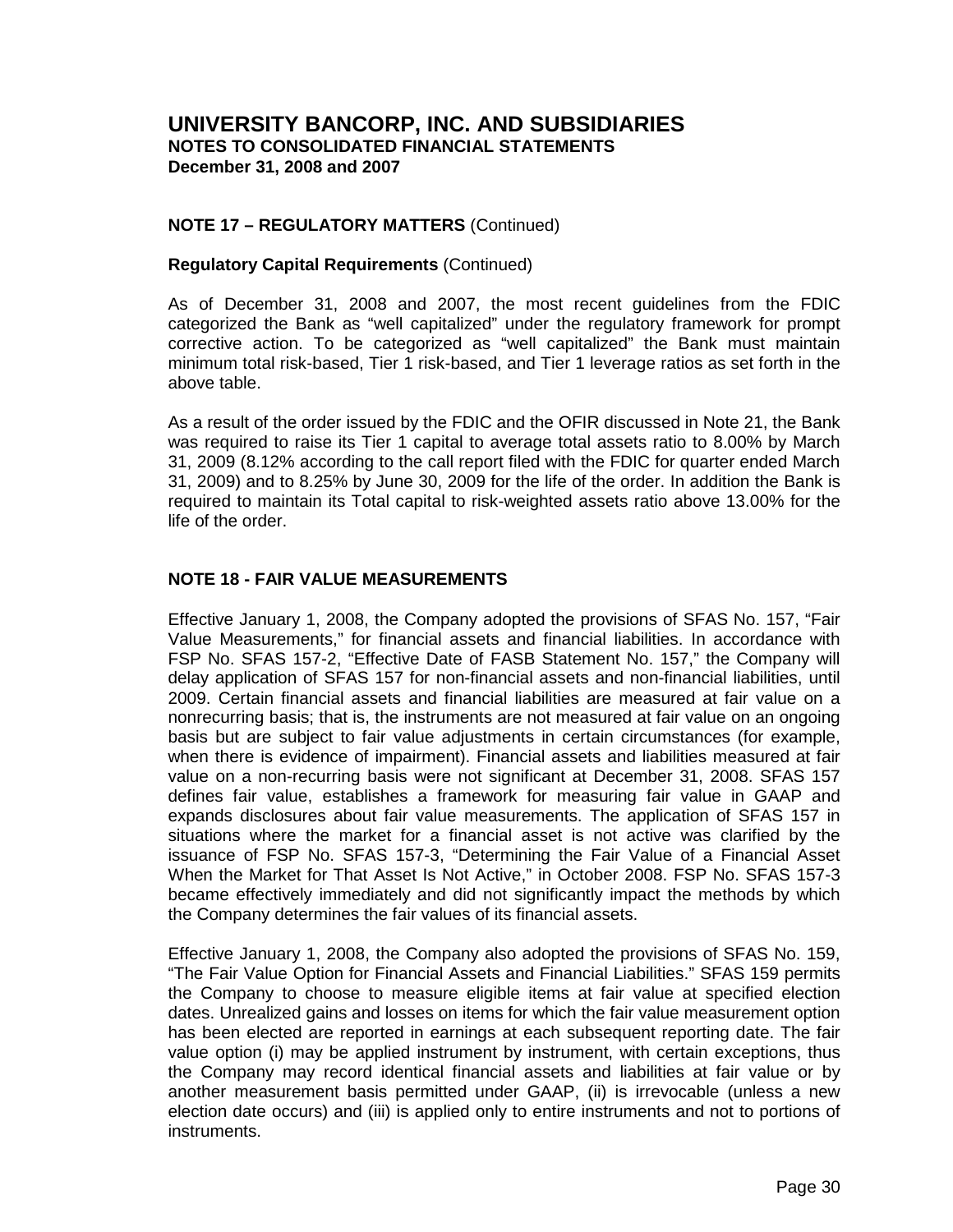## **NOTE 18 - FAIR VALUE MEASUREMENTS** (Continued)

In 2008, the Company elected to account for loans held for sale that were originated by ULG, at fair value. The adoption of SFAS 159 did not result in an adjustment to beginning retained earnings as the assets selected for fair value treatment were originated in the current year.

SFAS 157 defines fair value as the price that would be received to sell an asset or paid to transfer a liability in an orderly transaction between market participants. A fair value measurement assumes that the transaction to sell the asset or transfer the liability occurs in the principal market for the asset or liability or, in the absence of a principal market, the most advantageous market for the asset or liability. The price in the principal (or most advantageous) market used to measure the fair value of the asset or liability shall not be adjusted for transaction costs. An orderly transaction is a transaction that assumes exposure to the market for a period prior to the measurement date to allow for marketing activities that are usual and customary for transactions involving such assets and liabilities; it is not a forced transaction. Market participants are buyers and sellers in the principal market that are (i) independent, (ii) knowledgeable, (iii) able to transact and (iv) willing to transact.

SFAS 157 requires the use of valuation techniques that are consistent with the market approach, the income approach and/or the cost approach. The market approach uses prices and other relevant information generated by market transactions involving identical or comparable assets and liabilities. The income approach uses valuation techniques to convert future amounts, such as cash flows or earnings, to a single present amount on a discounted basis. The cost approach is based on the amount that currently would be required to replace the service capacity of an asset (replacement cost). Valuation techniques should be consistently applied. Inputs to valuation techniques refer to the assumptions that market participants would use in pricing the asset or liability. Inputs may be observable, meaning those that reflect the assumptions market participants would use in pricing the asset or liability developed based on market data obtained from independent sources, or unobservable, meaning those that reflect the reporting entity's own assumptions about the assumptions market participants would use in pricing the asset or liability developed based on the best information available in the circumstances. In that regard, SFAS 157 establishes a fair value hierarchy for valuation inputs that gives the highest priority to quoted prices in active markets for identical assets or liabilities and the lowest priority to unobservable inputs. The fair value hierarchy is as follows:

Level 1: Quoted prices in active markets for identical assets or liabilities.

Level 2: Observable inputs other than Level 1 prices, such as quoted prices for similar assets or liabilities; quoted prices in markets that are not active; or other inputs that are observable or can be corroborated by observable market data for substantially the full term of the assets or liabilities.

Level 3: Unobservable inputs that are supported by little or no market activity and that are significant to the fair value of the assets or liabilities.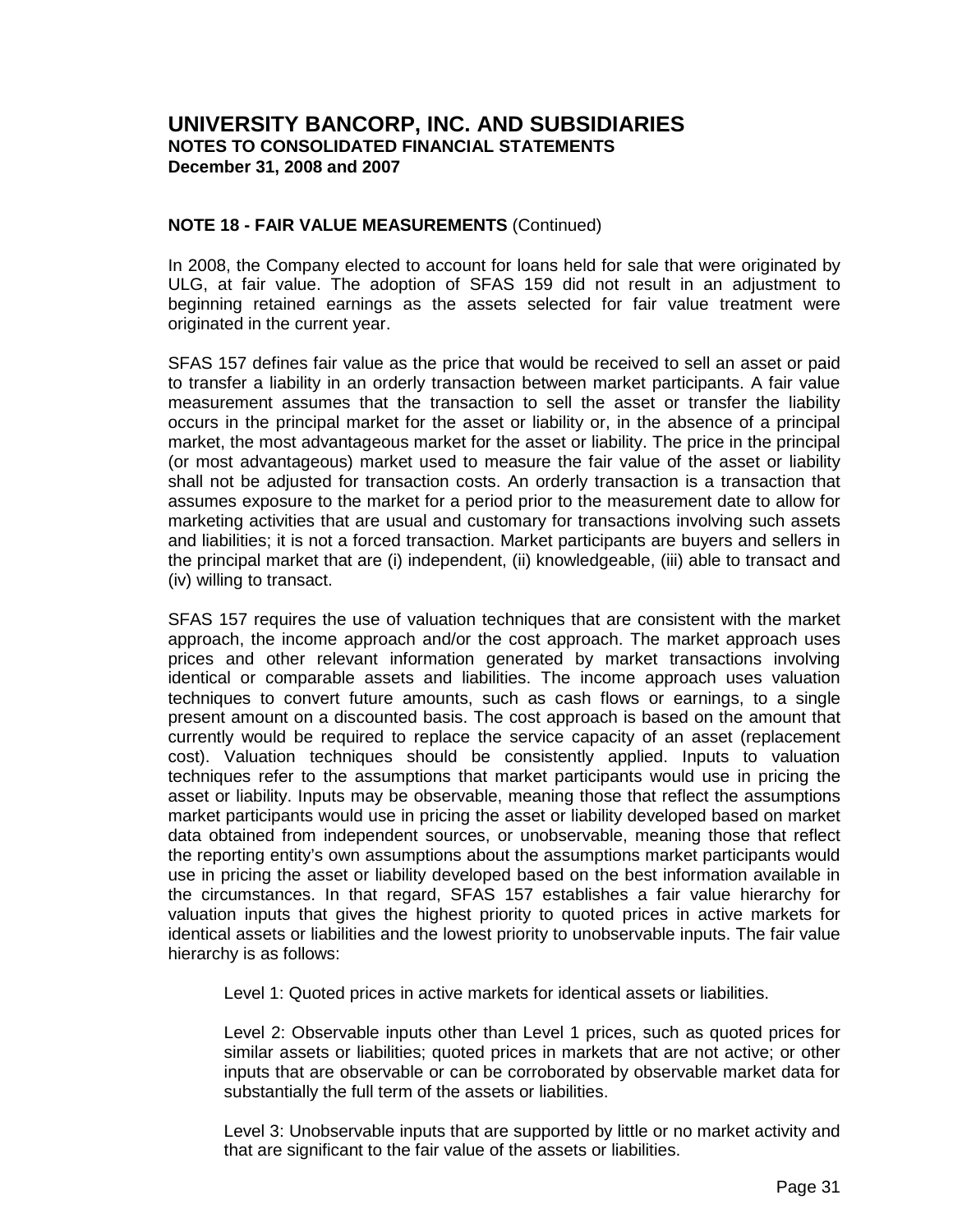## **NOTE 18 - FAIR VALUE MEASUREMENTS** (Continued)

A description of the valuation methodologies used for instruments measured at fair value, as well as the general classification of such instruments pursuant to the valuation hierarchy, is set forth below. These valuation methodologies were applied to all of the Company's financial assets and financial liabilities carried at fair value effective January 1, 2008. In general, fair value is based upon quoted market prices, where available. If such quoted market prices are not available, fair value is based upon internally developed models that primarily use, as inputs, observable market-based parameters. Valuation adjustments may be made to ensure that financial instruments are recorded at fair value. These adjustments may include amounts to reflect counterparty credit quality and the Company's creditworthiness, among other things, as well as unobservable parameters. Any such valuation adjustments are applied consistently over time. The Company's valuation methodologies may produce a fair value calculation that may not be indicative of net realizable value or reflective of future fair values. While management believes the Company's valuation methodologies are appropriate and consistent with other market participants, the use of different methodologies or assumptions to determine the fair value of certain financial instruments could result in a different estimate of fair value at the reporting date. Furthermore, the reported fair value amounts have not been comprehensively revalued since the presentation dates, and therefore, estimates of fair value after the balance sheet date may differ significantly from the amounts presented herein.

Financial assets and financial liabilities measured at fair value on a recurring basis include the following:

## Trading and Available-for-Sale Securities

The fair value of the securities represents the amount the Company would realize upon sale of the mortgage backed securities currently in the portfolio. The Company receives current market values from The Federal Home Loan Bank on a monthly basis as part of its collateral positions. The securities are then marked to market every month based on these values. Net unrealized gains and losses on available-for-sale securities are included in other comprehensive income. Net unrealized gain and losses on trading securities are included in earnings.

## Loans Held for Sale – ULG

Wholesale loans held for sale in which servicing rights are not retained are recorded at fair value based quoted market prices, where available, or are determined by discounting cash flows using interest rates approximating the Company's current origination rates for similar loans and adjusted to reflect the inherent credit risk. In most situations, these wholesale loans are locked into buckets to be sold under forward loan sales commitments (as discussed below), in which case the fair value of these loans held for sale are approximated by the value to be received soon thereafter under the forward sales commitments. Net changes in the fair value of ULG's wholesale loans held for sale are included in earnings. The net gain on change in fair value of loans held for sale at December 31, 2008 and 2007 was \$634,155 and \$0, respectively.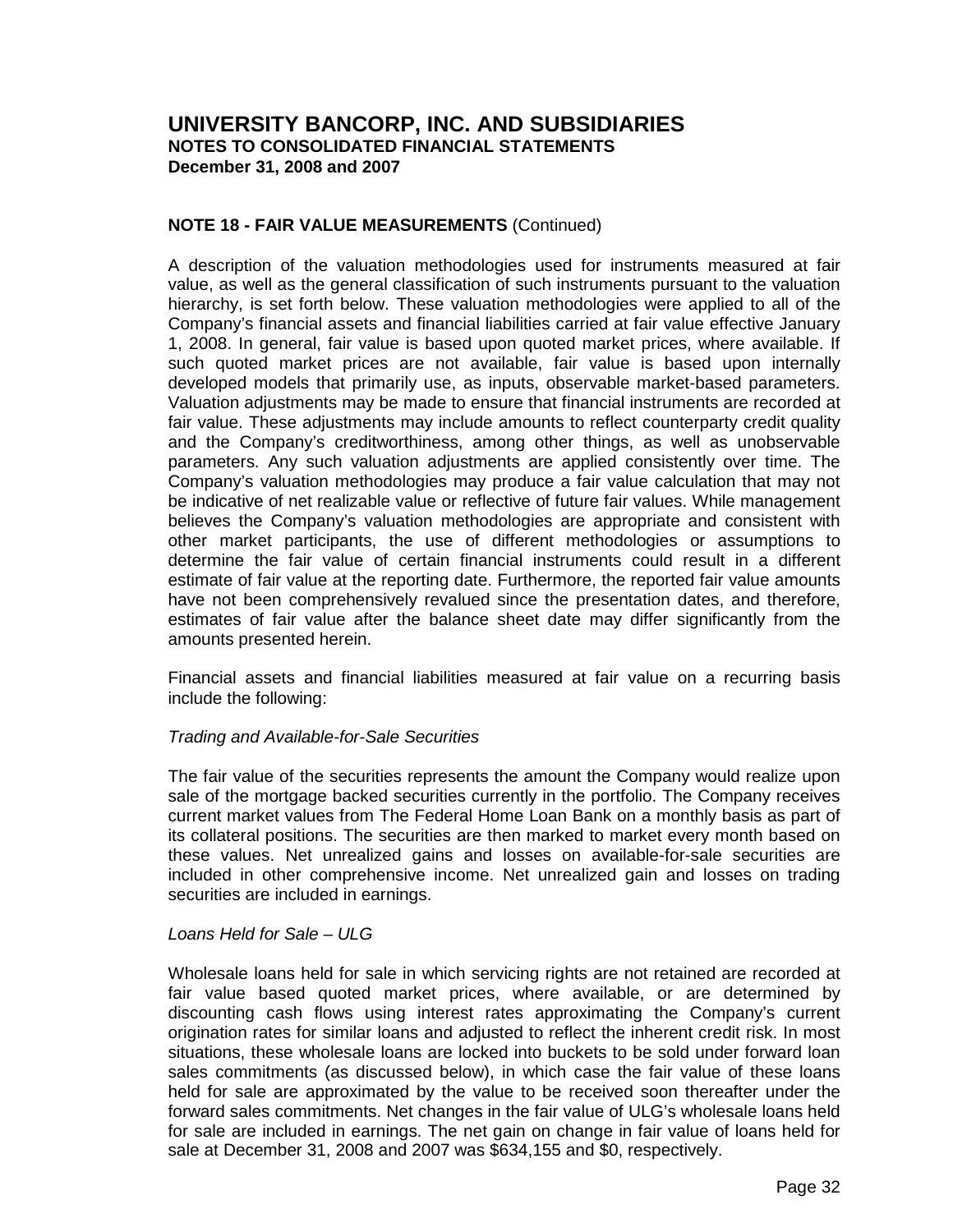## **NOTE 18 - FAIR VALUE MEASUREMENTS** (Continued)

#### Mortgage Servicing Rights

The fair value of mortgage servicing rights ("MSRs") represents the amount that the Company would receive upon the sale of the mortgage servicing rights. The Company receives an independent valuation of these mortgage servicing rights on a quarterly basis. The fair value of MSRs is determined by projecting cash flows which are then discounted to estimate an expected fair value. The fair value of MSRs is impacted by a variety of factors, including prepayment assumptions, discount rates, delinquency rates, contractual specified servicing fees and underlying portfolio characteristics. Because these inputs are not transparent in market trades, MSRs are considered to be level 3 assets in the valuation hierarchy. Net changes in fair value of MSRs are included in earnings.

#### Derivatives – Interest Rate Lock Commitments and Forward Commitments

ULG enters into IRLCs in connection with its mortgage banking activities to fund residential mortgage loans at specified times in the future. IRLCs that relate to the origination of mortgage loans that will be held for sale are considered derivative instruments as discussed in Note 1. As such, these IRLCs are recorded at fair value with changes in fair value recorded in earnings.

The Company estimates the fair value of an IRLC subsequent to inception of the commitment. In estimating the fair value of an IRLC, the Company assigns a probability to the loan commitment based on an expectation that it will be exercised and the loan will be funded. The fair value of the IRLCs, while based on interest rates observable in the market, is highly dependent on the ultimate closing of the loans. These "pull-through" rates are based on ULG's historical data and reflect an estimate of the likelihood that a commitment will ultimately result in a closed loan. Also the fair value of these commitments is derived from the fair value of the related mortgage loans which is based on unobservable data. Because these inputs are not transparent in market trades, IRLCs are considered to be level 3 assets in the valuation hierarchy. Changes in the fair value of the IRLCs are recognized based on interest rate changes, changes in the probability that the commitment will be exercised, and the passage of time. Changes from the expected future cash flows related to the customer relationship or loan servicing are excluded from the valuation of the IRLCs. Net changes in the fair value of IRLCs are included in earnings.

Outstanding IRLCs expose ULG to the risk that the price of the loans underlying the commitments might decline from inception of the interest rate lock to the funding of the loan. To protect against this risk, ULG utilizes forward loan sales commitments to economically hedge the risk of potential changes in the value of the loans that would result from the commitments. Since the fair value of the forward loan sale commitments is dependent on the IRLCs eventual pull-through, forward commitments are considered as level 3 liabilities in the valuation hierarchy. Net changes in the fair value of the forward commitments are recorded in earnings.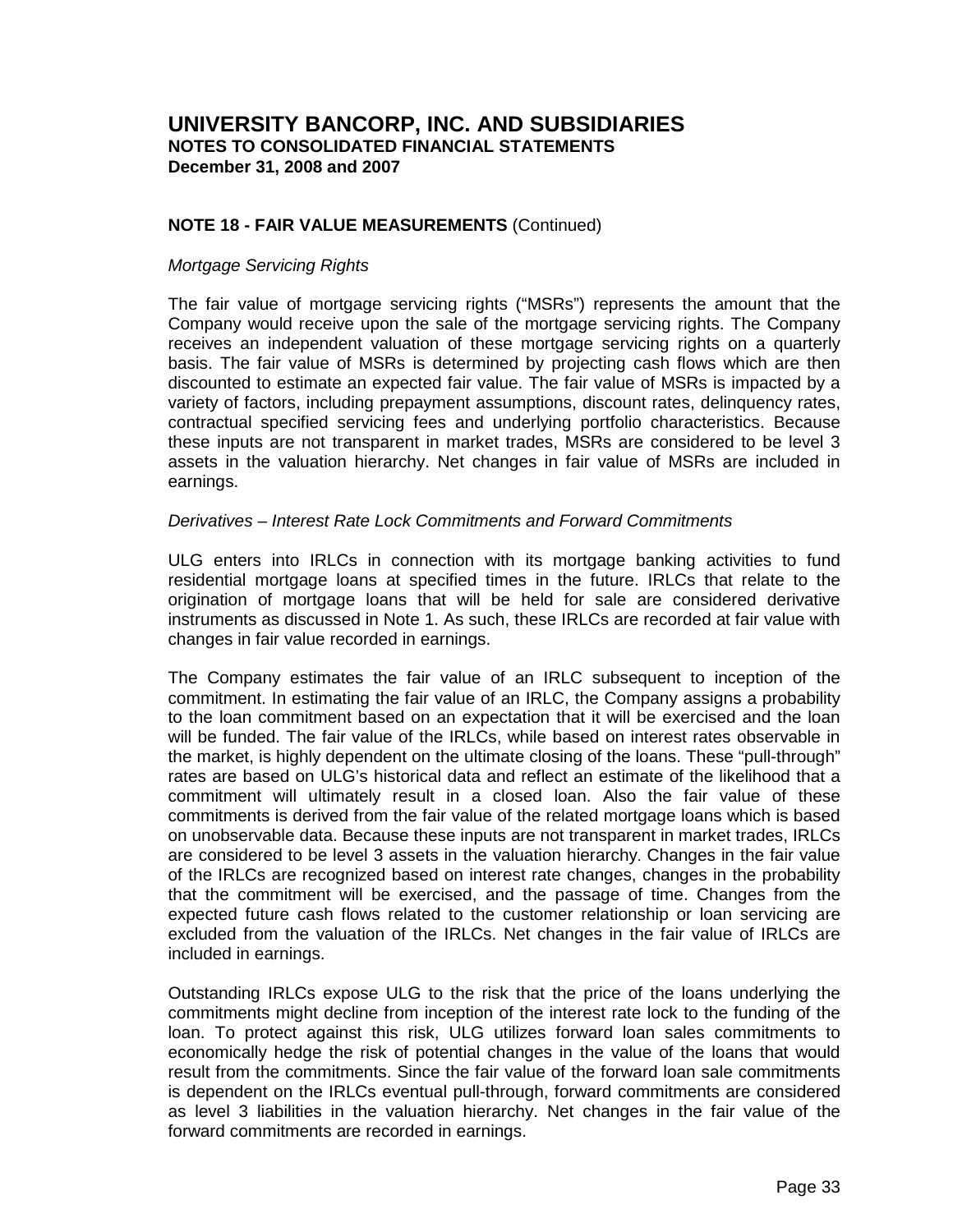## **NOTE 18 - FAIR VALUE MEASUREMENTS** (Continued)

The following table summarizes financial assets and financial liabilities measured at fair value on a recurring basis as of December 31, 2008, segregated by the level of the valuation inputs within the fair value hierarchy utilized to measure fair value:

|                                | <b>Quoted Prices In</b><br><b>Active Markets for</b><br><b>Identical Assets</b><br>(Level 1) | <b>Significant Other</b><br>Observable<br>Inputs<br>(Level 2) |   | Significant<br>Unobservable<br>Inputs<br>(Level 3) |  |  |
|--------------------------------|----------------------------------------------------------------------------------------------|---------------------------------------------------------------|---|----------------------------------------------------|--|--|
| Assets                         |                                                                                              |                                                               |   |                                                    |  |  |
| Trading and available-for-sale |                                                                                              |                                                               |   |                                                    |  |  |
| securities                     | \$                                                                                           | \$<br>25,569,996                                              | S |                                                    |  |  |
| Loans held for sale - ULG      |                                                                                              | 29,947,608                                                    |   |                                                    |  |  |
| Mortgage servicing rights      |                                                                                              |                                                               |   | 1,241,384                                          |  |  |
| Interest rate lock commitments |                                                                                              |                                                               |   | 768,582                                            |  |  |
| Forward sales commitments      |                                                                                              |                                                               |   | 14,100                                             |  |  |
| Liabilities                    |                                                                                              |                                                               |   |                                                    |  |  |
| Forward sales commitments      |                                                                                              |                                                               |   | 571,816                                            |  |  |

The table below includes a rollforward of the fair value of financial instruments that are classified by the Company within Level 3 of the valuation hierarchy:

|                                                           | Fair value<br>January 1,<br>2008 | Net gains<br>(losses) | Purchases,<br>sales.<br>issuances,<br>settlements, net | Fair value<br>December 31,<br>2008 |
|-----------------------------------------------------------|----------------------------------|-----------------------|--------------------------------------------------------|------------------------------------|
| Mortgage servicing rights<br>Derivatives                  | \$1,402,444                      | \$<br>$(762, 856)$ \$ | 601,796                                                | \$1,241,384                        |
| Interest rate lock<br>commitments<br><b>Forward sales</b> |                                  | 768,582               |                                                        | 768,582                            |
| commitments                                               |                                  | (557,716)             |                                                        | (557,716)                          |
| Total                                                     | 1,402,444                        | (551,990)             | \$<br>601,796                                          | 1,452,250<br>S                     |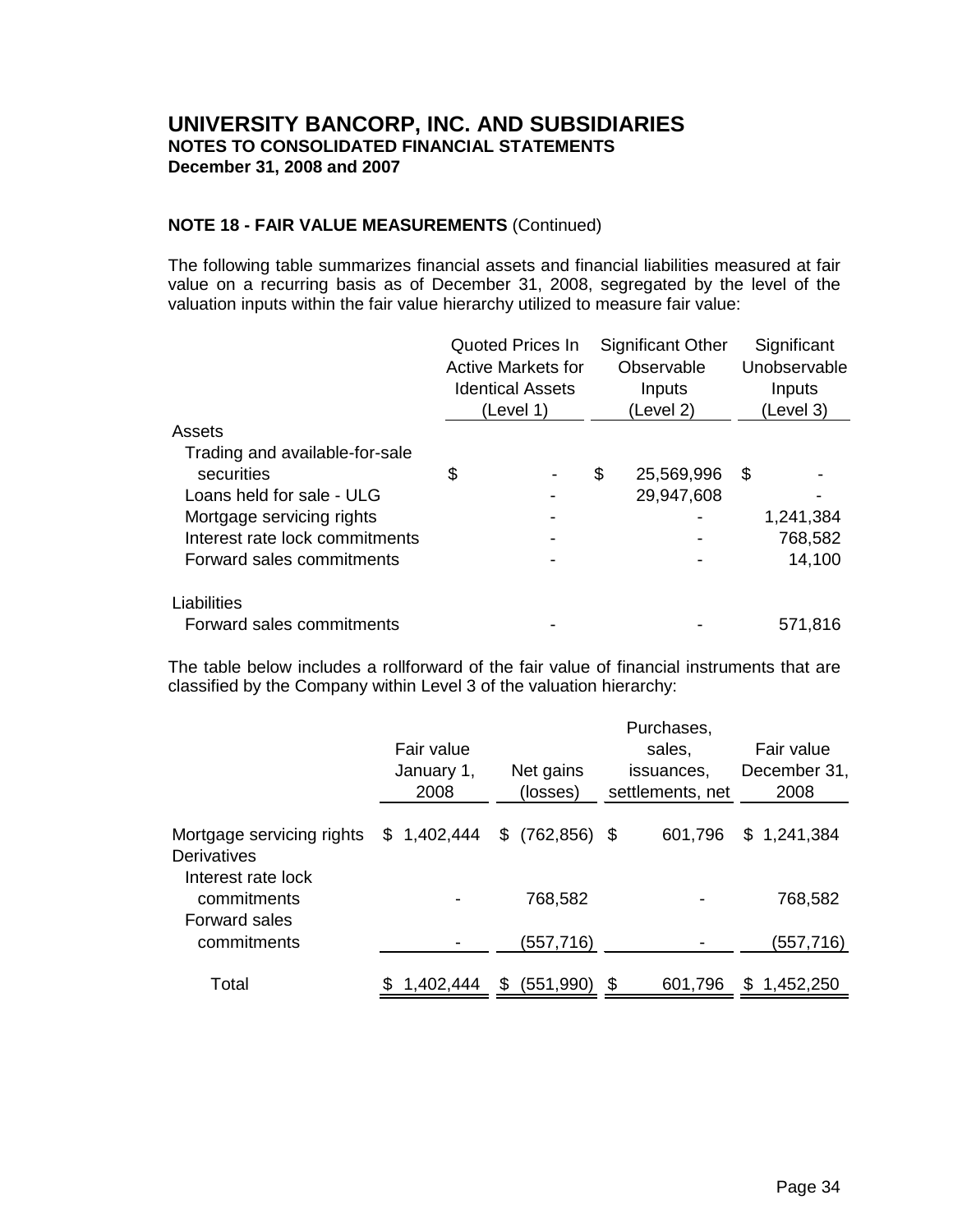## **NOTE 18 - FAIR VALUE MEASUREMENTS** (Continued)

SFAS No. 107, "Disclosures about Fair Value of Financial Instruments" ("SFAS 107") requires disclosure of the fair value of financial assets and financial liabilities, including those financial assets and financial liabilities that are not measured and reported at fair value on a recurring basis or non-recurring basis. The methodologies for estimating the fair value of financial assets and financial liabilities that are measured at fair value on a recurring or non-recurring basis are discussed above. The estimated fair value approximates carrying value for cash and cash equivalents, Federal Home Loan Bank stock, and Federal Home Loan Bank advances. The methodologies for other financial assets and financial liabilities are discussed below.

## Loans and Financings Held for Sale, At Lower of Cost or Market and Loans and Financings, Net

The fair value of fixed-rate loans is estimated by discounting the future cash flows for each loan category using the current rates at which similar loans would be made to borrowers with similar credit ratings and for the same remaining maturities. The fair value of adjustable-rate loans are assumed to approximate their carrying amount.

#### Deposits

The fair value of demand deposits and savings accounts is the amount payable on demand at the reporting date. The fair value of time deposits is estimated by discounting the future cash flows using the market rates offered for similar deposits with the same remaining maturities.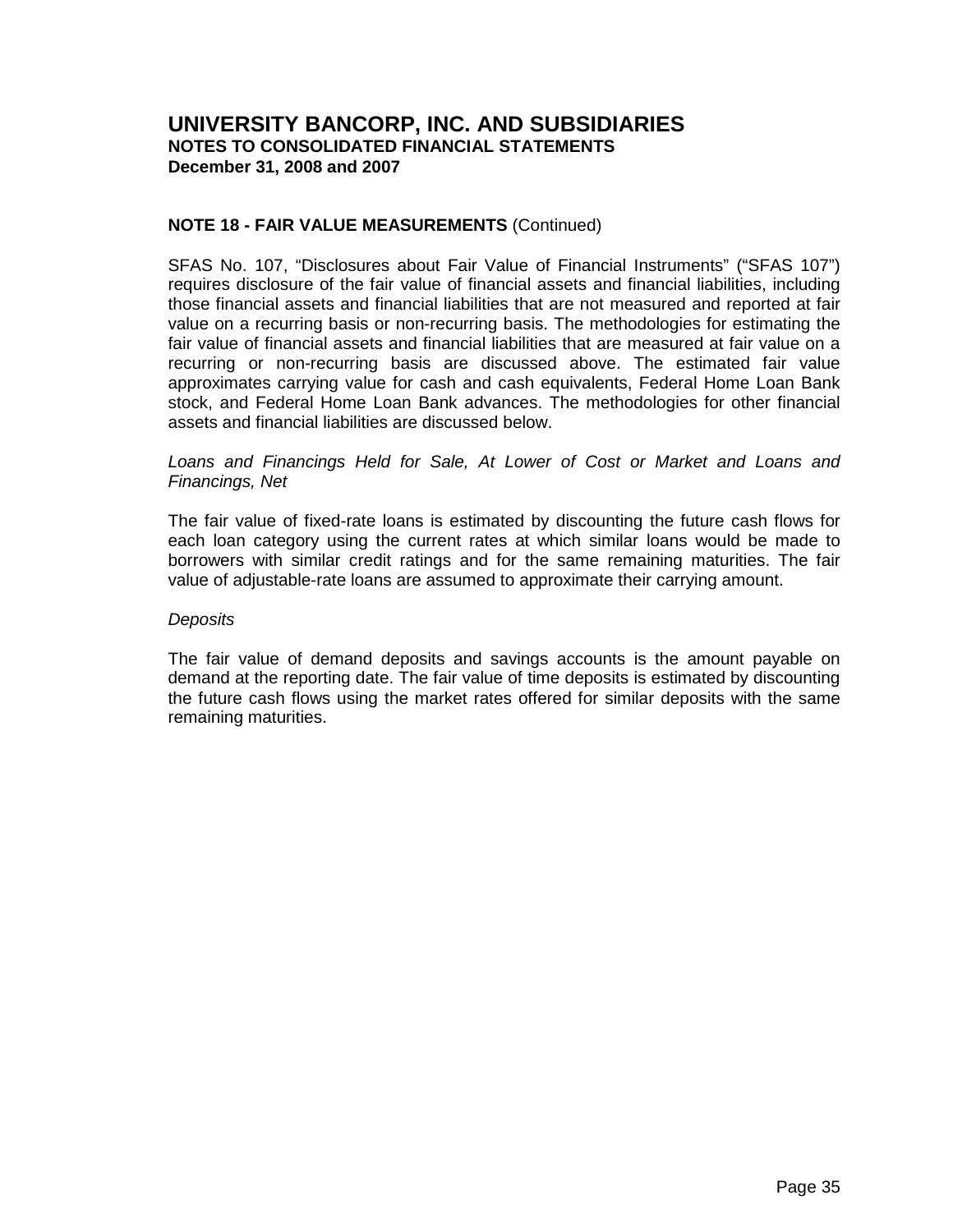# **NOTE 18 - FAIR VALUE MEASUREMENTS** (Continued)

The estimated fair values of financial instruments as of December 31, 2008 and 2007 are as follows (in thousands):

|                                    |              |      | December 31, |              |    |            |  |  |  |
|------------------------------------|--------------|------|--------------|--------------|----|------------|--|--|--|
|                                    |              | 2008 |              | 2007         |    |            |  |  |  |
|                                    | Carrying     |      | Estimated    | Carrying     |    | Estimated  |  |  |  |
|                                    | Amount       |      | Fair Value   | Amount       |    | Fair Value |  |  |  |
| Significant financial assets:      |              |      |              |              |    |            |  |  |  |
| Cash and due from banks            | \$<br>4,598  | \$   | 4,598        | \$<br>13,772 | \$ | 13,772     |  |  |  |
| <b>Trading securities</b>          | 4,917        |      | 4,917        | 6,545        |    | 6,545      |  |  |  |
| Securities available-for-sale      | 20,653       |      | 20,653       | 1,455        |    | 1,455      |  |  |  |
| Federal Home Loan Bank stock       | 1,325        |      | 1,325        | 715          |    | 715        |  |  |  |
| Loans and financings, held for     |              |      |              |              |    |            |  |  |  |
| sale, at lower of cost or market   | 996          |      | 996          | 1,309        |    | 1,309      |  |  |  |
| Loans and financings, held for     |              |      |              |              |    |            |  |  |  |
| sale, at fair value                | 29,948       |      | 29,948       |              |    |            |  |  |  |
| Loans and financings, net          | 58,358       |      | 58,455       | 58,068       |    | 58,068     |  |  |  |
| Mortgage servicing rights          | 1,241        |      | 1,241        | 1,402        |    | 1,402      |  |  |  |
| Derivatives                        | 769          |      | 769          |              |    |            |  |  |  |
| Significant financial liabilities: |              |      |              |              |    |            |  |  |  |
| Deposits:                          |              |      |              |              |    |            |  |  |  |
| Demand - non-interest bearing      | \$<br>45,832 | \$   | 45,832       | \$<br>35,296 | \$ | 35,296     |  |  |  |
| Demand - interest bearing          |              |      |              |              |    |            |  |  |  |
| and profit sharing                 | 26,472       |      | 26,472       | 28,439       |    | 28,439     |  |  |  |
| Savings                            | 242          |      | 242          | 231          |    | 231        |  |  |  |
| Time                               | 31,448       |      | 31,431       | 14,691       |    | 14,691     |  |  |  |
| <b>Derivatives</b>                 | 558          |      | 558          |              |    |            |  |  |  |
| Federal Home Loan Bank             |              |      |              |              |    |            |  |  |  |
| advances                           | 12,012       |      | 12,012       |              |    |            |  |  |  |
|                                    |              |      |              |              |    |            |  |  |  |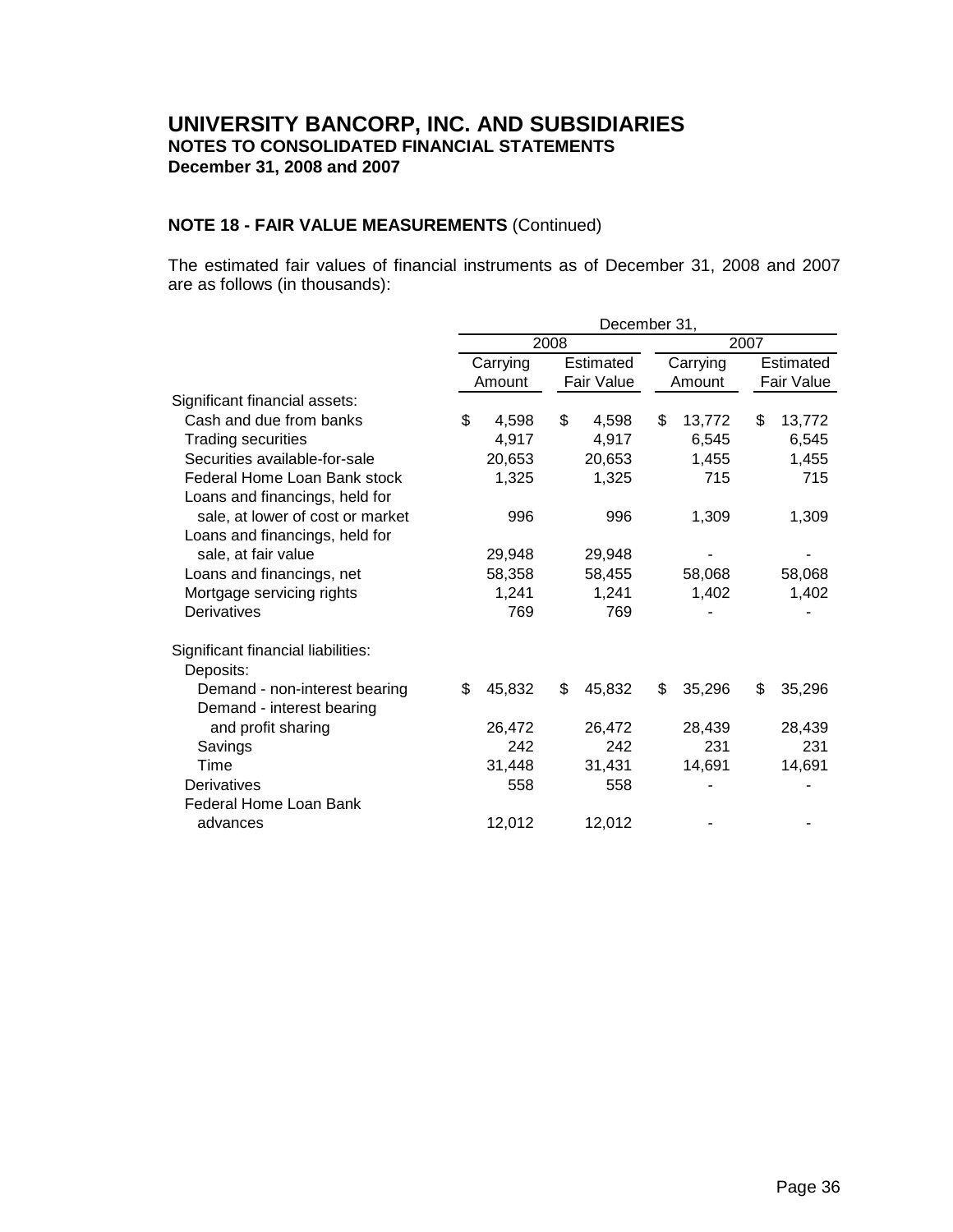## **NOTE 19 – SEGMENT REPORTING**

The Company's operations include four primary segments: retail banking (the Bank), retail mortgage banking (Midwest), wholesale mortgage banking (ULG), and the holding company. Through the Bank's branch in Ann Arbor, the Company provides traditional community banking services such as accepting deposits, making loans, and providing cash management services to individuals and local businesses. Midwest's retail mortgage banking activities primarily include servicing of residential mortgage loans for others (See Note 5). ULG's wholesale mortgage banking activities primarily include marketing, processing, closing and selling secondary mortgage market loans on a servicing released basis. The holding company manages the affairs of the bank holding company corporate office. The Company's four reportable segments are strategic business units that are separately managed as they offer different products and services and have different marketing strategies. In addition, the Bank, Midwest and ULG each service a different customer base.

The segment financial information provided below has been derived from the internal profitability reporting system used by management to monitor and manage the financial performance of the Company. The accounting policies of the segments are the same as those described in the summary of significant accounting policies. The Company evaluates segment performance based on profit or loss before income taxes, not including nonrecurring gains and losses. Certain indirect expenses have been allocated based on actual volume measurements and other criteria, as appropriate. The Company accounts for transactions between segments at current market prices. Information about reportable segments as of and for the years ended December 31, 2008 and 2007 is as follows (in thousands):

|                                     |               |             |              | Holding     | Consolidating   |               |
|-------------------------------------|---------------|-------------|--------------|-------------|-----------------|---------------|
|                                     | The Bank      | Midwest     | <b>ULG</b>   | Company     | Entries         | Total         |
| Interest and financing income       | \$<br>5,710   | \$<br>73    | \$<br>346    | \$          | \$<br>(107)     | \$<br>6,022   |
| Net gain on sale of mortgage loans  | 326           | 136         | 318          |             |                 | 780           |
| Other non-interest income           | 668           | 4,881       | 1,387        |             | (818)           | 6,118         |
| Interest and profit sharing expense | 2,130         | 8           | 99           |             | (753)           | 1,484         |
| Provision for loan losses           | 998           |             | 49           |             |                 | 1,047         |
| Salaries and benefits               | 2,547         | 2,531       | 1,553        |             |                 | 6,631         |
| Occupancy                           | 398           | 187         | 58           |             |                 | 643           |
| Other operating expenses            | 1,971         | 1,388       | 732          | 66          | (172)           | 3,985         |
| Income (loss) before tax expense    | (1, 340)      | 976         | (440)        | (66)        |                 | (870)         |
| Income tax expense (benefit)        | (543)         | 301         |              |             | (399)           | (641)         |
| Minority interest                   |               |             |              |             | (264)           | (264)         |
| Segment profit (loss)               | (797)         | \$<br>675   | \$<br>(440)  | \$<br>(66)  | \$<br>663       | \$<br>35      |
| Segment assets                      | \$<br>100,716 | \$<br>5,851 | \$<br>30,639 | \$<br>6,077 | \$<br>(13, 481) | \$<br>129,802 |
| Capital expenditures                | 379           | 105         | 102          |             |                 | 586           |
| Depreciation and amortization       | 229           | 127         | 22           |             |                 | 378           |

2008

Holding Consolidating